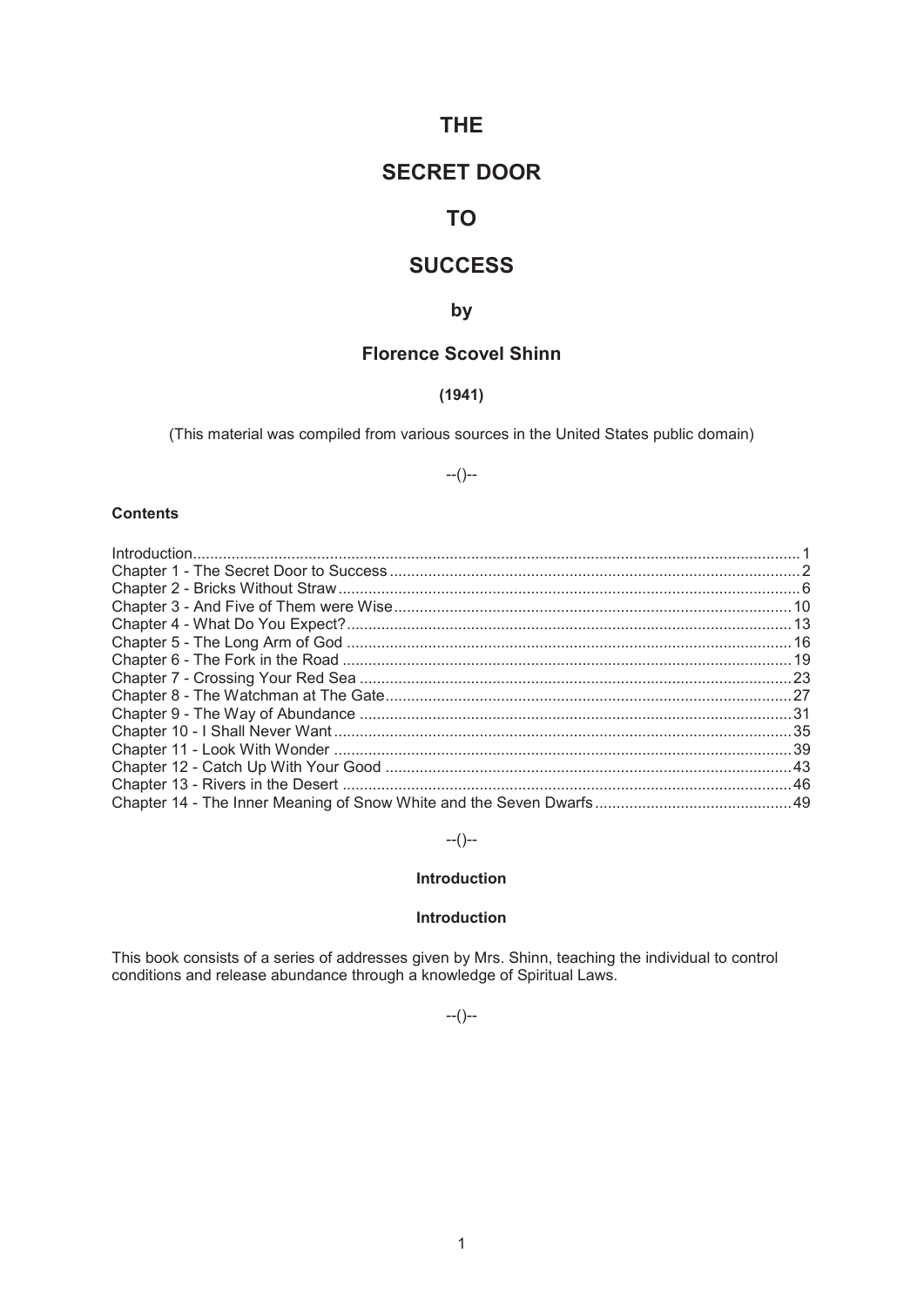#### **The Secret Door to Success**

*"So the people shouted when the priests blew with the trumpets: and it came to pass, when the people heard the sound of the trumpet, and the people shouted with a great shout, that the wall fell down flat, so that the people went up into the city, every man straight before him, and they took the city." --Joshua 6:20* 

A successful man is always asked--"What is the secret of your success?"

People never ask a man who is a failure, "What is the secret of your failure?" It is quite easy to see and they are not interested.

People all want to know how to open the secret door of success.

For each man there is success, but it seems to be behind a door or wall. In the Bible reading, we have heard the wonderful story of the falling of the walls of Jericho.

Of course all biblical stories have a metaphysical interpretation.

We will talk now about *your* wall of Jericho: the wall separating *you* from *success*. Nearly everyone has built a wall around his own Jericho.

This city you are not able to enter, contains great treasures; your divinely designed success, your heart's desire!

*What kind of wall have you built around your Jericho?* Often, it is a wall of resentment--resenting someone, or resenting a situation, shuts off your good.

If you are a failure and resent the success of someone else, you are keeping away your own success.

I have given the following statement to neutralize envy and resentment.

*What God has done for others, He now does for me and more*.

A woman was filled with envy because a friend had received a gift, she made this statement, and an exact duplicate of the gift was given her--plus another present.

It was when the children of Israel shouted, that the walls of Jericho fell down. When you make an affirmation of Truth, your wall of Jericho totters.

I gave the following statement to a woman: *The walls of lack and delay now crumble away, and I enter my Promised Land, under grace*. She had a vivid picture of stepping over a fallen wall, and received the demonstration of her good, almost immediately.

It is the word of realization which brings about a change in your affairs; for words and thoughts are a form of radio-activity.

Taking an interest in your work, enjoying what you are doing opens the secret door to success.

A number of years ago I went to California to speak at the different centers, by way of the Panama Canal, and on the boat I met a man named Jim Tully.

For years he had been a tramp. He called himself The King of the Hoboes.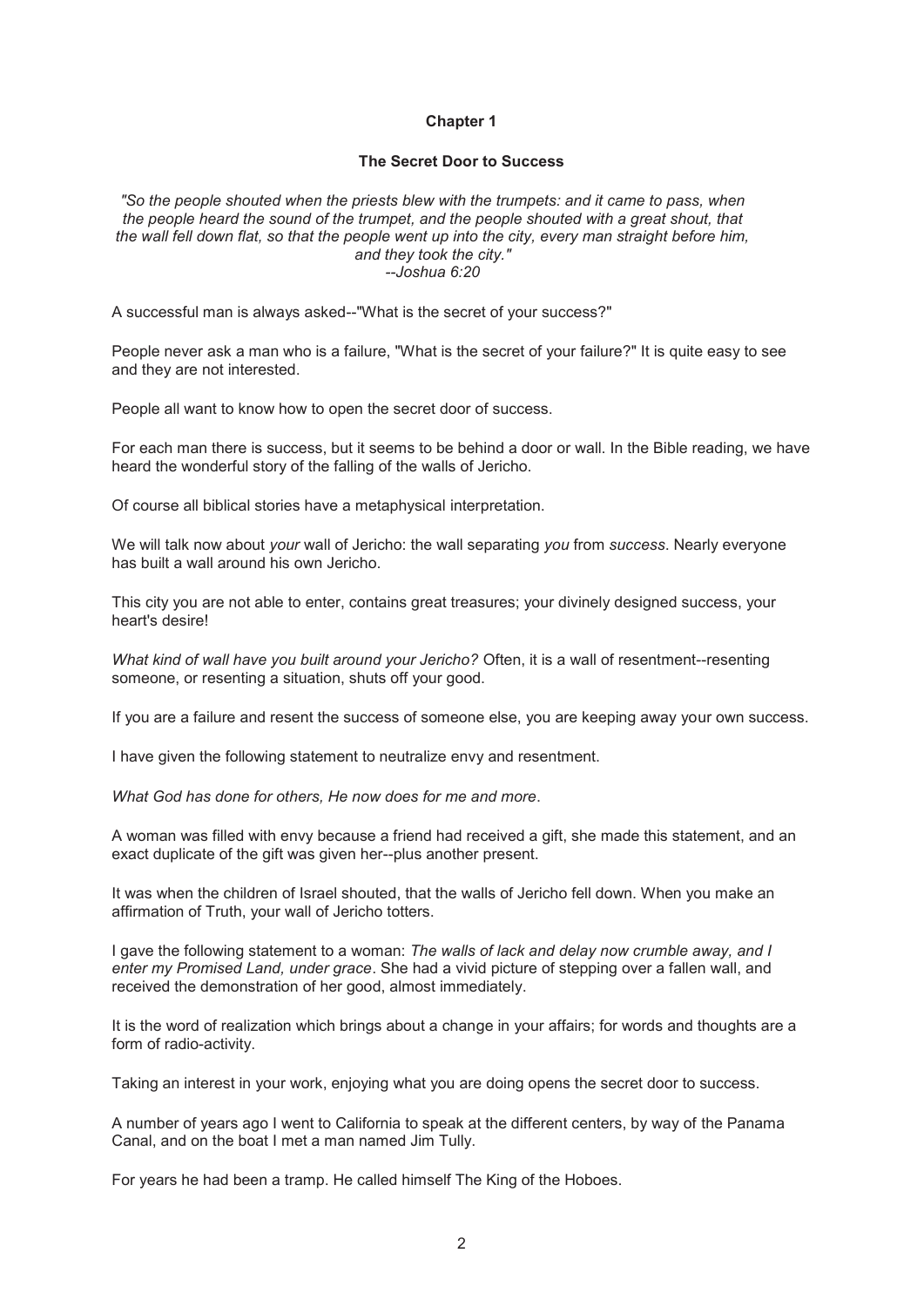He was ambitious and picked up an education.

He had a vivid imagination and commenced writing stories about his experiences.

He dramatized tramp life, he enjoyed what he was doing, and became a very successful author. I remember one book called "Outside Looking In." It was made into a motion picture.

He is now famous and prosperous and lives in Hollywood. What opened the secret door to success for Jim Tully?

Dramatizing his life--being interested in what he was doing, he made the most of being a tramp. On the boat, we all sat at the captain's table, which gave us a chance to talk.

Mrs. Grace Stone was also a passenger on the boat; she had written the "Bitter Tea of General Yen," and was going to Hollywood to have it made into a moving-picture: she had lived in China and was inspired to write the book.

That is the *Secret* of Success, to *make what you are doing interesting to other people*. Be interested yourself, and others will find you interesting.

A good disposition, a smile, often opens the secret door; the Chinese say, "A man without a smiling face, must not open a shop."

The success of a smile was brought out in a French moving-picture in which Chevalier took the lead, the picture was called, "With a Smile." One of the characters had become poor, dreary and almost a derelict; He said to Chevalier "What good has my honesty done me?" Chevalier replied, "Even honesty won't help you, without a smile:" so the man changes on the spot, cheers up, and becomes very successful.

Living in the past, complaining of your misfortunes, builds a thick wall around your Jericho.

Talking too much about your affairs, scattering your forces, brings you up against a high wall. I knew a man of brains and ability, who was a complete failure.

He lived with his mother and aunt, and I found that every night when he went home to dinner, he told them all that had taken place during the day at the office; he discussed his hopes, his fears, and his failures.

I said to him, "You scatter your forces by talking about your affairs. Don't discuss your business with your family. Silence is Golden!"

He took my lead. During dinner he refused to talk about business, His mother and aunt were in despair: They loved to hear all about everything; but his silence proved golden!

Not long after, he was given a position at one hundred dollars a week, and in a few years, he had a salary of three hundred dollars a week.

*Success is not a secret, it is a System*.

Many people are up against the wall of discouragement. Courage and endurance are part of the system. We read this in lives of all successful men and women.

I had an amusing experience which brought this to my notice. I went to a moving picture theatre to meet a friend.

While waiting, I stood near a young boy, selling programs.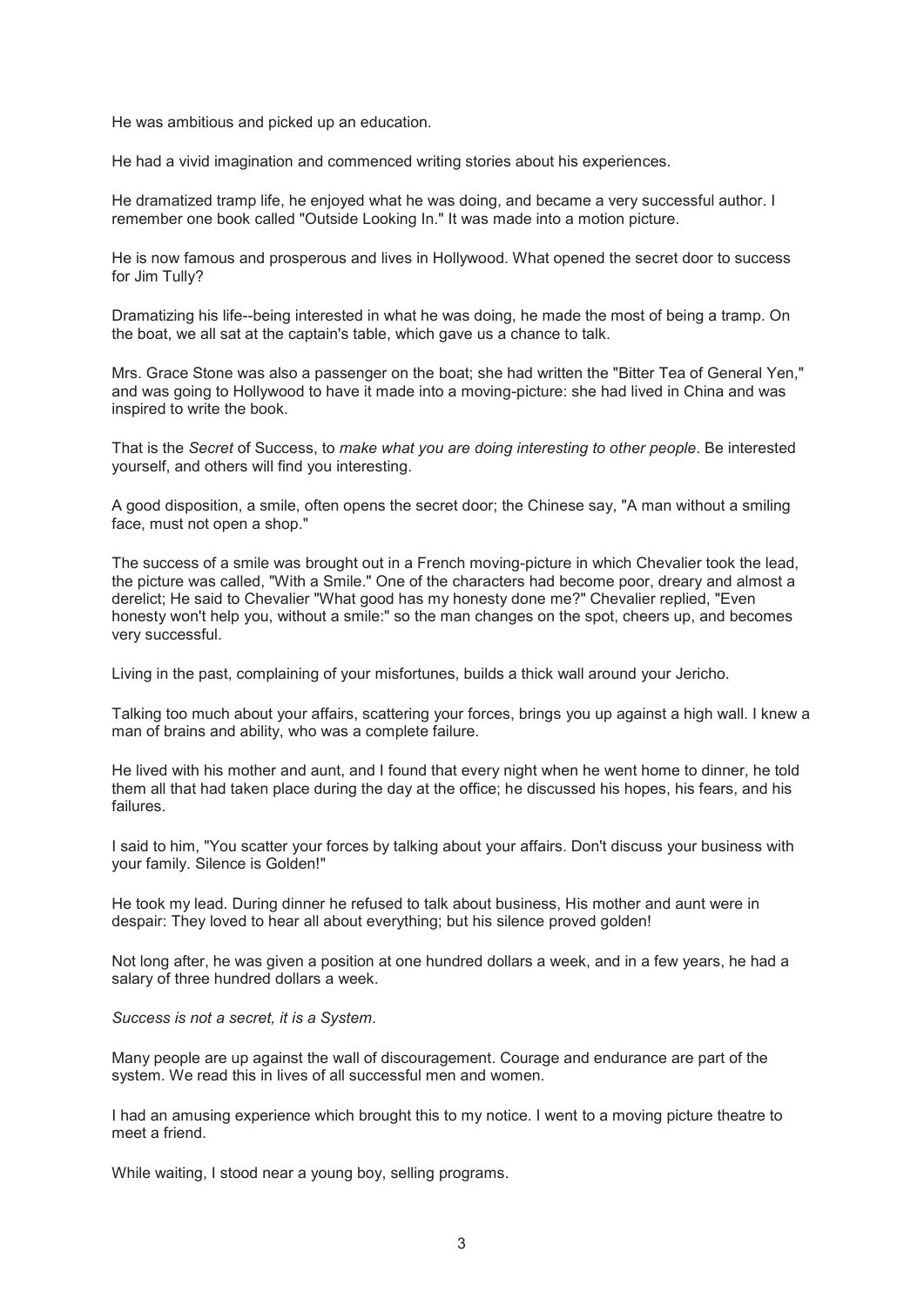He called to people passing, "Buy a complete program of the picture, containing photographs of the actors and a sketch of their lives."

Most people passed by without buying. To my great surprise, he suddenly turned to me, and said-- "Say, this ain't no racket for a guy with ambition!"

Then he gave a discourse on success. He said, "Most people give up just before something big is coming to them. A successful man never gives up.

Of course I was interested and said, "I'll bring you a book the next time I come. It is called *The Game of Life and How to Play It*. You will agree with a lot of the ideas."

A week or two later I went back with the book.

The girl at the ticket office said to him--"Let me read it, Eddie, while you are selling programs." The man who took tickets leaned over to see what it was about.

"The Game of Life" always gets people's interest.

I returned to the theatre in about three weeks, Eddie had gone. He had expanded into a new job that he liked. His wall of Jericho had crumbled, he had refused to be discouraged.

Only twice, is the word *success* mentioned in the Bible--both times in the Book of Joshua.

"Only be strong and very courageous to observe to do according to all the law which Moses, my servant, commanded thee: turn not from it to the right nor to the left, that thou mayest have good success whithersoever thou goest. This book of the law shall not depart from thy mouth, but thou shalt meditate therein day and night, that thou mayest observe to do all that is written therein, for then shalt thou make thy way prosperous and thou shalt have good success. Turn not to the right nor to the left."

The *road to success* is a *straight and narrow path; it is a road of loving absorption, of undivided attention*.

"You attract the things you give a great deal of thought to."

So if you give a great deal of thought to lack, you attract lack, if you give a great deal of thought to injustice, you attract more injustice.

Joshua said, "And it shall come to pass, that when they make a long blast with the ram's horn, and when ye hear the sound of the trumpet, all the people shall shout with a great shout: and the wall of the city shall fall down flat, and the people shall ascend up, every man straight before him."

The inner meaning of this story, is the power of the word, your word which dissolves obstacles, and removes barriers.

When the people shouted the walls fell down.

We find in folk-lore and fairy stories, which come down from legends founded on Truth, the same idea--a word opens a door or cleaves a rock.

We have it again in the Arabian Night's Story, "Ali Baba and The Forty Thieves." I saw it made into a moving picture.

Ali Baba has a secret hiding place, hidden somewhere behind rocks and mountains, the entrance may only be gained by speaking a secret word.--It is "Open Sesame!"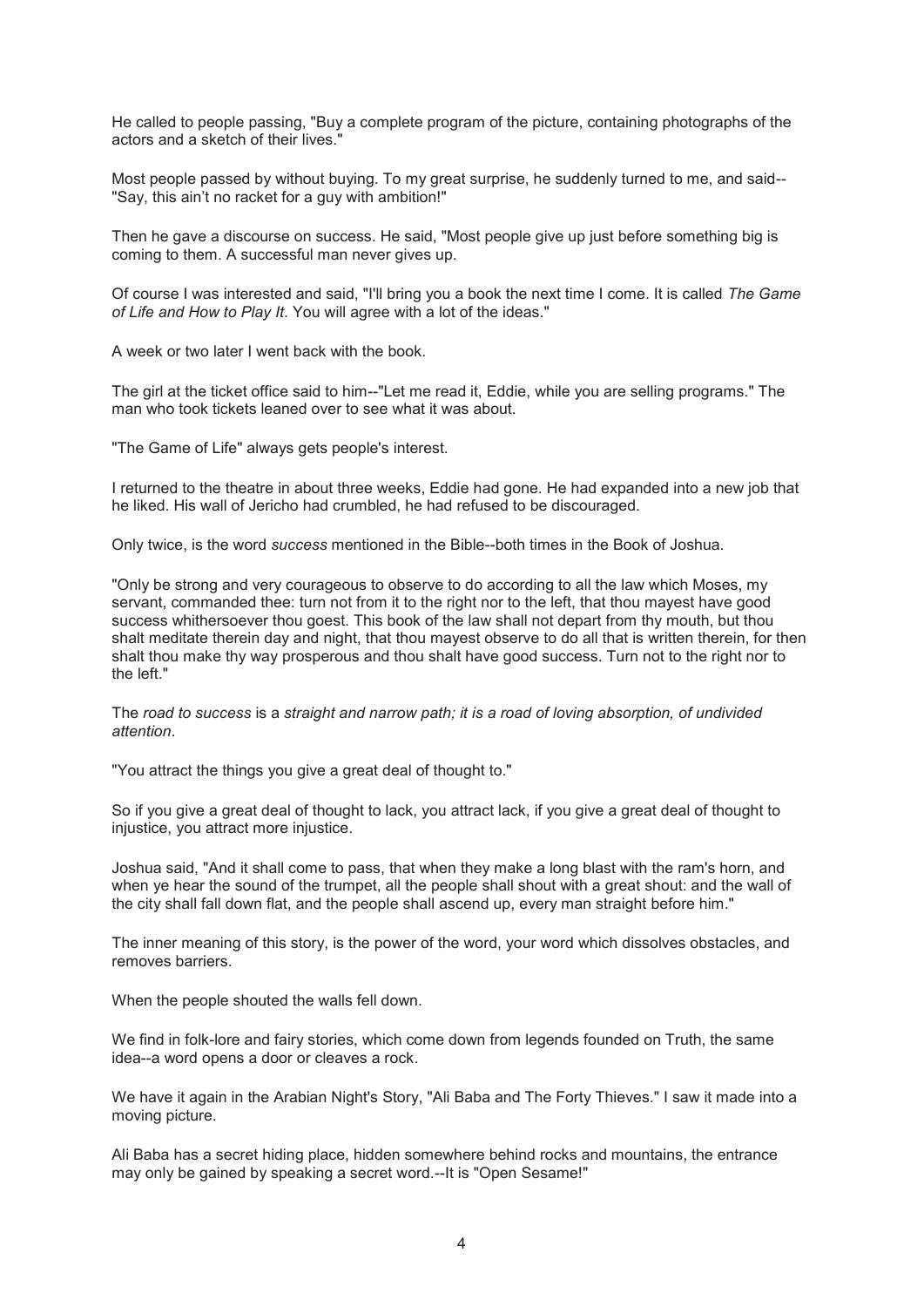Ali Baba faces the mountain and cries--"Open Sesame!" and the rocks slide apart.

It is very inspiring, for it gives you the realization of how YOUR own rocks and barriers, *will part at the right word*.

*So let us now take the statement--The walls of lack and delay now crumble away, and I enter my Promised Land, under grace*.

--()--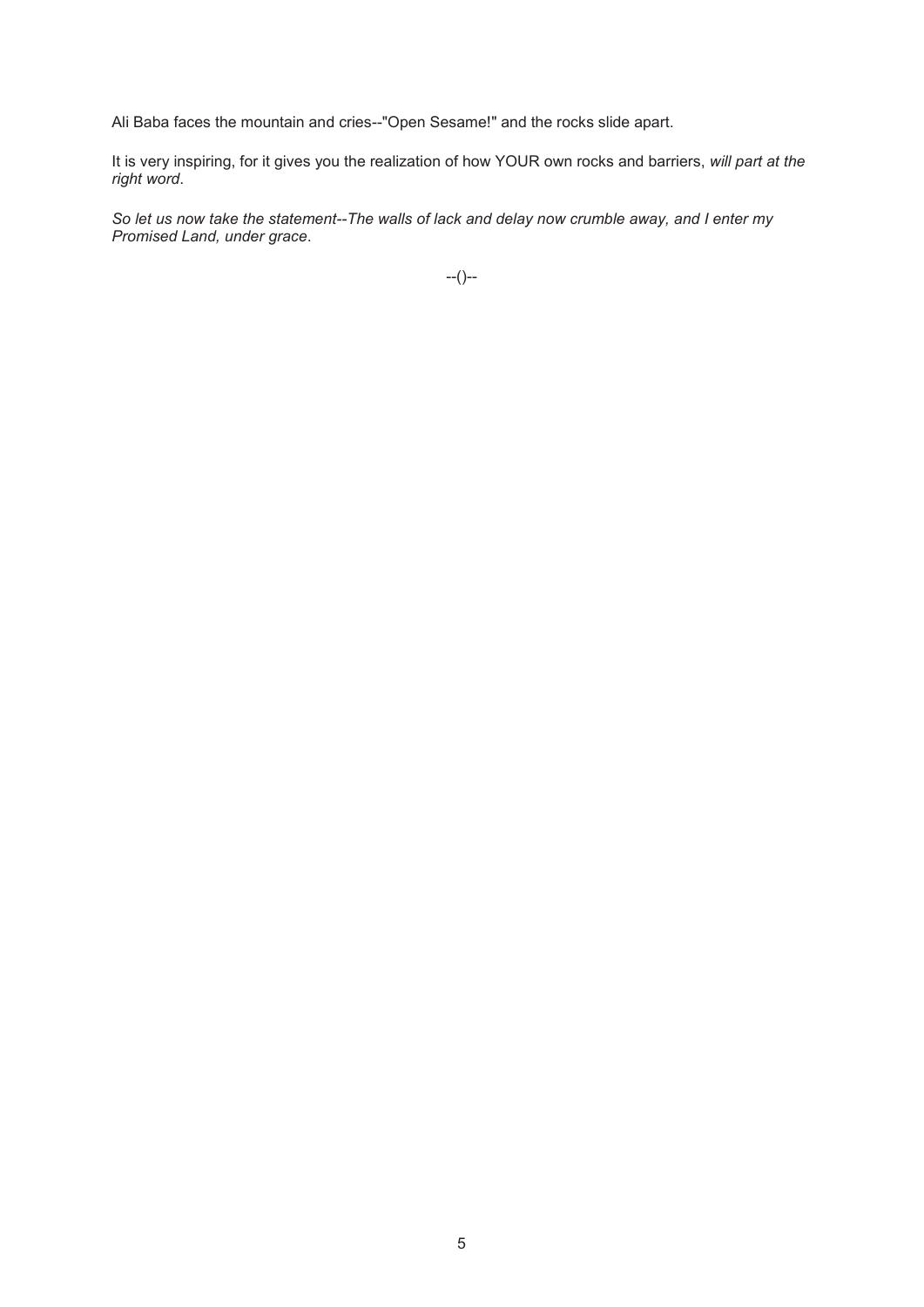#### **Bricks Without Straw**

#### *"There shall no straw be given you, yet ye shall make bricks without straw." --Exodus 5:18*

In the 5th chapter of Exodus, we have a picture of every day life, when giving a metaphysical interpretation.

The Children of Israel were in bondage to Pharaoh, the cruel taskmaster, ruler of Egypt. They were kept in slavery, making bricks, and were hated and despised.

Moses had orders from the Lord to deliver his people from bondage--"Moses and Aaron went in and told Pharaoh--Thus saith the Lord God of Israel, Let my people go, that they may hold a feast unto me in the wilderness."

He not only refused to let them go, but told them he would make their tasks even more difficult: they must make bricks without straw being provided for them.

"And the task-masters of the people went out, and their officers, and they spake to the people, saying, Thus saith Pharaoh, I will not give you straw."

"Go ye, get you straw where ye can find it: yet not ought of your work shall be diminished."

It was impossible to make bricks without straw. The Children of Israel were completely crushed by Pharaoh, they were beaten for not producing the bricks--Then came the message from Jehovah.

"Go therefore now, and work; for there shall no straw be given you, yet shall ye deliver the tale (number) of bricks."

*Working with Spiritual law they could make bricks without straw, which means to accomplish the seemingly impossible*.

How often in life people are confronted with this situation.

Agnes M. Lawson in her "Hints to Bible Students" says--"The Life in Egypt under foreign oppression is the symbol of man under the hard taskmasters of Destructive thinking, Pride, Fear, Resentment, Illwill, etc. The deliverance under Moses is the freedom man gains from the taskmasters, as he learns the law of life, for we can never come under grace, except we first know the law. The law must be made known in order to be fulfilled."

In the 111th Psalm we read in the final verse, "The fear of the Lord (law) is the beginning of Wisdom: a good understanding have all they that do his commandments: his praise endureth forever."

Now if we read the word Lord (law) it will give us the key to the statement.

The fear of the law (Karmic law) is the beginning of wisdom (not the fear of the Lord).

When we know that whatever we send out comes back, we begin to be afraid of our own boomerangs.

I read in a medical journal the following facts telling of the Boomerang this great Pharaoh received.

"It would appear that flesh is indeed heir to a long and ancient line of ills, when, as was revealed by Lord Monyahan at a lecture at Leeds, that the Pharaoh of the oppression suffered from hardening of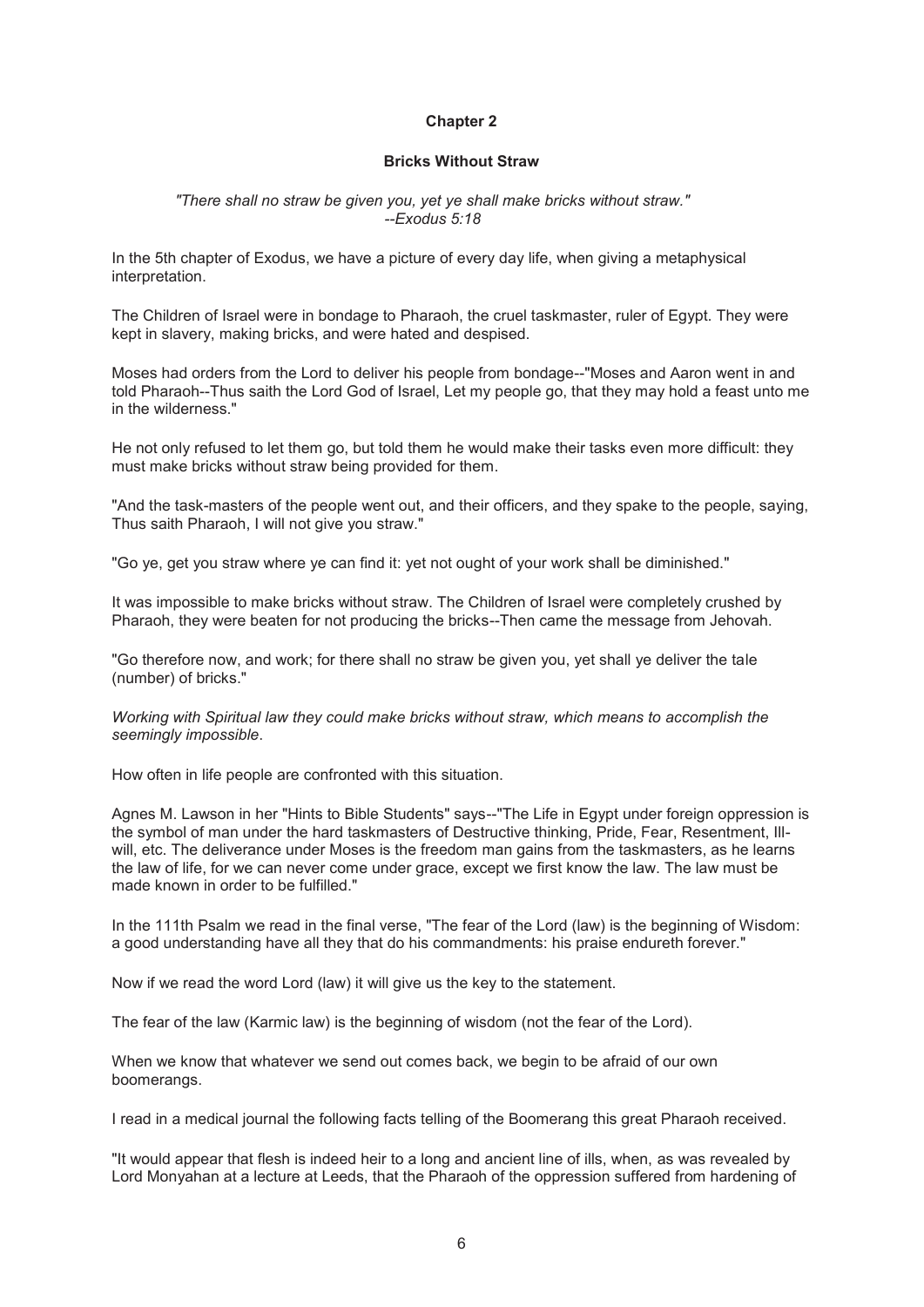the heart in a literal sense; Lord Monyahan showed some remarkable photographic slides of results of surgical operations a thousand years before Christ, and among these was a slide of the actual anatomical remains of the Pharaoh of the Oppression.

"The large vessel springing from the heart was in such a well-preserved state, as to enable sections of it to be made and compared with those made recently from the lantern slide. It was impossible to distinguish between the ancient and modern vessel. Both hearts had been attacked by Atheroma, a condition in which calcium salts are deposited in the walls of the vessel, making it rigid and inelastic.

"Inadequate expanse to the stream of blood from the heart caused the vessel to give way; with this condition went the mental changes that occur with a rigid arterial system: *A narrowness of outlook; restriction and dread of enterprise, a literal hardening of the heart*."

*So Pharaoh's hardness of heart, hardened his own heart*.

This is as true today as it was several thousand years ago--we are all coming out of the Land of Egypt, out of the House of Bondage.

Your doubts and fears keep you in slavery; you face a situation which seems hopeless; what can you do? It is a case of making bricks without straw.

But remember the words of Jehovah, "Go therefore now, and work; for there shall no straw be given you, yet shall ye deliver the tale (number) of bricks."

*You shall make bricks without straw. God makes a way where there is no way!* 

I was told the story of a woman who needed money for her rent: it was necessary to have it at once, she knew of no channel, she had exhausted every avenue.

However, she was a Truth student, and kept making her affirmations. Her dog whined and wanted to go out, she put on his leash and walked down the street, in the accustomed direction.

However, the dog pulled at his leash and wanted to go in another direction.

She followed, and in the middle of the block, opposite an open park, she looked down, and picked up a roll of bills, which exactly covered her rent.

She looked for ads, but never found the owner. There were no houses near where she found it.

The reasoning mind, the intellect, takes the throne of Pharaoh in your consciousness. It says continually, "It can't be done. What's the use!"

We must drown out these dreary suggestions with a vital affirmation!

For example take this statement: "*The unexpected happens, my seemingly impossible good now comes to pass*." This stops all argument from the army of the aliens (the reasoning mind).

"The unexpected happens!" That is an idea it cannot cope with.

"Thou hast made me wiser than mine enemies." Your enemy thoughts, your doubts, fears and apprehensions!

Think of the joy of really being free forever, from the Pharaoh of the oppression. To have the idea of *security, health, happiness and abundance established in the subconscious*. It would mean a life free from all limitation!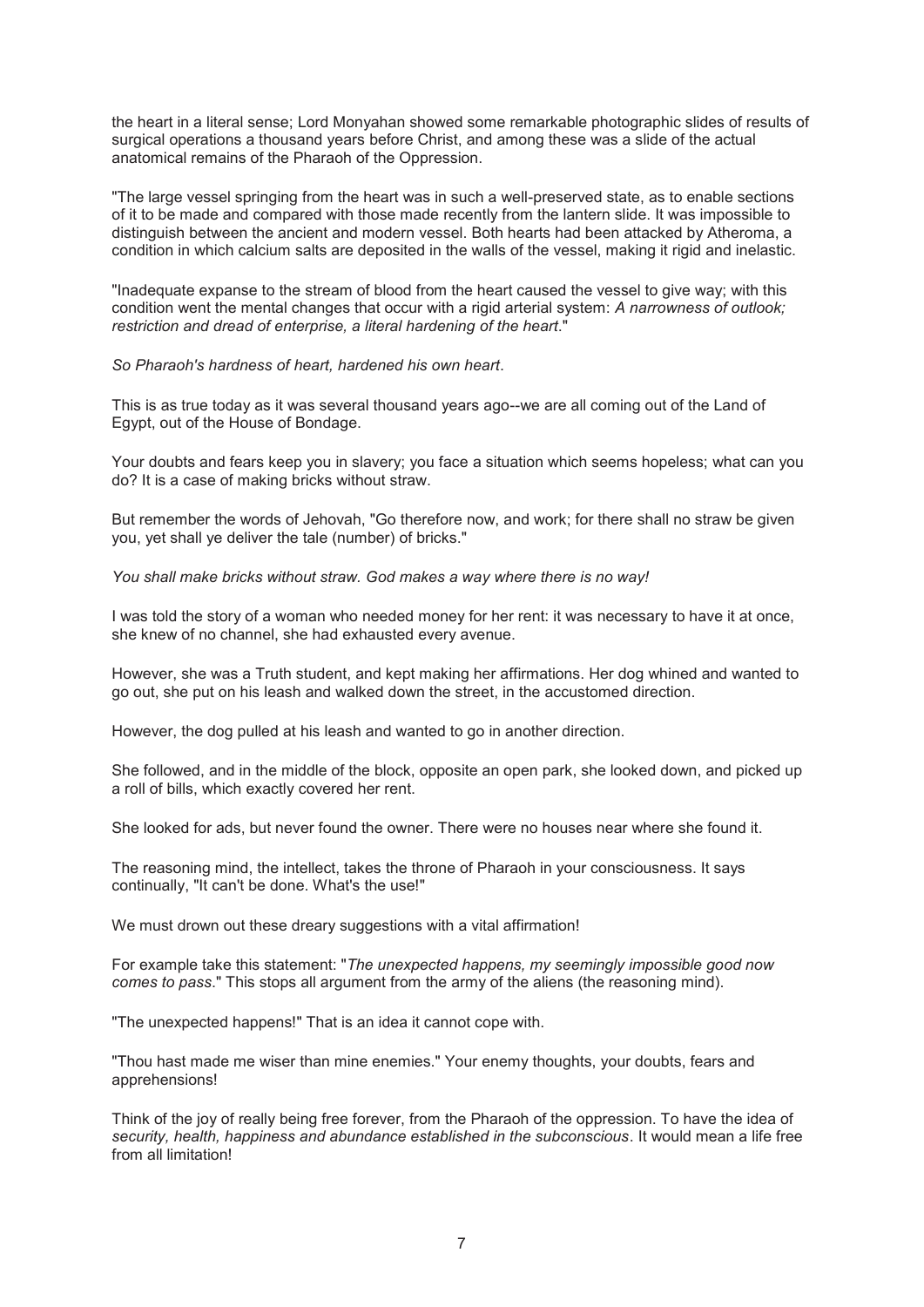It would be the Kingdom which Jesus Christ spoke of, where all things are automatically added unto us. I say automatically added unto us, because all life is vibration; and when we vibrate to success, happiness and abundance, the things which symbolize these states of consciousness will attach themselves to us.

Feel rich and successful, and suddenly you receive a large cheque or a beautiful gift.

I tell the story showing the working of this law. I went to a party where people played games, and whoever won, received a gift. The prize was a beautiful fan.

Among those present, was a very rich woman, who had everything. Her name was Clara. The poorer and resentful ones got together and whispered: "We hope Clara doesn't get the fan." Of course Clara won the fan.

She was care-free and vibrating to abundance. *Envy and resentment short-circuit your good* and keep away your fans.

If you should happen to be resentful and envious, take the statement; *What God has done for others He now does for me and more!*

Then all the fans and things will come your way.

No man gives to himself but himself, and no man takes away from himself but himself; the "Game of Life" is a game of solitaire; as you change, all conditions will change.

Now to go back to Pharaoh the oppressor; no one loves an oppressor.

I remember a friend I had many years ago, her name was Lettie; her father had plenty of money and supplied her mother and herself with food and clothes, but no luxuries.

We went to Art School together, and all the students would buy reproductions of the "Winged Victory," "Whistler's Mother" or something to bring art into their homes.

My friend's father called all these things "plunder." He would say, "Don't bring home any plunder."

So she lived a colorless life without a "Winged Victory" on her bureau or "Whistler's Mother" on the wall

He would say often to my friend and her mother, "When I die, you'll both be well off."

One day someone said to Lettie, "When are you going abroad?" (all art students went abroad.)

She replied, cheerfully, "Not 'till Papa dies."

So people always look forward to being free from lack and oppression.

Let us now free ourselves from the *tyrants of negative thinking:* we have been slaves to doubts, fears and apprehension and let us be delivered as Moses delivered the Children of Israel; and come out of the Land of Egypt, out of the House of Bondage.

Find the thought which is your great oppressor; find the *King-Pin*.

In the logging camps in the Spring, the logs are sent down the rivers in great numbers.

Sometimes the logs become crossed and cause a jam; the men look for the log causing the jam (they call it the King-Pin), straighten it, and the logs rush down the river again.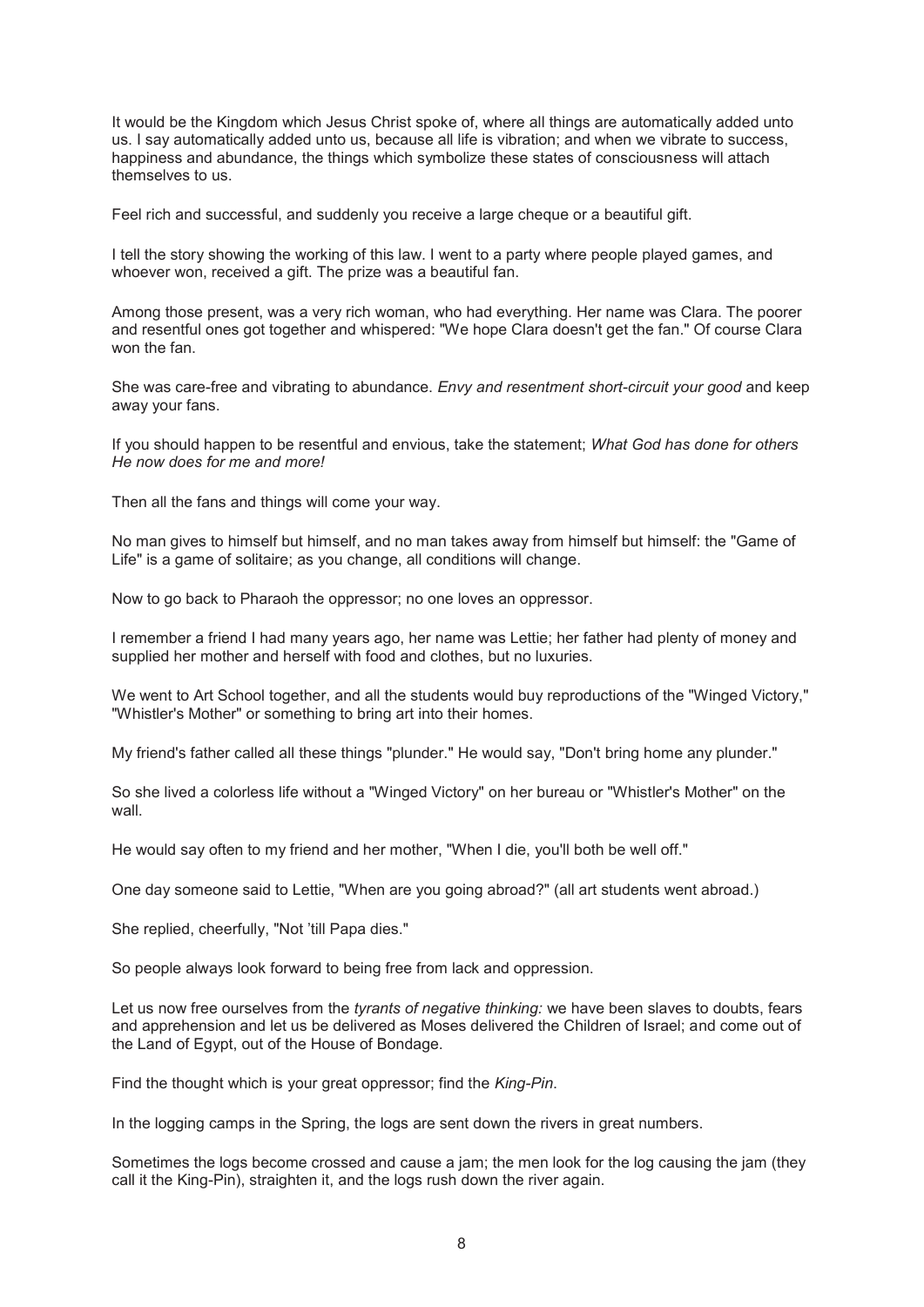Maybe your King-Pin is resentment, resentment holds back your good.

The more you resent, the more you will have to resent; you grow a resentment track in your brain, and your expression will be one of habitual resentment.

You will be avoided and miss the golden opportunities which await you each day.

I remember a few years ago, the streets were filled with men selling apples.

They got up early to get the good corners.

I passed one several times on Park Avenue, he had the most disagreeable expression I have ever seen.

As people passed he said, "Apples! Apples!" but no one stopped to buy.

I invested in an apple and said, "You'll never sell apples unless you change your expression."

He replied, "Well that guy over there took my corner."

I said, "Never mind about the corner, you can sell apples right here if you'll look pleasant."

He said "O. K. lady," and I went on. The next day I saw him, his whole expression had changed; he was doing a big business, selling apples with a smile.

So find your King-Pin--(you may have more than one); and your logs of *success, happiness and abundance will go rushing down your river*.

"*Go therefore now and work, for there shall no straw be given you, yet ye shall make bricks without straw*."

 $-(-)$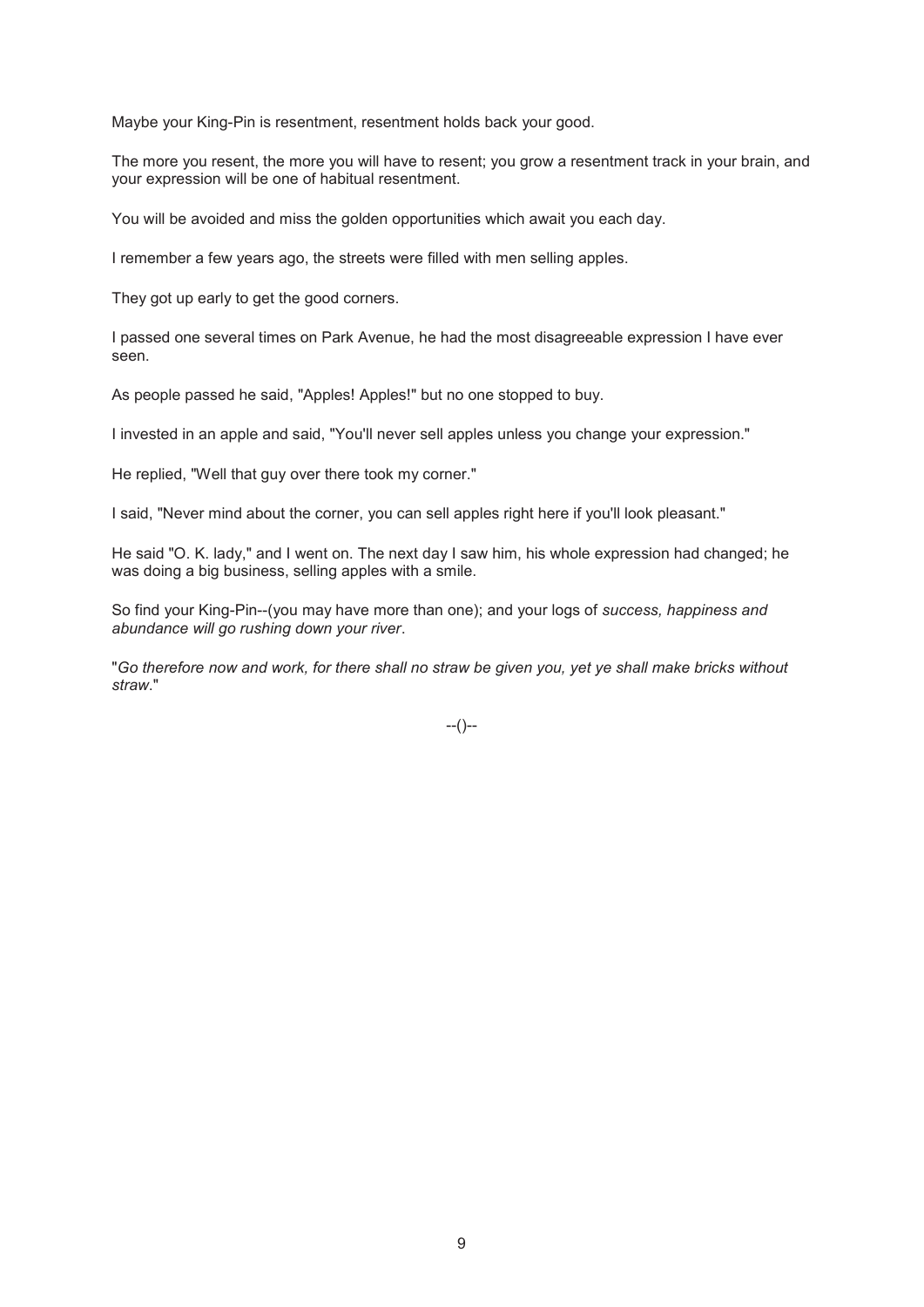#### **And Five of Them Were Wise**

#### *"And five of them were wise, and five were foolish. They that were foolish took their lamps, and took no oil with them" --Matt. 25:2:3*

My subject is the parable of the Wise and the Foolish Virgins. "And five of them were wise, and five were foolish. They that were foolish took their lamps, and took no oil with them. But the wise took oil in their vessels with their lamps." The parable teaches that true prayer means preparation.

Jesus Christ said, "And all things, whatsoever ye shall ask in prayer, *believing*, ye shall receive" (Math. 21:22). "Therefore I say unto you, what things soever ye desire, when ye pray, believe that ye receive them, and ye shall have them" (Mark 11:24). In this parable he shows that only those who have prepared for their good (thereby showing active faith) will bring the manifestation to pass.

We might paraphrase the scriptures and say: When ye pray believe ye have it. When ye pray ACT as if you have already received.

*Armchair faith or rocking chair faith, will never move mountains*. In the armchair, in the silence, or meditation, you are filled with the wonder of this Truth, and feel that your faith will never waver. You know that The Lord is your Shepherd, you shall never want.

You feel that your God of Plenty will wipe out all burdens of debt or limitations. Then you leave your armchair and step out into the arena of Life. It is only what you do in the arena that counts.

I will give you an illustration showing how the law works; for faith without action is dead.

A man, one of my students, had a great desire to go abroad. He took the statement: *I give thanks for my divinely designed trip, divinely financed, under grace, in a perfect way*. He had very little money, but knowing the law of preparation, he bought a trunk. It was a very gay and happy trunk with a big red band around its waist. Whenever he looked at it it gave him a realization of a trip. One day he seemed to feel his room moving. He felt the motion of a ship. He went to the window to breathe the fresh air, and it smelt like the aroma of the docks. With his inner ear he heard the shriek of a sea-gull and the creaking of the gangplank. The trunk had commenced to work. It had put him in the vibration of his trip. Soon after that, a large sum of money came to him and he took the trip. He said afterwards that it was perfect in every detail.

In the arena of Life we must keep ourselves tuned-up to concert pitch.

Are we acting from motives of fear or faith? *Watch your motives with all diligence, for out of them are the issues of life*.

If your problem is a financial one (and it usually is), you must know how to wind yourself up financially, and keep wound up by always acting your faith. The material attitude towards money is to trust in your salary, your income and investments, which can shrink over night.

The spiritual attitude toward money is to trust in God for your supply. To keep your possessions, always realize that they are God in manifestation. "What Allah has given cannot be diminished," then if one door shuts another door, immediately, opens.

Never voice lack or limitation for "by your words you are condemned." You combine with what you notice, and if you are always noticing failure and hard times, you will combine with failure and hard times.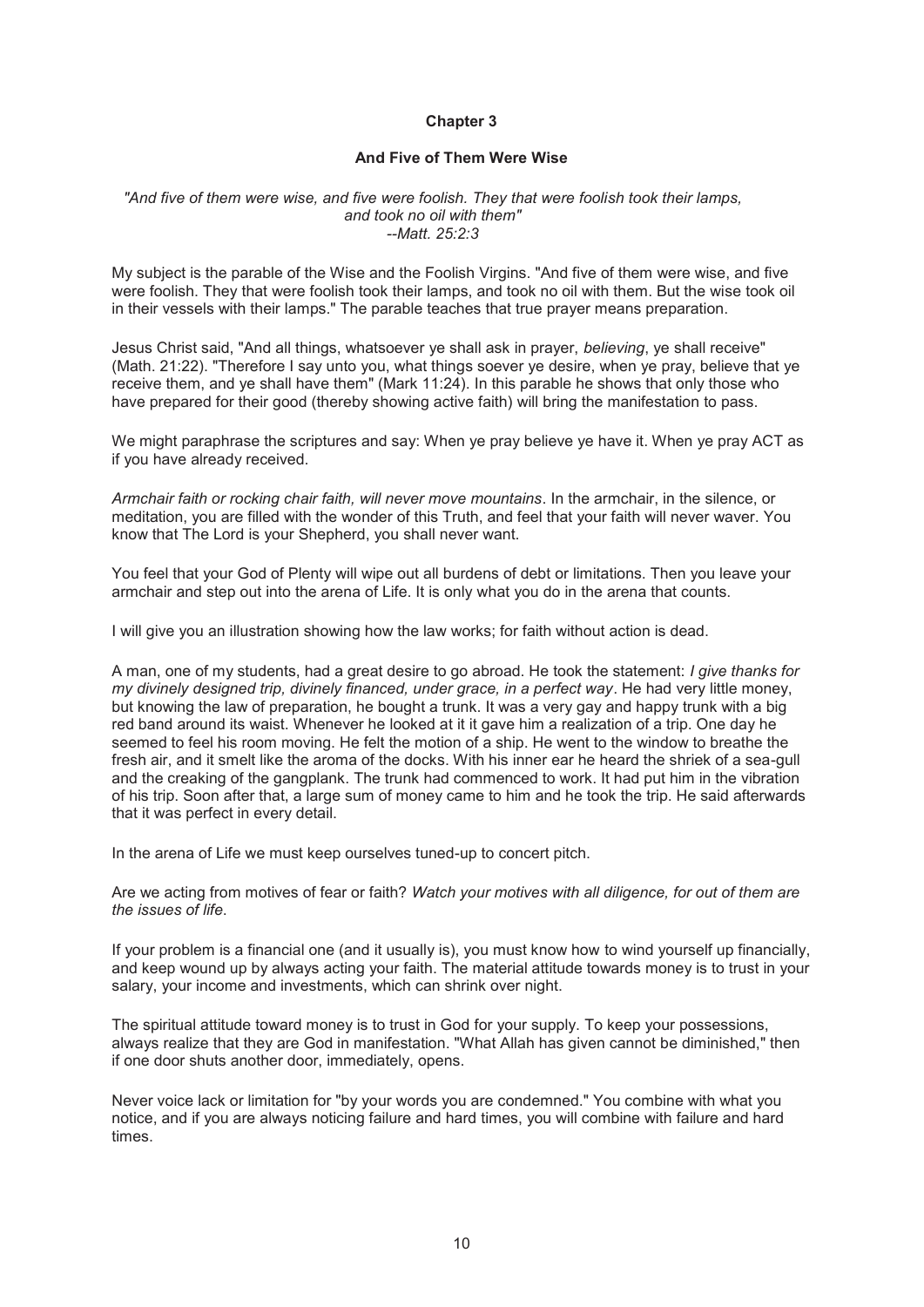You must form the habit of living in the fourth dimension, "The World of the Wondrous." It is the world where you do not judge by appearances.

*You have trained your inner eye to see through failure into success, to see through sickness into health to see through limitation into plenty*. I will give you the land which your inner eye sees. "I will give to you the land which thou seeth."

The man who achieves success has the *fixed idea of success*. If it is founded on a rock of truth and rightness it will stand. If not, it is built upon sand and washed into the sea, returning to its native nothingness.

Only divine ideas can endure. Evil destroys itself, for it is a cross current against universal order, and the way of the transgressor is hard.

"They that were foolish took their lamps, and took no oil with them. But the wise took oil in their vessels with their lamps."

The lamp symbolizes man's consciousness. The oil is what brings Light or understanding.

"While the bridegroom tarried, they all slumbered and slept. And at midnight there was a cry made, Behold, the bridegroom cometh; go ye out to meet him. Then all those virgins arose, and trimmed their lamps. And the foolish said unto the wise, Give us your oil; for our lamps are gone out."

The foolish virgins were without wisdom or understanding, which is oil for the consciousness, and when they were confronted with a serious situation, they had no way of handling it.

And when they said to the wise "give us of your oil," the wise answered saying, "Not so; lest there be not enough for us and you: but go ye rather to them that sell, and buy for yourselves."

That means that the foolish virgins could *not receive more than was in their consciousness*, or what they were vibrating to.

The man received the trip because it was in his consciousness, as a reality. He believed that he had already received. As he prepared for the trip he was taking oil for his lamps. With *realization comes manifestation*.

The law of preparation works both ways. If you prepare for what you fear or don't want, you begin to attract it. David said, "The thing I feared has come upon me." We hear people say, "I must put away money in case of illness." They are deliberately preparing to be ill. Or, "I'm saving for a rainy day." The rainy day is sure to come, at a most inconvenient time.

The divine idea for every man is plenty. Your barns *should be* full, and your cup *should* flow over, but we must learn to ask aright.

For example take this statement: *I call on the law of accumulation. My supply comes from God, and now pours in and piles up, under grace*.

This statement does not give any picture of stint or saving or sickness. It gives a fourth dimensional feeling of abundance, leaving the channels to Infinite Intelligence.

Every day you must make a choice, will you be wise or foolish? Will you prepare for your good? Will you *take the giant swing into faith?* Or serve doubt and fear and bring no oil for your lamps?

"And while they went to buy, the bridegroom came; and they that were ready went in with him to the marriage: and the door was shut. Afterward came also the other virgins, saying, Lord, Lord, open to us. But he answered and said, Verily I say unto you, I know you not."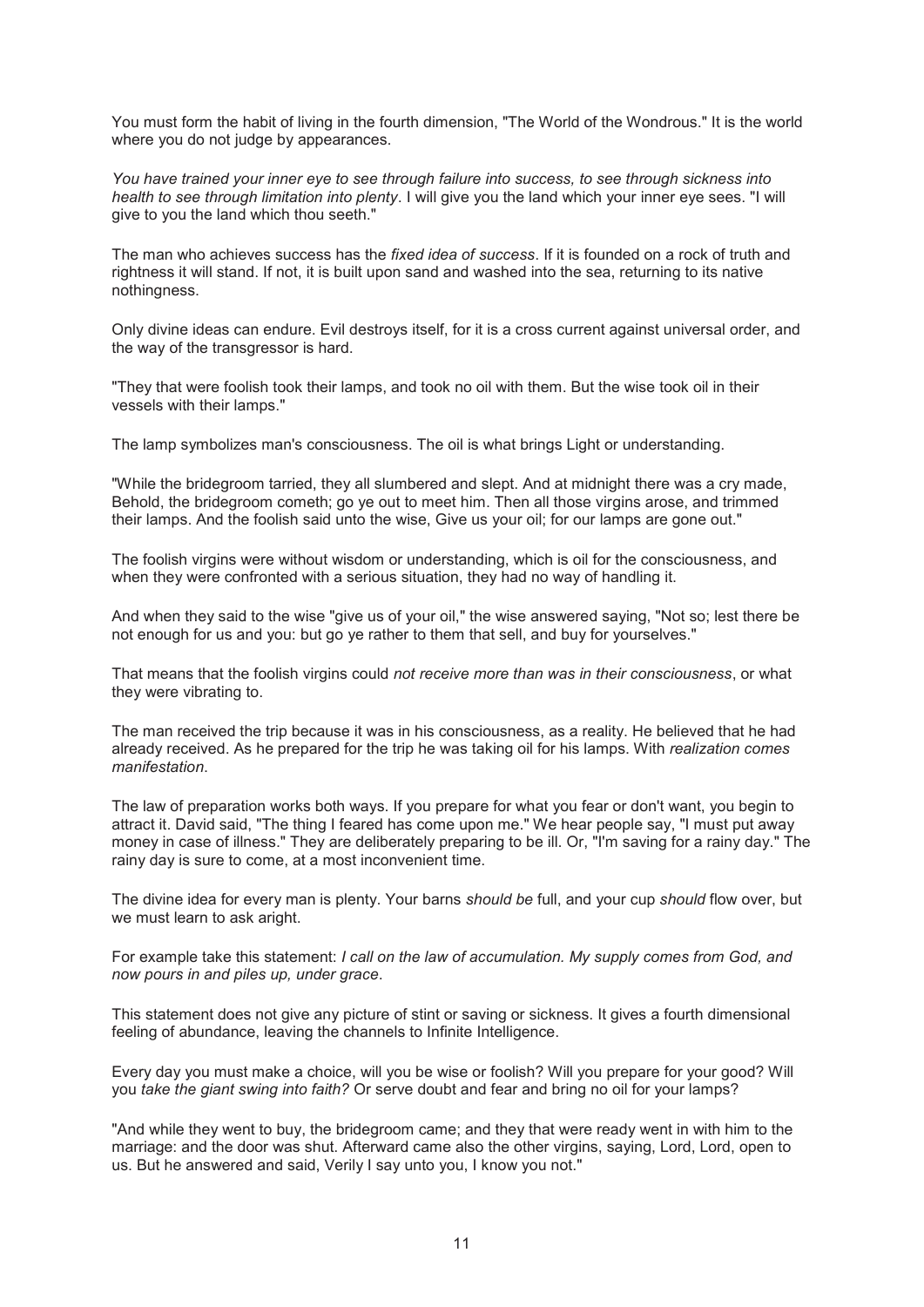You may feel that the foolish virgins paid very dearly for neglecting to bring oil for their lamps, but we are dealing with the law of Karma (or the law of come back). It has been called the "judgement day," which people usually associate with the end of the world.

Your judgement day comes, they say, in sevens--seven hours, seven days, seven weeks, seven months, or seven years. It might even come in seven minutes. Then you pay some Karmic debt; the price for having violated spiritual law. *You failed to trust God, you took no oil for your lamps*.

Every day examine your consciousness and see just what you are preparing for. You are fearful of lack and hang on to every cent, thereby attracting more lack. Use what you have with wisdom and it opens the way for more to come to you.

In my book, "Your Word Is Your Wand," I tell about the Magic Purse. In the Arabian Nights they tell the story of a man who had a Magic Purse. As money went out, immediately money appeared in it again.

So I made the statement: *My supply comes from God--I have the magic purse of the spirit. It can never be depleted. As money goes out, immediately money comes in. It is always crammed, jammed with abundance, under grace, in perfect ways*.

This brings a vivid picture to mind: You are drawing on the bank of the imagination.

A woman who did not have much money was afraid to pay any bills and see her bank account dwindle. It came to her with great conviction: "I have the magic purse of the spirit. It can never be depleted. As money goes out, immediately, money comes in." She fearlessly paid her bills, and several large cheques came to her that she did not expect.

"Watch and pray lest ye enter into the temptation" of preparing for something destructive instead of something constructive.

I knew a woman who told me she always kept a long crepe veil handy in case of funerals. I said to her, "You are a menace to your relatives, and are preparing to hurry them all off, so that you can wear the veil." She destroyed it.

Another woman who had no money decided to send her two daughters to college. Her husband scorned the idea and said, "Who will pay their tuition? I have no money for it." She replied, "I know some *unforeseen good will come to us*." She kept on preparing her daughters for college. Her husband laughed heartily and told all their friends that his wife was sending the girls to college on "some unforeseen good." A rich relative suddenly sent her a large sum of money. "Some unforeseen good" *did* arrive, for she had shown active faith. I asked what she had said to her husband when the cheque arrived. She replied, "Oh, I never antagonize George by telling him I am in the right."

So prepare for your "unforeseen good." Let every thought and every act express your unwavering faith. Every event in your life is a crystallized idea. Something you have invited through either fear or faith. *Something you have prepared for*.

So let us be wise and bring oil for our lamps--and when we least expect it, we shall reap the fruits of our faith.

*My lamps are now filled with the oil of faith and fulfillment*.

 $-(-)$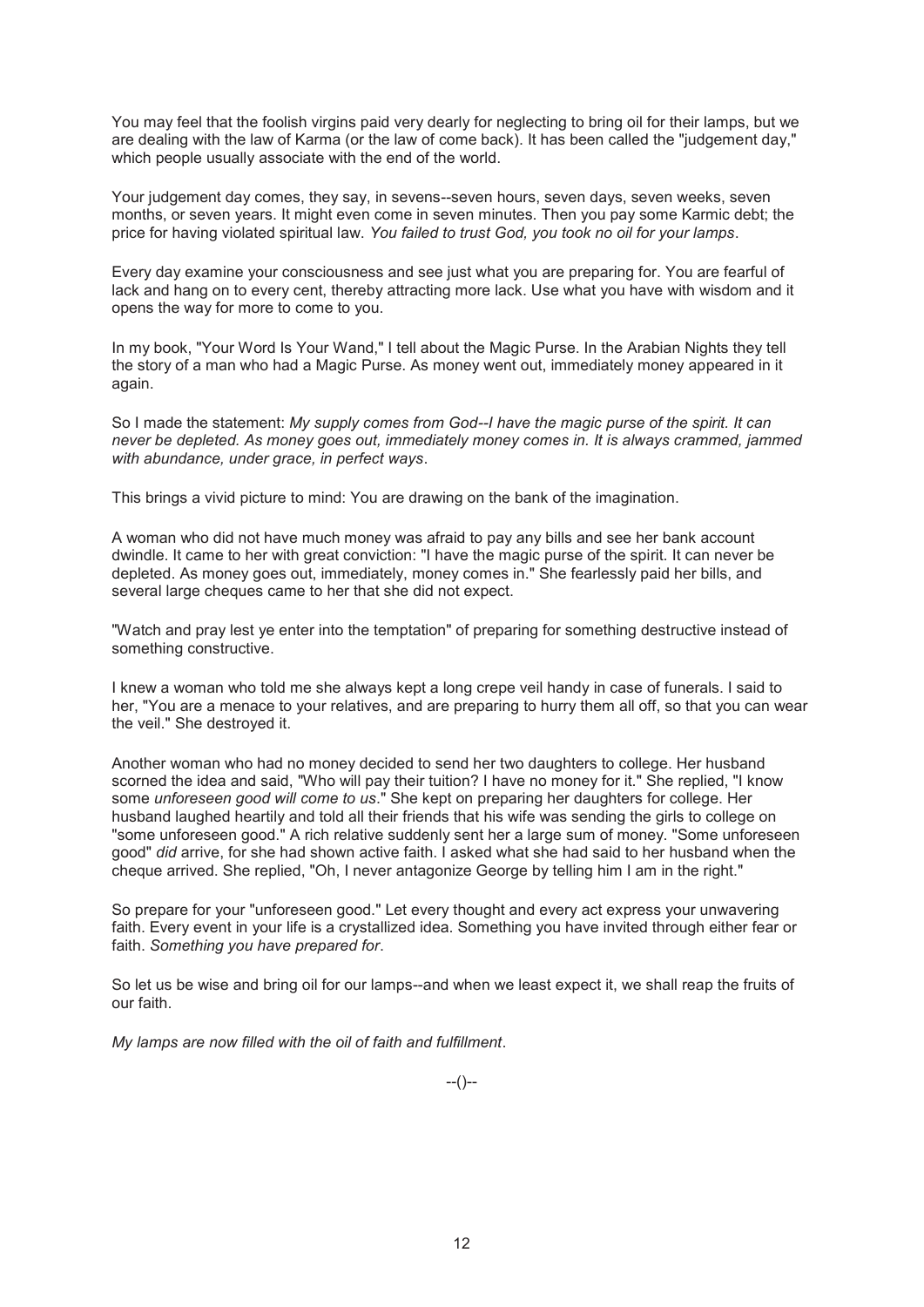## **What Do You Expect?**

#### *According to your faith be it unto you. --Matt. 9:29*

Faith is expectancy, "According to your faith, be it unto you."

We might say, according to your expectancies be it done unto you; so, what are you expecting?

We hear people say: "We expect the worst to happen," or "The worst is yet to come." They are deliberately inviting the worst to come.

We hear others say: "I expect a change for the better." They are inviting better conditions into their lives.

Change your expectancies and you change your conditions.

How can you change your expectancies, when you have formed the habit of expecting loss, lack or failure?

Begin to act as if you *expected* success, happiness and abundance; *prepare for your good*.

*Do* something to show you expect it to come. Active faith alone, will impress the subconscious.

If you have spoken the word for a home, prepare for it immediately, as if you hadn't a moment to lose. Collect little ornaments, table-cloths, etc. etc.!

I knew a woman who made the giant swing into faith, by buying a large arm-chair; a chair meant business, she bought a large and comfortable chair, for she was preparing for the right man. He came.

Someone will say, "Suppose you haven't money to buy ornaments or a chair?" Then look in shop windows and link with them in thought.

Get in their vibration: I sometimes hear people say; "I don't go into the shops because I can't afford to buy anything." That is just the reason you should go into the shops. Begin to make friends with the things you desire or require.

I know a woman who wanted a ring. She went boldly to the ring department and tried on rings.

It gave her such a realization of ownership, that not long after, a friend made her a gift of a ring. "You combine with what you notice."

Keep on noticing beautiful things, and you make an invisible contact. Sooner or later these things are drawn into your life, unless you say, "Poor me, too good to be true."

"My soul, wait thou only upon God: for my expectation is from Him." This is a most important statement from the 62nd Psalm.

The soul is the subconscious mind, and the psalmist was telling his subconscious to expect everything directly from the universal; not to depend upon doors and channels; "My expectation is from Him."

God cannot fail, for "His ways are ingenious, His methods are sure."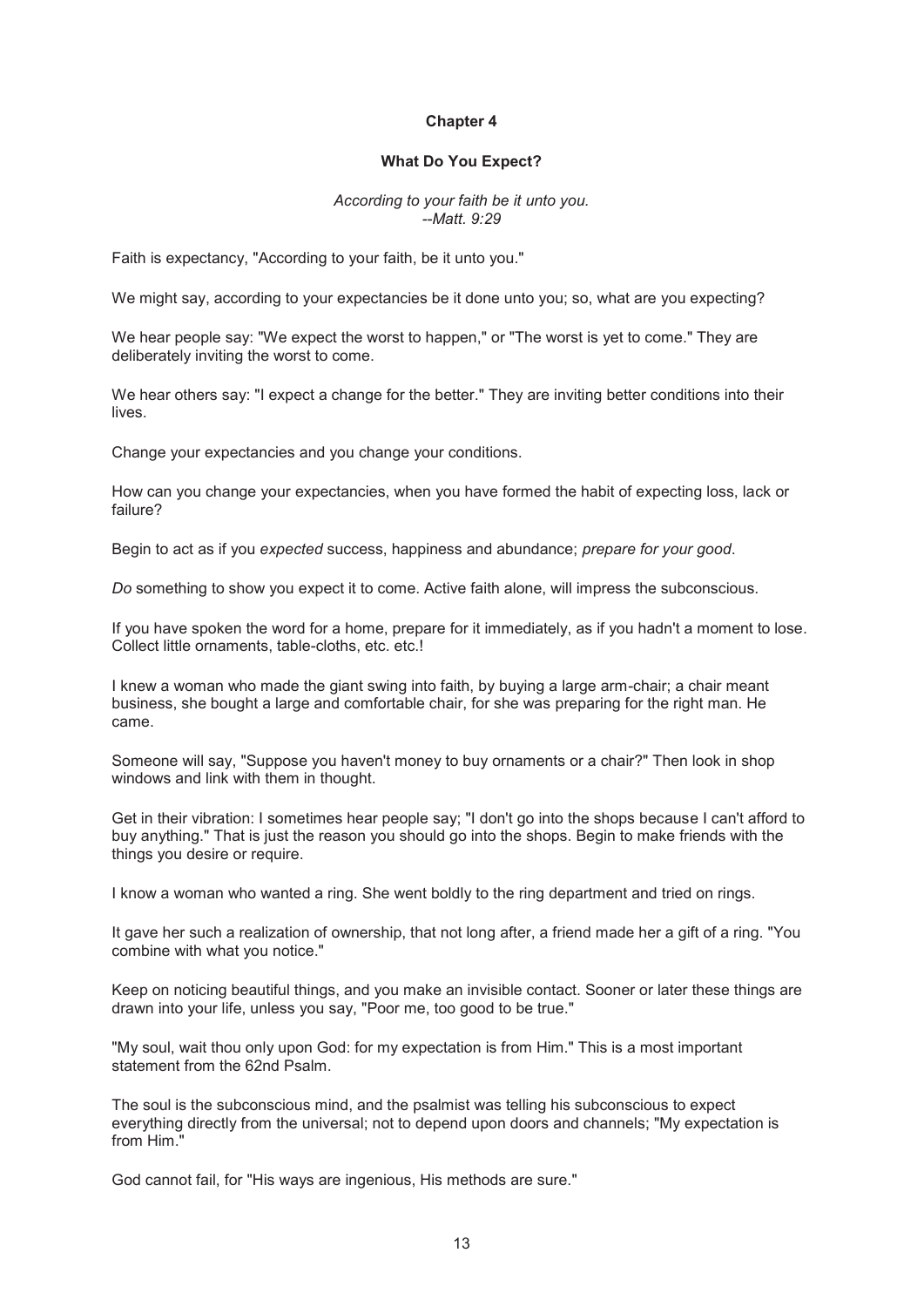*You can expect any seemingly impossible Good from God; if you do not limit the channels*.

Do not say how you want it done, or how it can't be done.

"God is the Giver and the Gift *and creates His own amazing channels*."

Take the following statement: *I cannot be separated from God the Giver, therefore, I cannot be separated from God the Gift. The gift is God in action*.

Get the realization that every blessing is *Good in action*, and see God in every face and good in every situation: This makes you master of all conditions.

A woman came to me saying that there was no heat in the radiators in their apartment, and that her mother was suffering from the cold. She added, "The landlord has declared that we can't have heat until a certain date:" I replied, "God is your landlord." She said, "That's all I want to know," and rushed out. That evening the heat was turned on without asking. It was because she realized that the landlord was God in manifestation.

This is a wonderful age, for people are becoming Miracle Minded; it is in the air.

Quoting from an article which I found in the New York Journal and American by John Anderson, it corroborates what I have just said.

The title of the article is "Theatre Goers Make Hits of Metaphysical Plays."

If, said a cynical manager, who shall be called Brock Pemberton, with a slight accent of sarcasm in his voice, the other night, on an intermission curbside talk, you fellows, meaning the critics, know so much about what the New York public wants, why don't you tell me what to produce? Why don't you run me into business instead of out of it? "Why don't you tell me what sort of play the play-goers want to see?" "I would," I said, "But you wouldn't believe it."

"You're hedging," he said, "You don't know, and you're trying to cover up by pretending to know more than you're willing to say. You haven't any more idea than I have this minute what sort of plays generally succeed."

"I have," I said, "there is one sure fire success; one theme that works and has always worked, whether it is competing with boy meets girl, mysteries, historical tragedies, etc.; no play on the theme has ever completely failed if it had any merit at all, and a lot of poor ones have been big hits."

"You're stalling again," said Mr. Pemberton, "What sort of plays are they?"

"Metaphysical," I said, fouling slightly with a big word and waiting quietly for the effect. "Metaphysical," said Mr. Pemberton, "You mean metaphysical?"

I paused a moment and since Mr. Pemberton said nothing, went right on spouting such titles as "The Green Pastures," "The Star Wagon," "Father Malachy's Miracle!, etc." "Some of these," I added, "reached the public *over* the heads of the critics." But Mr. Pemberton had departed to ask probably, in every theatre in town, "Is there a metaphysician in the house?"

People are beginning to realize the power of their words and thoughts. They understand why "Faith *is* the substance of the thing hoped for, the evidence of things not seen."

We see the law of expectancy working out through superstition.

If you walk under a ladder and expect it to give you bad luck, it will give you bad luck. The ladder is quite innocent; bad luck came because you expected it.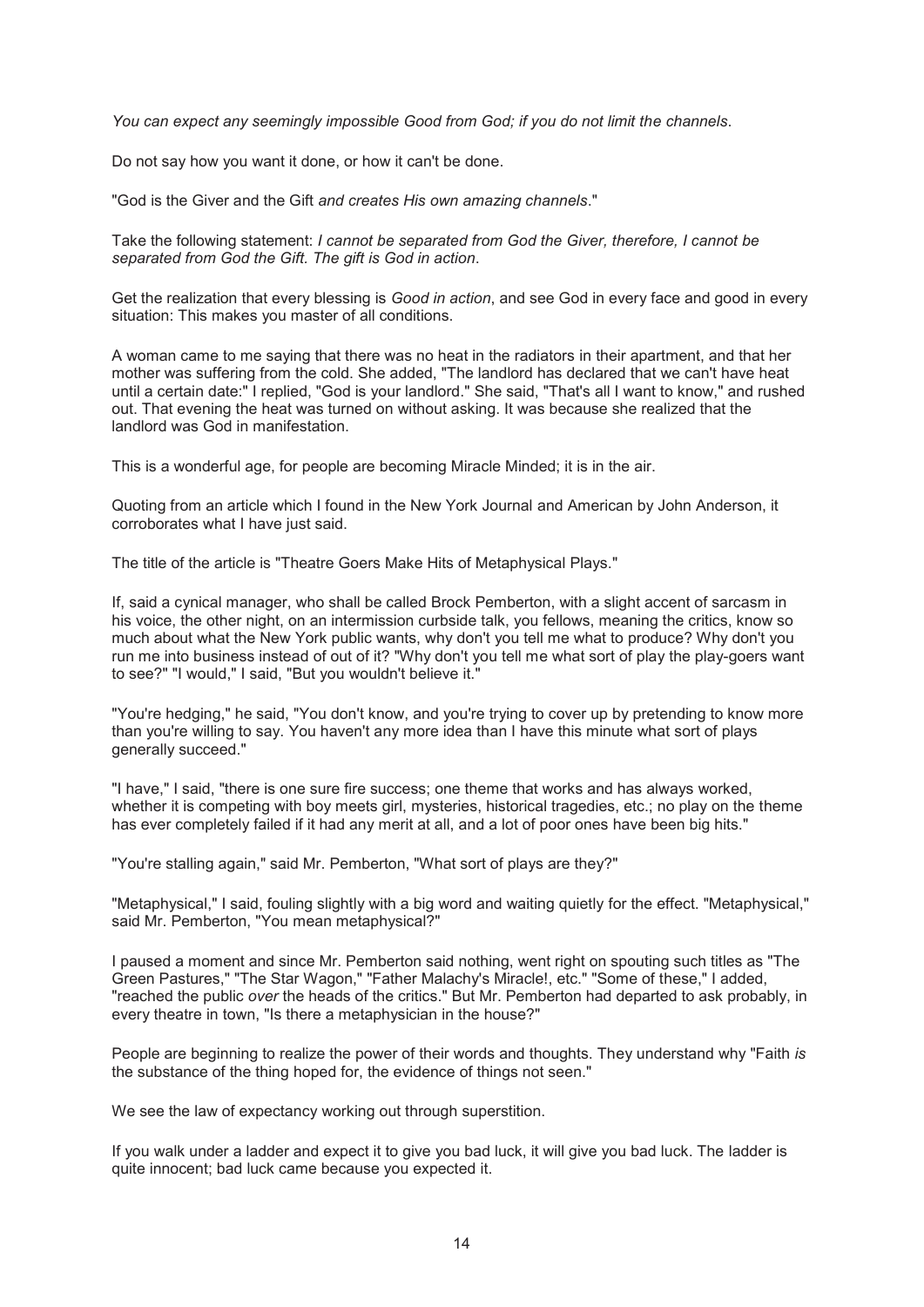We might say, expectancy is the substance of the things hoped for; or expectancy is the substance of the thing man fears; "The thing I expected has come upon me."

*Nothing as too good to be true, nothing is too wonderful to happen, nothing is too good to last; when you look to God for your good*.

Now think of the blessings which seem so far off, and begin to expect them now, under grace, in an unexpected way; for God works in unexpected ways, His wonders to perform.

I was told that there are three thousand promises in the Bible.

Let us now expect all these blessings to come to pass. Among them we are promised Riches and Honor, Eternal Youth ("Your flesh shall become as a little child's) and Eternal Life, "death itself shall be overcome."

*Christianity as founded upon the forgiveness of sins and an empty tomb*.

We now know that all these things are scientifically possible.

As we call on the law of forgiveness, we become free from mistakes and the consequences of mistakes. ("Though your sins be as scarlet ye shall be washed whiter than wool.")

Then our bodies will be bathed in Light, and express the "body electric," which is incorruptible and indestructible, pure substance, expressing perfection.

*I expect the unexpected, my glorious good now comes to pass*.

--()--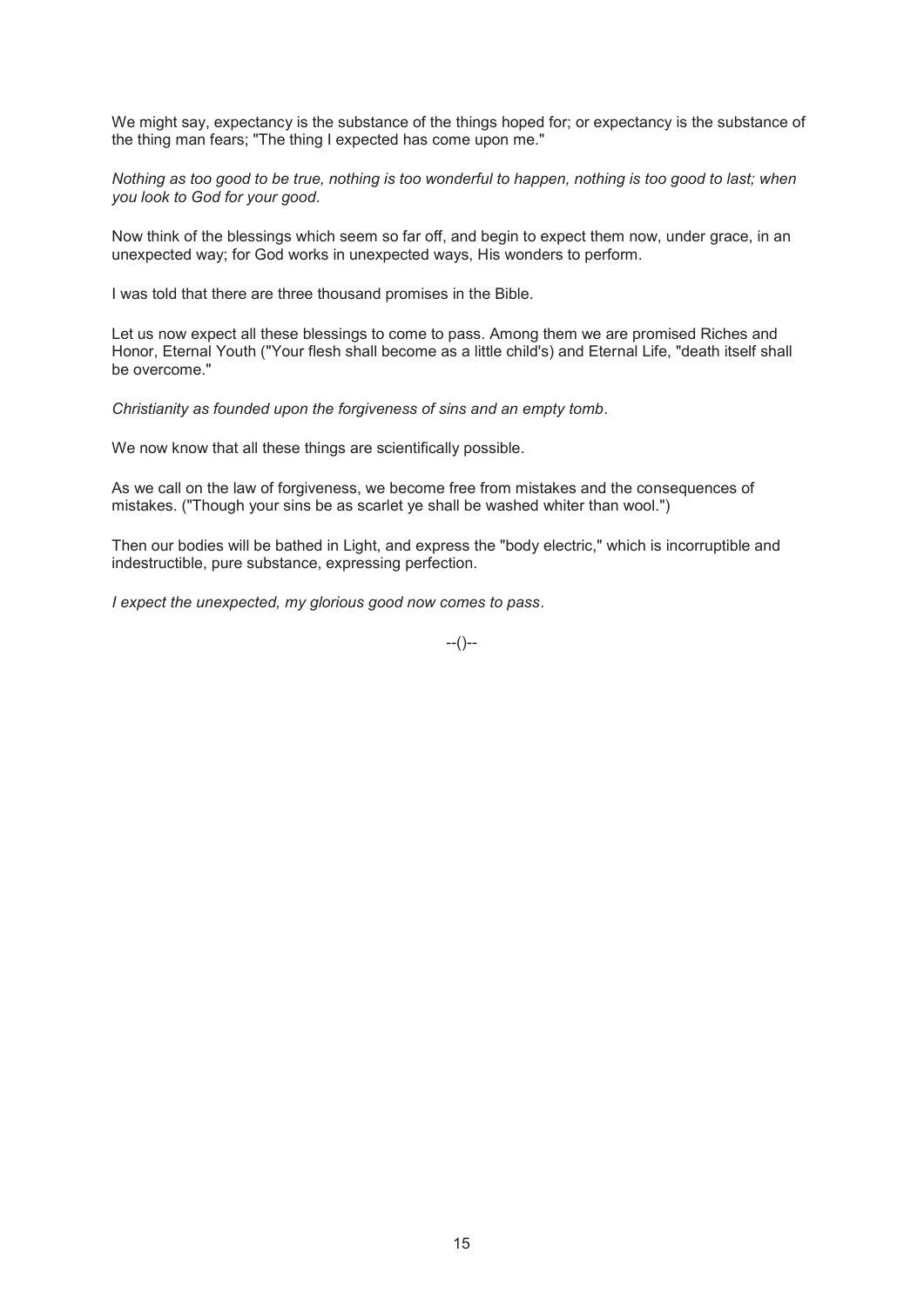#### **The Long Arm of God**

#### *"The Eternal God is thy refuge, and underneath are the everlasting arms." --Deut. 33:27*

In the bible, the arm of God always symbolizes protection. The writers of the bible knew the power of a symbol. It brings a picture which impresses the subconscious mind. They used the symbols of the rock, sheep, shepherds, vineyard, lamp, and hundreds of others. It would be interesting to know how many symbols are used in the bible. The arm also symbolizes strength.

"The eternal God is thy refuge, and underneath are the everlasting arms: and he shall thrust out the enemy from before thee; and shall say, Destroy them."

Who is the enemy "before thee." The negative thought-forms which you have built up in your subconscious mind. A man's enemies are only those of his own household. The everlasting arms thrust out these enemy thoughts and destroy them.

Have you ever felt the relief of getting out some negative thought-form? Perhaps you have built up a thought-form of resentment, until you are always boiling with anger about something. You resent people you know, people you don't know--people in the past and people in the present; and you may be sure that the people in the future won't escape your wrath.

All the organs of the body are affected by resentment--for when you resent, you resent with every organ of the body. You pay the penalty with rheumatism, arthritis, neuritis, etc., for acid thoughts produce acid in the blood. All this trouble comes because you are fighting the battle, not leaving it to the long arm of God.

I have given the following statement to many of my students. *The long arm of God reaches out over people and conditions, controlling this situation and protecting my interests*.

This brings a picture of a long arm symbolizing strength and protection. With the realization of the power of the long arm of God, you would no longer resist or resent. You would relax and let go. The enemy thoughts within you would be destroyed, therefore, *the adverse conditions would disappear*.

Spiritual development means the ability to stand still, or stand aside, and let Infinite Intelligence lift your burdens and fight your battles. When the burden of resentment is lifted, you experience a sense of relief! You have a kindly feeling for everyone, and all the organs of your body begin to function properly.

A clipping quoting Albert Edward Day, D.D. reads, "That loving our enemies is good for our spiritual health is widely known and accepted. But that negation and poisonous emotions destroy physical health, is a relatively new discovery. The problem of health is often an emotional one. Wrong emotions entertained and repeated are potent causes of illness. When the preacher talks about loving your enemies, the man on the street is apt to dismiss the idea as unendurable and pious. But the fact is, the preacher is telling you something which is one of the first laws of hygiene, as well as ethics. No man even for his body's sake can afford to indulge in hatred. It is like repeated doses of poison. When you are urged to get rid of fear, you are not listening to a moon-struck idealist; rather you are hearing counsel that is as significant for health as advice about diet."

We hear so much about a balanced diet, but without a balanced mind you can't digest what you eat, calories or no calories.

Non-resistance is an art. When acquired, The World is Yours! So many people are trying to force situations. Your lasting good will never come through forcing personal will.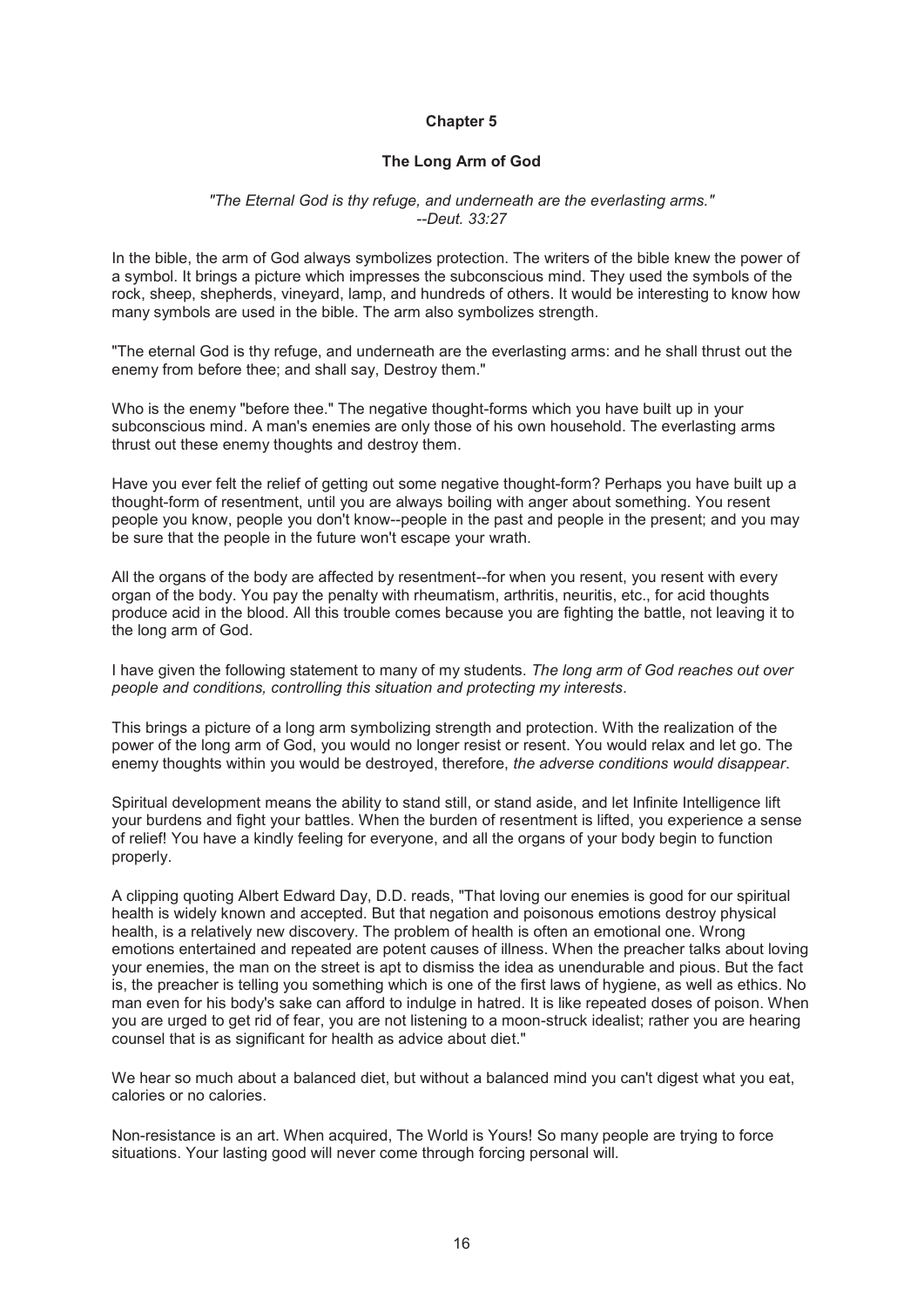"Flee from the things which flee from thee, Seek nothing, fortune seeketh thee. Behold his shadow on the floor! Behold him standing at the door!"

I do not know the author of these lines. Lovelock, the celebrated English athlete, was asked how to attain his speed and endurance in running. He replied, "Learn to relax." Let us attain this rest in action. He was most relaxed when running the fastest.

Your big opportunity and big success usually *slide in*, when you least expect it. You have to let go long enough for the *great law of attraction to operate. You never saw a worried and anxious magnet*. It stands up straight and hasn't a care in the world, because it knows the needles can't help jumping to it. The things we rightly desire come to pass when we have taken the clutch off.

I say in my correspondence course, "*Do not let your heart's desire become a heart's disease*." *You are completely demagnetized when you desire something too intensely*. You worry, fear, and agonize. There is an occult law of indifference: "None of these things move me." *Your ships come in over a don't care sea*.

Many people in Truth antagonize friends, because they are too anxious for them to read the books and go to the lectures. They meet opposition.

A friend took my book, "The Game of Life and How to Play It" to her brother's house to read. The young men of the family refused to read it. No "nut stuff" for them. One of these young men drives a taxi cab. One night he drove a taxi which belonged to another man. In going over the car he found a book stuffed away somewhere. It was "The Game of Life and How to Play It." The next day he said to his aunt. "I found Mrs. Shinn's book in the taxi last night. I read it and it's great! There's a lot of good reading in it. Why doesn't she write another book?" God works in roundabout ways, His wonders to perform.

I meet unhappy people and a few grateful and contented people. A man said to me one day, "I have a great deal to be thankful for. I have good health, enough money and I'm still single!"

The eighty-ninth psalm is very interesting, for we find that two individuals take part; the man who sings the psalm (for all psalms are songs or poems), and the Lord God of Hosts answers him. It is a song of praise and thanksgiving, extolling the strong arm of God.

"I will sing of the mercies of the Lord forever!"

"O Lord God of Hosts, who is a strong Lord like unto thee?"

"Thou hast a mighty arm: strong is thy hand, and high is thy right hand."

Then the Lord of Hosts replies.

"With whom my hand shall be established: mine arm also shall strengthen him."

"My mercy will I keep for him for evermore, and my covenant shall stand fast with him."

We only hear the words "for evermore" in the bible and in fairy-tales. In the absolute, man is outside of time and space. His good is "from everlasting to everlasting." The fairy-tales came down from the old Persian legends which were founded upon Truth.

Aladdin and His Wonderful Lamp is the out-picturing of the Word. Aladdin rubbed the lamp and all his desires came to pass. Your word is your lamp. Words and thoughts are a form of radio activity and do not return void. A scientist has said that words are clothed in light. *You are continually reaping the fruits of your words*.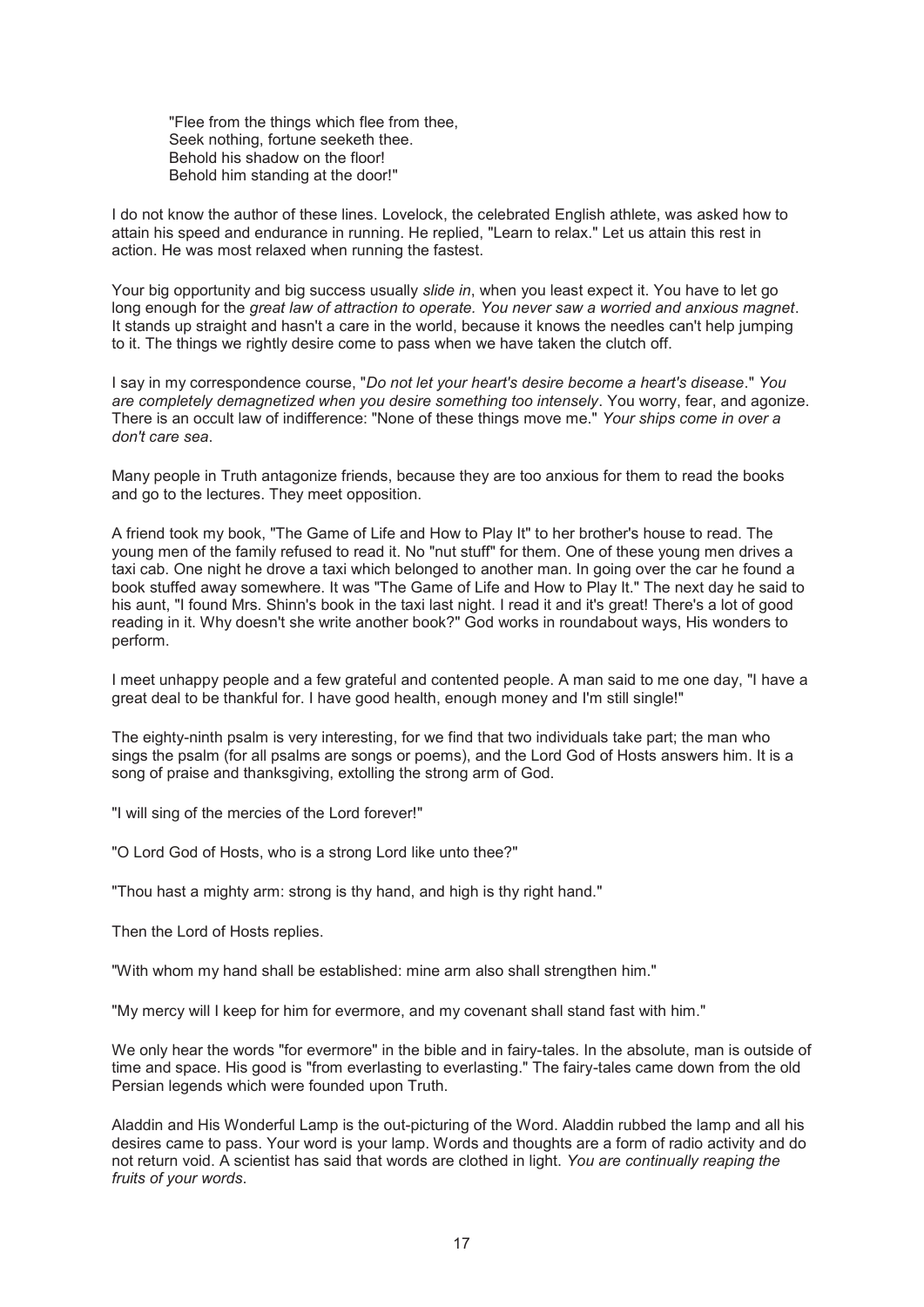A friend in one of my meeting said that she had brought a man to my class who had been out of work for a year or more. I gave the statement: *Now is the appointed time. Today is the day of my amazing good fortune*. It clicked in his consciousness. Soon after, he was given a position which paid him nine thousand dollars a year.

A woman told me that when I blessed the offering I said that each offering would return a thousandfold. She had put a dollar in the collection. She said with great realization, "That dollar is blessed and returns a thousand dollars." She received a thousand dollars a short time afterwards, in a most unexpected way.

Why do some people demonstrate this Truth so much more quickly than others? It is because they have the ears that hear. Jesus Christ tells the parable of the man who sowed the seed and it fell upon good ground. The seed is the word. I say, "*Listen for the statement that clicks; the statement that gives you realization. That statement will bear fruit*."

The other day I went into a shop where I know the employer quite well. I had given one of his employees an affirmation card. I said to him, jokingly, "I wouldn't waste an affirmation card on you. You wouldn't use it." He replied, "Oh, sure, give me one. I'll use it." The following week I gave him a card. Before I left he rushed up to me excitedly and said, "I made that statement and two new customers walked in." It was: "Now is the appointed time; today is the day of my amazing good fortune." It had clicked.

So many people use their words in exaggerated and reckless statements. I find a great deal of material for my talks in the beauty parlor. A young girl wanted a magazine to read. She called to the operator, "Give me something terribly new and frightfully exciting." All she wanted was the latest moving picture magazine. You hear people say, "I wish something terribly exciting would happen." They are inviting some unhappy, but exciting, experience into their lives. Then they wonder why it happened to them.

There should be a chair of metaphysics in all colleges. *Metaphysics is the wisdom of the ages*. It is the ancient wisdom taught all through the centuries in India and Egypt and Greece. Hermes Trismegistus was a great teacher of Egypt. His teachings were closely guarded and have come down to us over ten centuries. He lived in Egypt in the days when the present race of men was in its infancy. But if you read the "Kybalion" carefully, you will find that he taught just what we are teaching today. He said that all mental states were accompanied by vibrations. You combine with what you vibrate to, so let us all now vibrate to success, happiness and abundance.

*Now is the appointed time. Today is the day of my amazing good fortune*.

 $-(-)$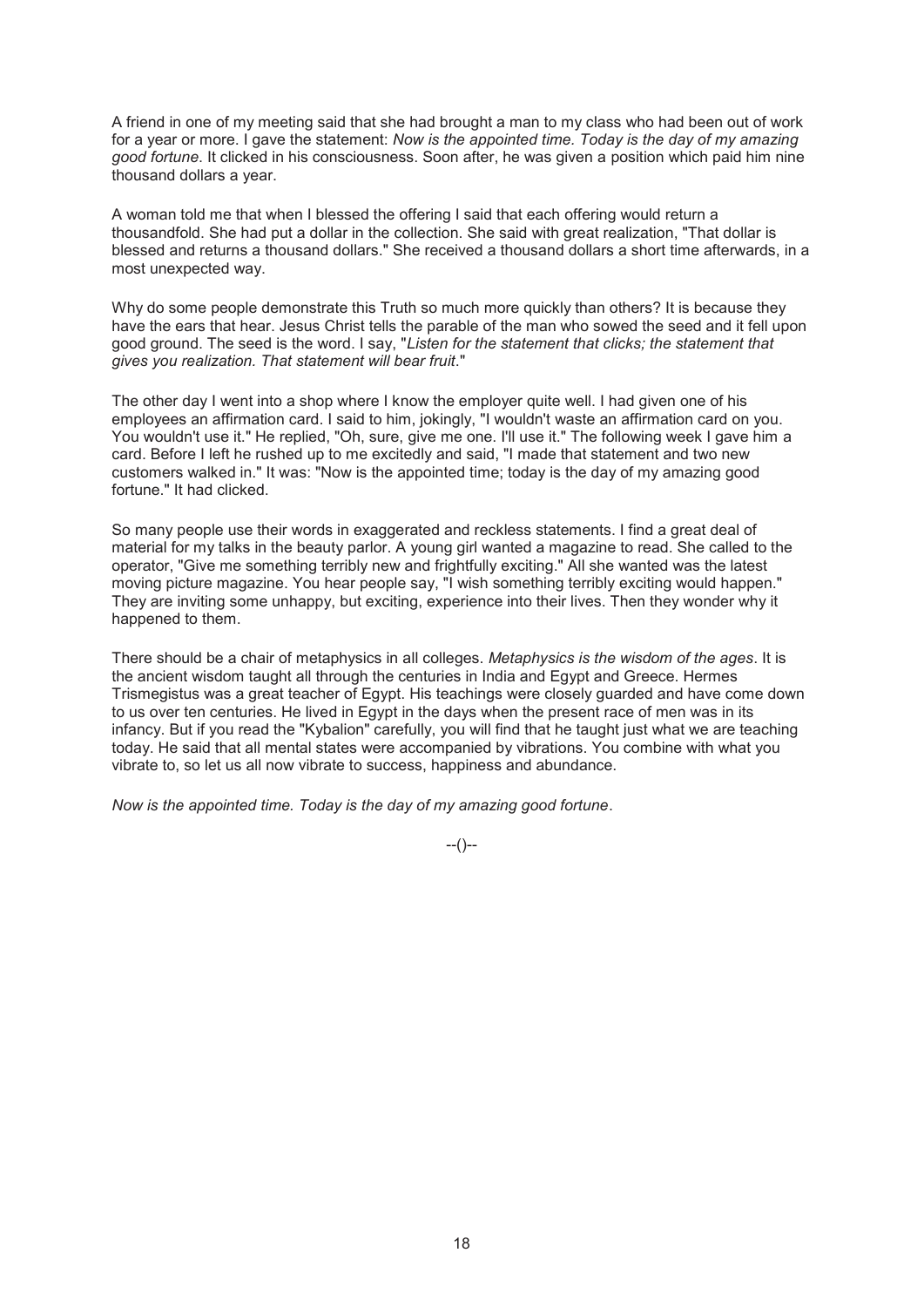#### **The Fork in the Road**

*"Choose you this day whom ye will serve." --Josh. 24:15* 

Every day there is a necessity of choice (a fork in the road).

"Shall I do this, or shall I do that? Shall I go, or shall I stay?" Many people do not know what to do. They rush about letting other people make decisions for them, then regret having taken their advice.

There are others who carefully reason things out. They weigh and measure the situation like dealing in groceries, and are surprised when they fail to attain their goal.

There are still other people who follow the magic path of intuition and find themselves in their Promised Land in the twinkling of an eye.

Intuition is a spiritual faculty high above the reasoning mind, but on that path is all that you desire or require.

In my book "The Game of Life and How to Play It," I give many examples of success attained through using this marvelous faculty. I say also that prayer is telephoning to God and intuition is God telephoning to you. (Correspondence Course.)

So choose ye this day to follow the magic path of intuition.

In my question and answer classes I tell you how to cultivate intuition.

In most people it is a faculty which has remained dormant. So we say, "Awake thou that sleepeth. Wake up to your leads and hunches. Wake up to the divinity within!"

Claude Bragdon said, "To live intuitively is to live fourth dimensionally."

Now it is necessary for you to make a decision, you face a fork in the road. *Ask for a definite unmistakable lead*, and you will receive it.

We find many events to interpret metaphysically in the Book of Joshua. "After the death of Moses, the divine command came to Joshua, 'Now therefore, arise, go over the Jordan, thou and all thy people, unto the land which I do give to them. Every place the sole of your feet shall tread upon; to you have I given it'."

The feet are the symbol of understanding, so it means metaphysically all that we understand stands under us in consciousness, and what is rooted there can never be taken from us.

For, the bible goes on to say: "There shall not any man be able to stand before thee all the days of thy life. . . . I will not fail thee, nor forsake thee. Only be thou strong and very courageous, that thou mayest observe to do according to all the law, which Moses my servant commanded thee: turn not from it to the right hand or to the left, that thou mayest prosper whithersoever thou goest."

So we find we have success through being strong and very courageous in following spiritual law. We are back again to the "fork in the road"--the necessity of choice.

"Choose you this day whom ye will serve," the intellect or divine guidance.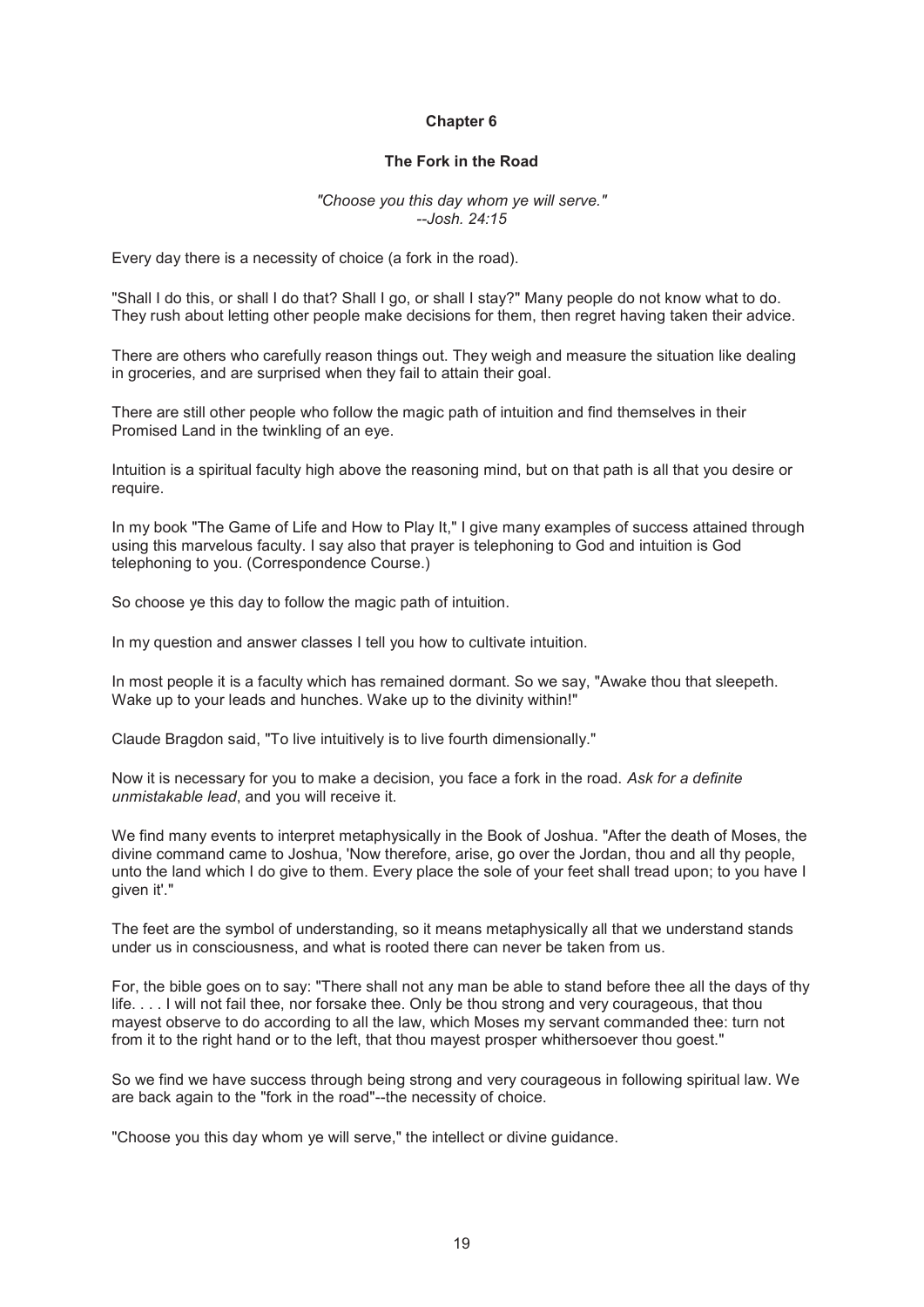A well-known man, who has become a great power in the financial world, said to a friend, "I always follow intuition and I am luck incarnate."

Inspiration (which is divine guidance) is the most important thing in life. People come to Truth meetings for inspiration. I find the right word will start divine activity operating in their affairs.

A woman came to me with a complication of affairs. I said to her, "Let God juggle the situation." It clicked. She took the affirmation, "I now let God juggle this situation." Almost immediately she rented a house, which had been vacant for a long time.

Let God juggle every situation, for when you try to juggle the situation, you drop all the balls.

In my question and answer classes, I would be asked, "How do you let God juggle a situation, and what do you mean when you say I should not juggle it?"

You juggle with the intellect. The intellect would say, "Times are hard, no activity in real estate. Don't expect anything until the Fall of 1958."

With spiritual law there is only the *now*. Before you call you are answered, for "time and space are but a dream," and *your blessing is there waiting for you to release it by faith and the word*.

"Choose you this day whom ye will serve," fear or faith.

In every act prompted by fear lies the germ of its own defeat.

It takes much strength and courage to trust God. We often trust him in little things, but when it comes to a big situation we feel we had better attend to it ourselves; then comes defeat and failure.

The following extract from a letter which I received from a woman in the West shows how conditions can change in the twinkling of an eye.

"I've had the pleasure of reading your wonderful book, The Game of Life and How to Play It.' I have four boys, ten, thirteen, fifteen and seventeen, and thought how wonderful for them to grasp it, in their early life, and be able to get things which are theirs by Divine Right.

"The lady who let me read her copy gave me other things to read, but it seemed when I picked this book up it was magnetic and I could not let go of it. After reading it I realized, I was trying to live Divinely but did not understand the law, or I would have been much further advanced.

"At first I thought it quite hard to find a place in the business world, after so many years of being a mother. But I got this statement, '*God makes a way where there is no way*.' And He did that very thing for me.

"I am grateful for my position, and smile when people say, 'How do you do it, manage four growing boys, a home, after all the times you have been hospitalized with such major operations, and none of your relatives near you?' "

I have that statement in my book, "*God makes a way where there is no way*."

God made a way for her in business when all her friends said it couldn't be done.

The average person will tell you almost anything can't be done.

I had an example of this the other day. In a shop I found a delightful little silver dripolator which would make just one cup of anything. I showed it to some friends with enthusiasm, thinking it so very cute,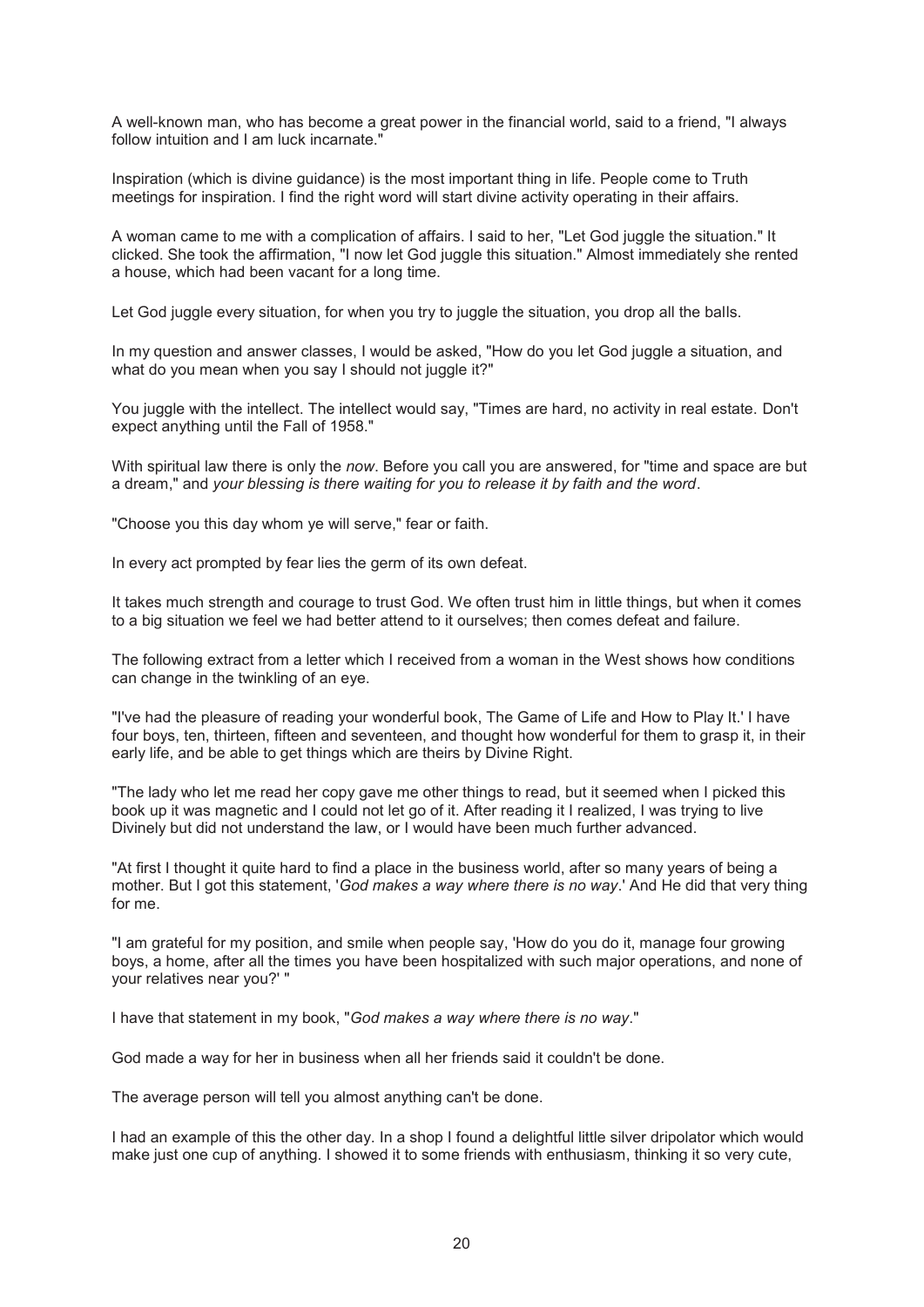and one said, "It will never work." The other said, "If it belonged to me, I'd throw it away." I stood up for the little dripolator and said I knew it would work, which it did.

My friends were simply typical of the average person who says, "It can't be done."

All big ideas meet with opposition.

*Do not let other people rock your boat*.

Follow the path of wisdom and understanding, "and turn not from it to the right hand or to the left, that thou mayest prosper whithersoever thou goest."

In the thirteenth verse of the twenty-fourth chapter of Joshua, we read a remarkable statement: "And I have given you a land for which ye did not labour, and cities which ye built not, and ye dwell in them; of the vineyards and oliveyards which ye planted not, do ye eat."

This shows that man cannot *earn* anything, his blessings come as gifts. (Gifts lest any man shall boast.)

With the *realization of wealth*, we receive the gift of wealth.

With the *realization of success*, we receive the gift of success, for success and abundance are states of mind.

"For it is the Lord our God, he it is, that brought us up, and our fathers out of the land of Egypt, out of the house of bondage."

The land of Egypt stands for darkness--the house of bondage, where man is a slave to his doubts and fears, and beliefs in lack and limitation, the result of having followed the wrong fork in the road.

Misfortune is due to failure to stick to the things which spirit has revealed through intuition.

All big things have been accomplished by men who stuck to their big ideas.

Henry Ford was past middle age when the idea of the Ford car came to him. He had great difficulty in raising the money. His friends thought it was a crazy idea. His father said to him, tearfully, "Henry, why do you give up a good twenty-five dollar a week job in order to chase a crazy idea?" But no one could rock Henry Ford's boat.

So in order to come out of the land of Egypt, out of the house of bondage, we must make the right decisions.

Follow the right fork in the road. "Only be thou strong and very courageous, that thou mayest observe to do according to the law, which Moses my servant commanded thee: turn not from it to the right hand nor to the left, that thou mayest prosper whithersoever thou goest."

So, as we reach the fork in the road today, let us fearlessly follow the voice of intuition.

The bible calls it "the still small voice."

"There came a voice behind me, saying, 'This is the way, walk ye in it'."

On this path is the good, already prepared for you.

You will find the "land for which ye did not labour, and cities which ye built not, and ye dwell in them; of the vineyards and oliveyards which ye planted not, do ye eat."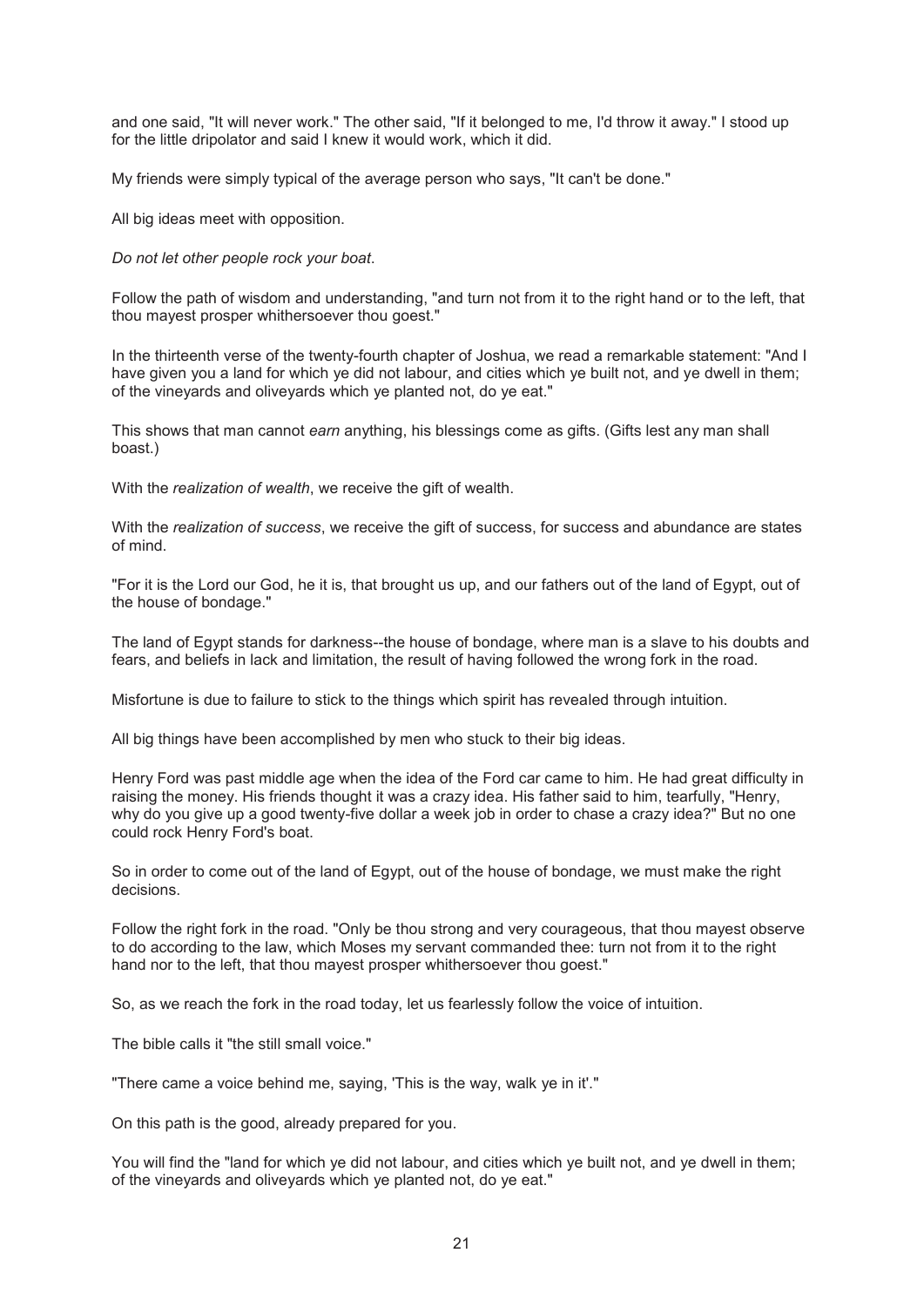*I am divinely led, I follow the right fork in the road. God makes a way where there is no way*.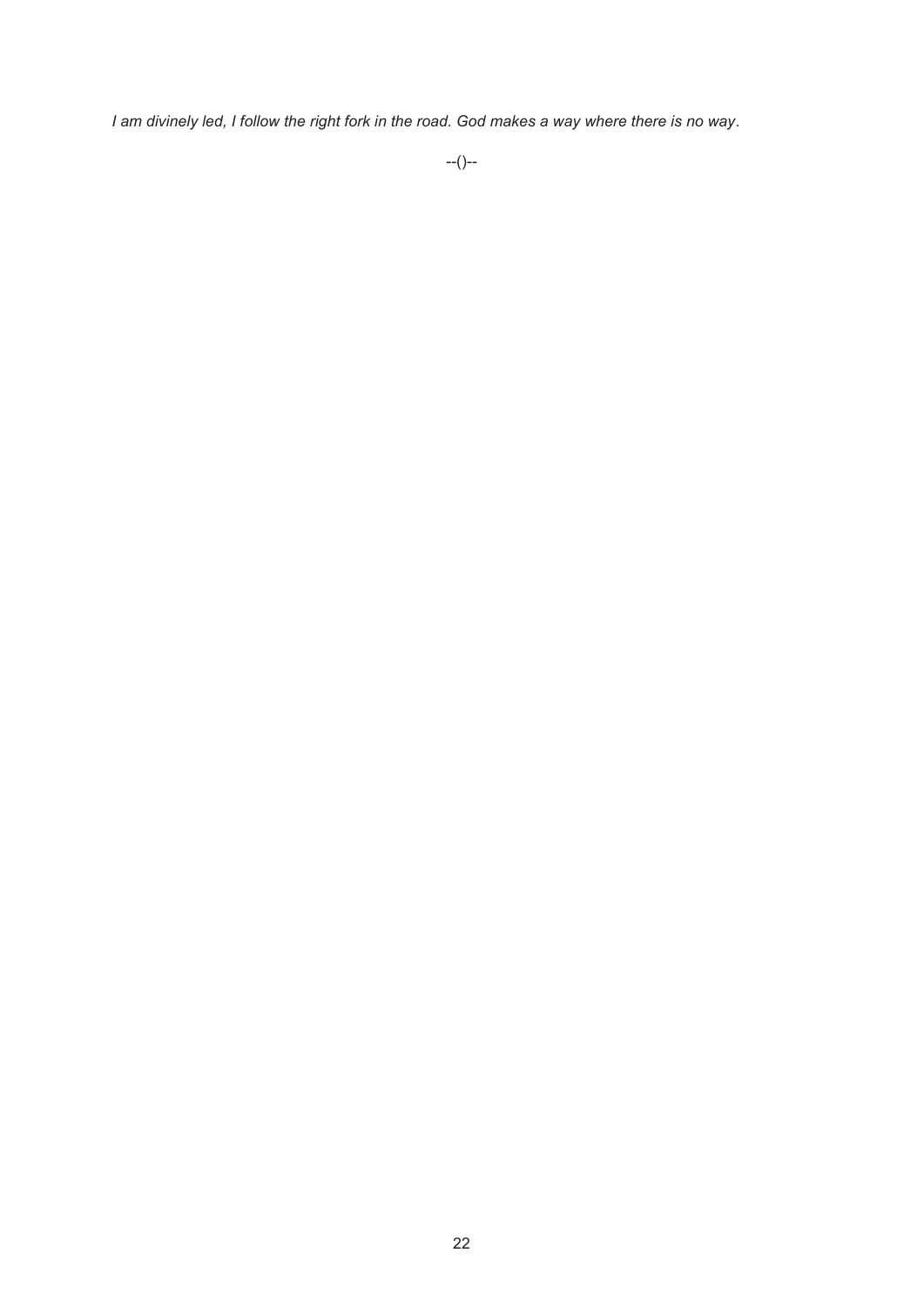## **Crossing Your Red Sea**

#### *"Speak unto the children of Israel that they go forward." --Ex. 14:15*

One of the most dramatic stories in the bible is the episode of the children of Israel crossing the Red Sea.

Moses was leading them out of the land of Egypt where they were kept in bondage and slavery. They were being pursued by the Egyptians.

The children of Israel, like most people, did not enjoy trusting God; they did a lot of murmuring. They said to Moses: "Is not this the word that we did tell thee in Egypt, saying, Let us alone, that we may serve the Egyptians? For it had been better for us to serve the Egyptians, than that we should die in the wilderness."

"And Moses said unto the people, Fear ye not, stand still, and see the salvation of the Lord, which he will show to you today: for the Egyptians whom ye have seen today, ye shall see them again no more for ever."

"The Lord shall fight for you, and ye shall hold your peace."

We might say that Moses pounded faith into the children of Israel.

They preferred being slaves to their old doubts and fears (for Egypt stands for darkness), than to take the giant swing into faith, and pass through the wilderness to their Promised Land.

There is, indeed, a wilderness to pass through before your Promised Land is reached.

The old doubts and fears encamp round about you, but, there is always someone to tell you to go forward! There is always a Moses on your pathway. Sometimes it is a friend, sometimes intuition!

"And the Lord said to Moses, Wherefore criest thou unto me? Speak unto the children of Israel, that *they go forward!*"

"But lift thou up thy rod, and stretch out thine hand over the sea, and divide it: and the children of Israel shall go on dry ground through the midst of the sea."

"And Moses stretched out his hand over the sea; and the Lord caused the sea to go back by a strong east wind all that night, and made the sea dry land, and the waters were divided."

"And the children of Israel went into the midst of the sea upon the dry ground: and the waters were a wall unto them on their right hand, and on their left."

"And the Egyptians pursued, and went in after them to the midst of the sea, even all Pharaoh's horses, his chariots, and his horsemen.

"And the Lord said unto Moses, Stretch out thine hand over the sea, that the waters may come again upon the Egyptians, upon their chariots, and upon their horsemen."

"And Moses stretched forth his hand over the sea, and the sea returned; and the Egyptians fled against it; and the Lord overthrew the Egyptians in the midst of the sea."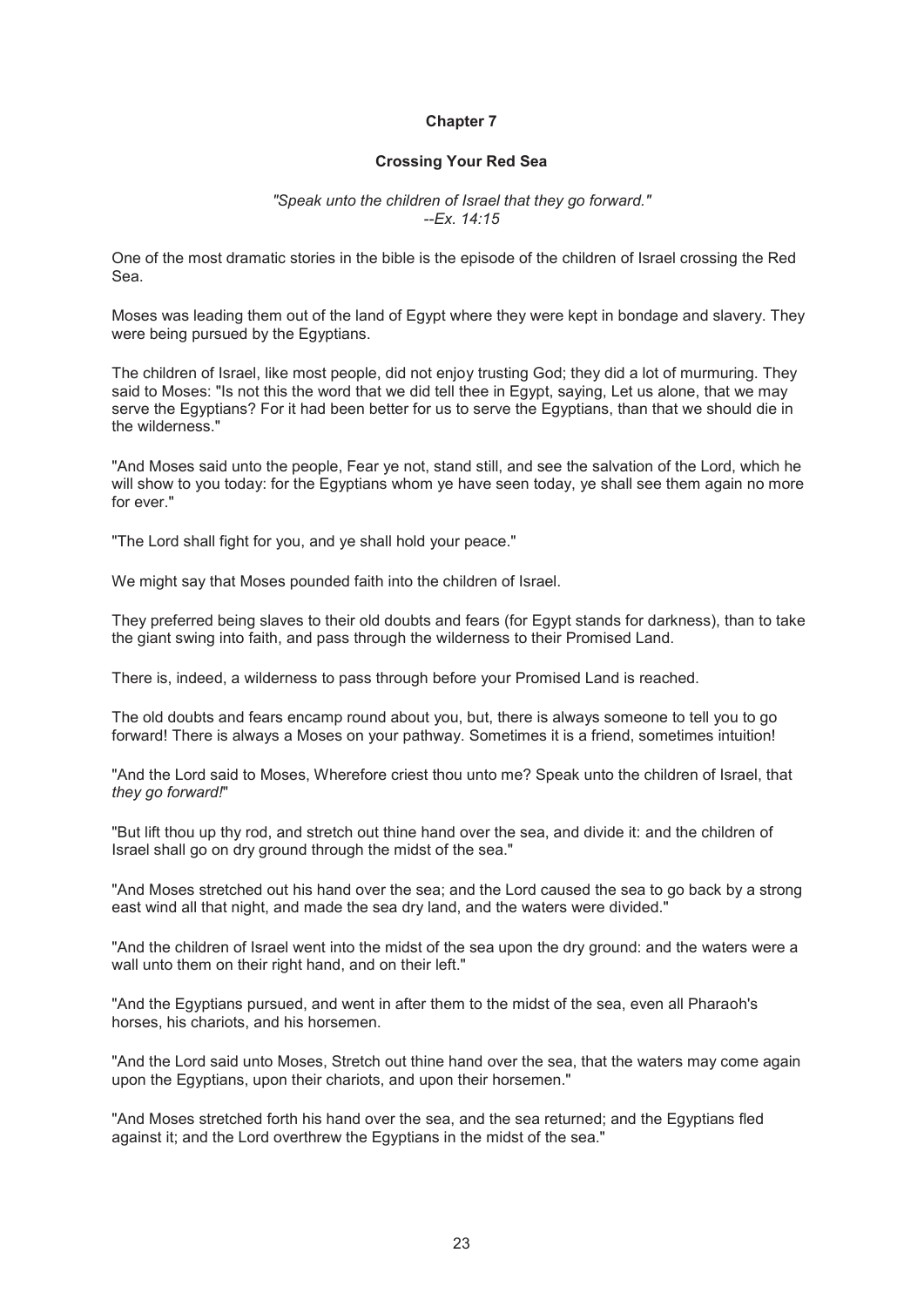"And the waters returned, and covered the chariots, and the horsemen, and all the hosts of Pharaoh that came into the sea after them; there remained not so much as one of them."

Now remember, the bible is talking about the individual. It is talking about your wilderness, your Red Sea, and *your* Promised Land.

Each one of you has a Promised Land, a heart's desire, but you have been so enslaved by the Egyptians (your negative thoughts), it seems very far away, and too good to be true. You consider trusting God a very risky proposition. The wilderness might prove worse than the Egyptians.

And how do you know your Promised Land really exists?

The reasoning mind will always back up the Egyptians.

But sooner or later, something says, "*Go forward!*" It is usually circumstances--you are driven to it.

I give the example of a student.

She is a very marvelous pianist and had great success abroad. She came back with a book full of press clippings, and a happy heart.

A relative took an interest in her and said she would back her financially for a concert tour. They chose a manager who took charge of the expenses, and attended to her bookings.

After a concert or two, there were no more funds. The manager had taken them. My friend was left stranded, desolate and disappointed. This was about the time that she came to me.

She hated the man, and it was making her ill. She had very little money and could afford only a cheerless room where her hands were often too cold to practice.

She was indeed, in bondage to the Egyptians--hate, resentment, lack and limitation.

Someone brought her to one of my meetings, and she spoke to me and told her story.

I said, "In the first place you must stop hating that man. When you are able to forgive him, your success will come back to you. You are taking your initiation in forgiveness."

It seemed a pretty big order, but she tried and came regularly to all my meetings.

In the meantime, the relative had started a suit to recover the money. Time went on and it never came to court.

My friend had a call to go to California. She was no longer disturbed by the situation, and had forgiven the man.

Suddenly, after about four years, she was notified that the case had come to court. She called me upon her arrival in New York, and asked me to speak the word for rightness and justice.

They went at the time appointed, and it was all settled out of court, the man restoring the money by monthly payments.

She came to me overflowing with joy, for she said, "I hadn't the least resentment toward the man. He was amazed when I greeted him cordially." Her relative said that all the money was to go to her, so she found herself with a big bank account.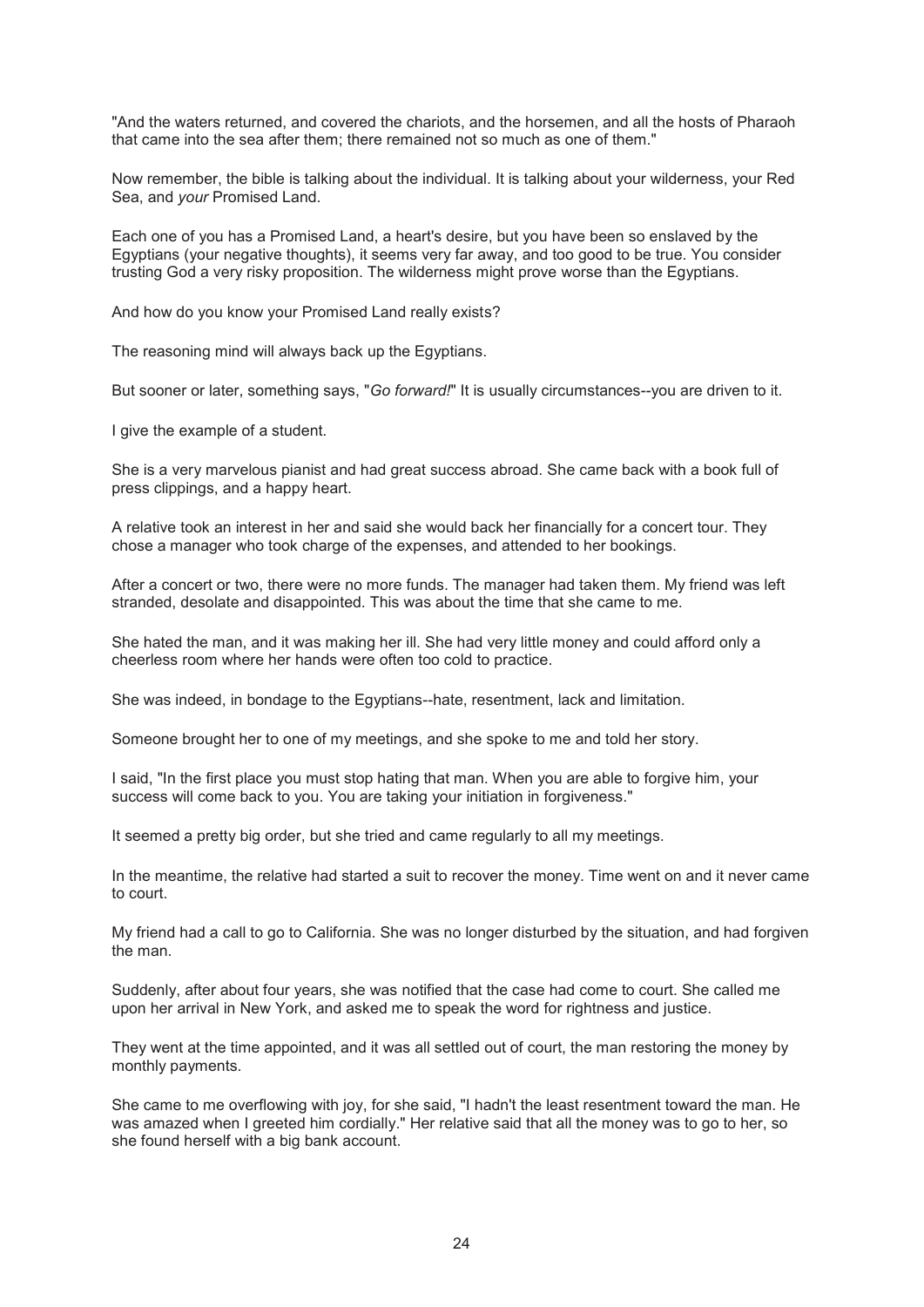Now she will soon reach her Promised Land. She came out of the house of bondage (of hate and resentment) and crossed her red sea. Her goodwill toward the man caused the waters to part, and she crossed over on dry land.

Dry land symbolizes something substantial under your feet, the feet symbolizing understanding.

Moses stands out as one of the greatest figures in biblical history.

"It came to Moses to move from Egypt with his nation. The task before him was not only the unwillingness of Pharaoh to let go of those whom he had made into profitable slaves, but also to stimulate to open rebellion this nation which had lost its initiative under the hardships of its taskmasters."

"It required extraordinary genius to meet this condition, which Moses possessed with self abnegation and the courage of his own convictions. Self abnegation! He was called the meekest of men. We have often heard the expression, 'As meek as Moses.' He was so meek towards the commands of the Lord, that he became one of the strongest of men."

The Lord said to Moses, "lift thou up thy rod, and stretch out thine hand over the sea, and divide it: and the children of Israel shall go on dry ground through the midst of the sea."

So, never doubting, he said to the children of Israel, "Go forward." This was a daring thing to do, to lead a multitude of people into the sea, having perfect faith they would not drown.

Behold the miracle!

"... the Lord caused the sea to go back by a strong east wind all that night, and made the sea dry land, and the waters were divided."

Now remember, this could happen *for you* this very day. Think of your problem.

Maybe you have lost your initiative from living so long a slave to Pharaoh--(your doubts, fears and discouragements).

Say to yourself, "*Go forward*."

". . . the Lord caused the sea to go back by a strong east wind."

We will think of this strong east wind as a strong affirmation.

Take a vital statement of Truth. For example, if your problem is a financial one, say: "*My supply comes from God, and big happy financial surprises now come to me, under grace, in perfect ways*." The statement is a good one, for it contains the element of mystery.

We are told that God works in mysterious ways His wonders to perform. We might say in surprising ways. Now that you have made your statement for supply, you have caused the east wind to blow.

So walk up to your Red Sea of lack or limitation. The way to walk up to your Red Sea is to do something to show your fearlessness.

I will tell the story of a student who had an invitation to visit friends at a very fashionable summer resort.

She had been living in the country for a long time, grown heavier, and nothing fitted her but her girl scout suit. Suddenly, she received the invitation. It meant evening clothes, slippers and accessories, none of which she had, and no money to buy them. She came to me. I said, "What is your hunch?"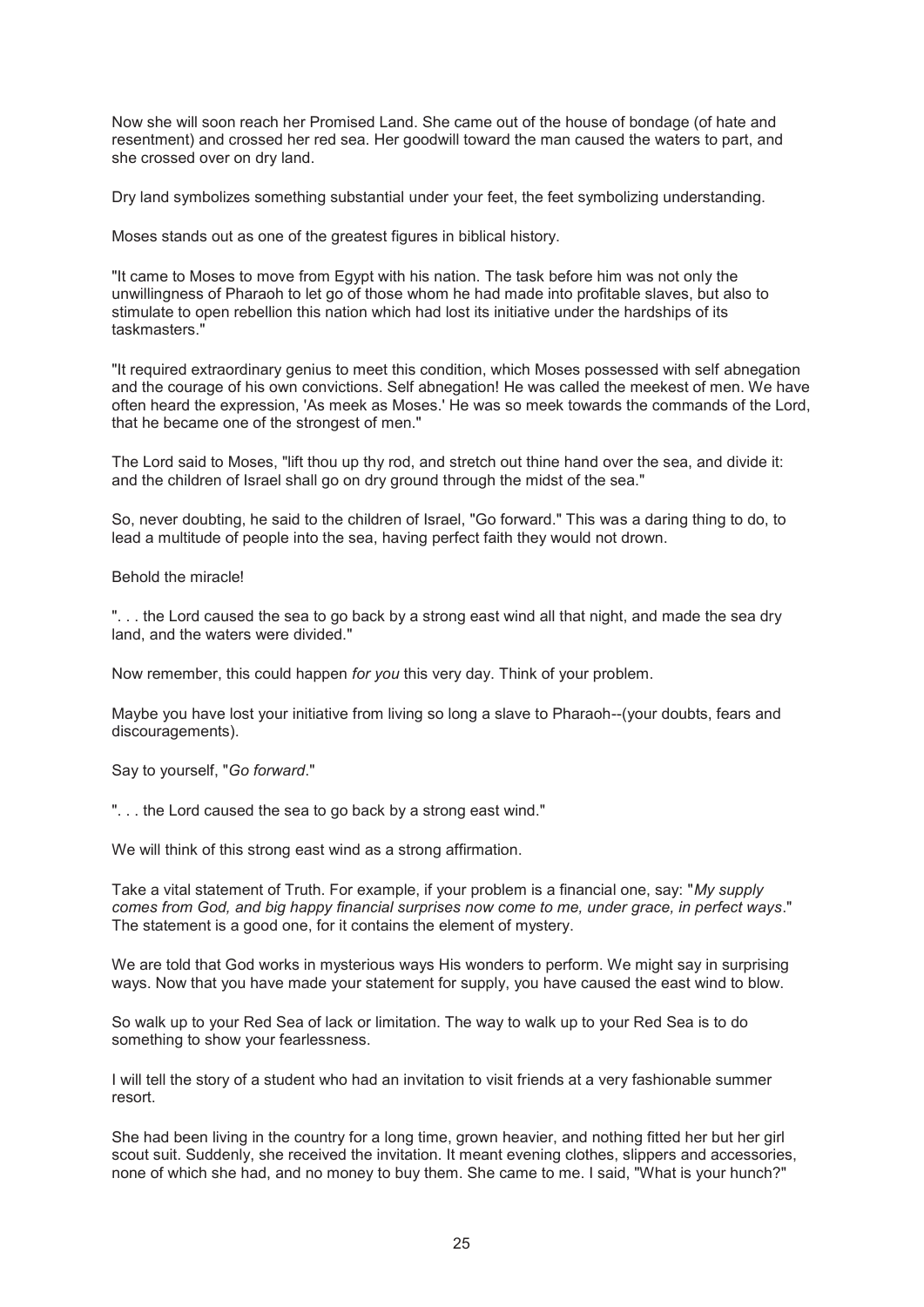She replied, "I feel very fearless. I have the hunch to go, anyway."

So she squeezed herself into something to travel in, and went.

When she arrived at her friend's house she was greeted warmly, but her hostess said, with some embarrassment, "Maybe what I've done will hurt you, but there are some evening clothes and slippers I never wear which I have put in your room. Won't you make use of them?"

My friend assured her she would be delighted--and everything fitted perfectly.

She had, indeed, walked up to her Red Sea and passed over on dry land.

*The waters of my Red Sea part, and I pass over on dry land, I now go forward into my Promised Land*.

--()--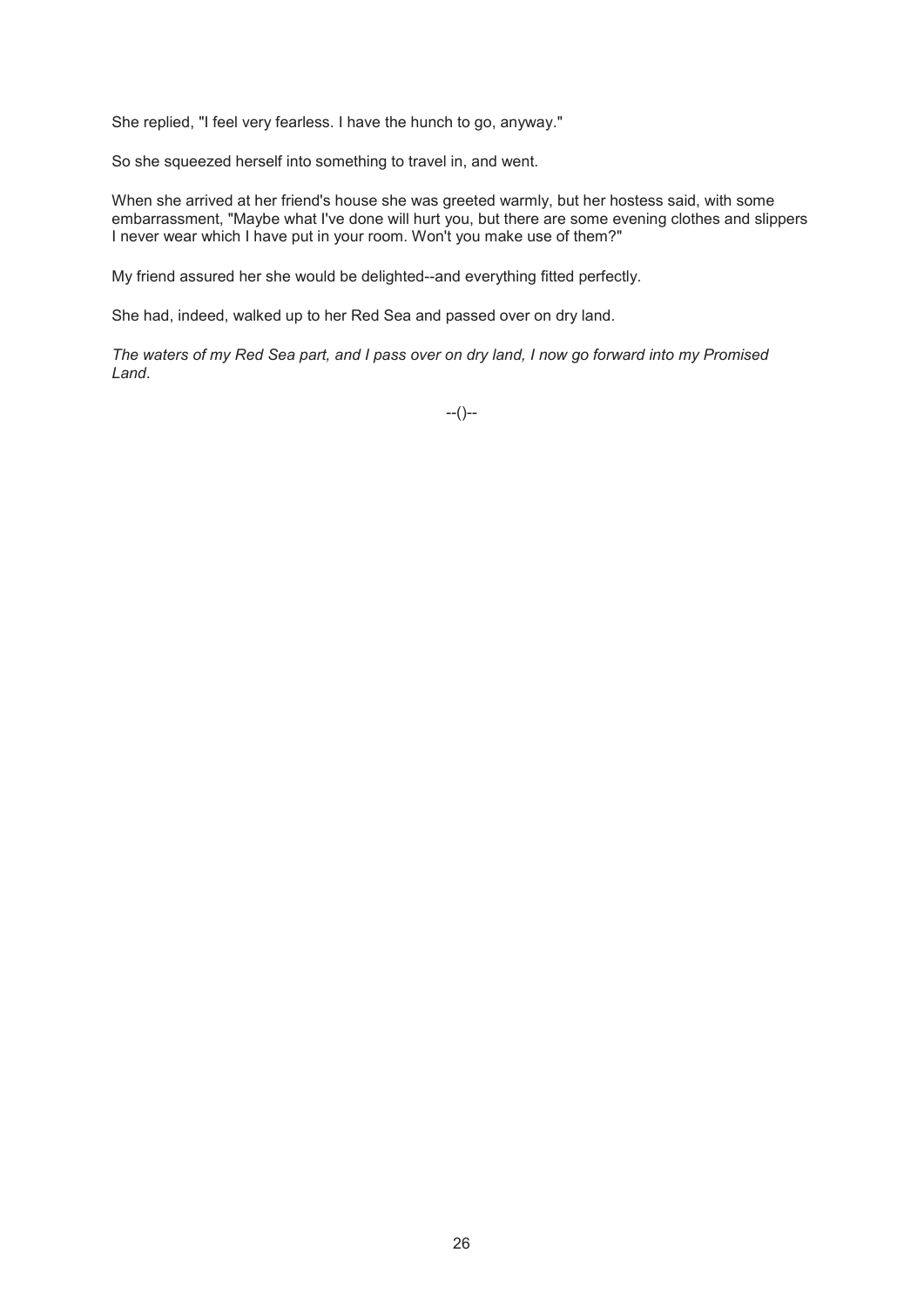#### **The Watchman at The Gate**

#### *"Also I set watchmen over you, saying, Hearken to the sound of the trumpet." --Jeremiah 6:17*

We must all have a watchman at the gate of our thoughts. The Watchman at the Gate is the superconscious mind.

We have the power to choose our thoughts.

Since we have lived in the race thought for thousands of years, it seems almost impossible to control them. They rush through our minds like stampeding cattle or sheep.

But a single sheep-dog can control the frightened sheep and guide them into the sheep pen.

I saw a picture in the news-reels of a shepherd-dog controlling the sheep. He had rounded up all but three. These three resisted and resented. They baahed and lifted their front feet in protest, but the dog simply sat down in front and never took his eyes off them. He did not bark or threaten. He just sat and looked his determination. In a little while the sheep tossed their heads and went in the pen.

We can learn to control our thoughts in the same way, by gentle determination, not force.

We take an affirmation and repeat it continually, while our thoughts are on the rampage.

We cannot always control our thoughts, but we *can control our words*, and repetition impresses the subconscious, and we are then master of the situation.

In the sixth chapter of Jeremiah we read: "I set a watchman over you, saying, Hearken to the sound of the trumpet."

Your success and happiness in life depend upon the watchman at the gate of your thoughts, for your thoughts, sooner or later, crystallize on the external.

People think by running away from a negative situation, they will be rid of it, but the same situation confronts them wherever they go.

They will meet the same experiences until they have learned their lessons. This idea is brought out in the moving picture, "The Wizard of Oz."

The little girl, Dorothy, is very unhappy because the mean woman in the village wants to take away her dog, Toto.

She goes, in despair, to confide in her Aunt Em and Uncle Henry, but they are too busy to listen, and tell her to "run along."

She says to Toto, "There is somewhere, a wonderful place high above the skies where everybody is happy and no one is mean." How she would love to be there!

A Kansas cyclone suddenly comes along, and she and Toto are lifted up, high in the sky, and land in the country of Oz.

Everything seems very delightful at first, but soon she has the same old experiences. The mean old woman of the village has turned into a terrible witch, and is still trying to get Toto from her.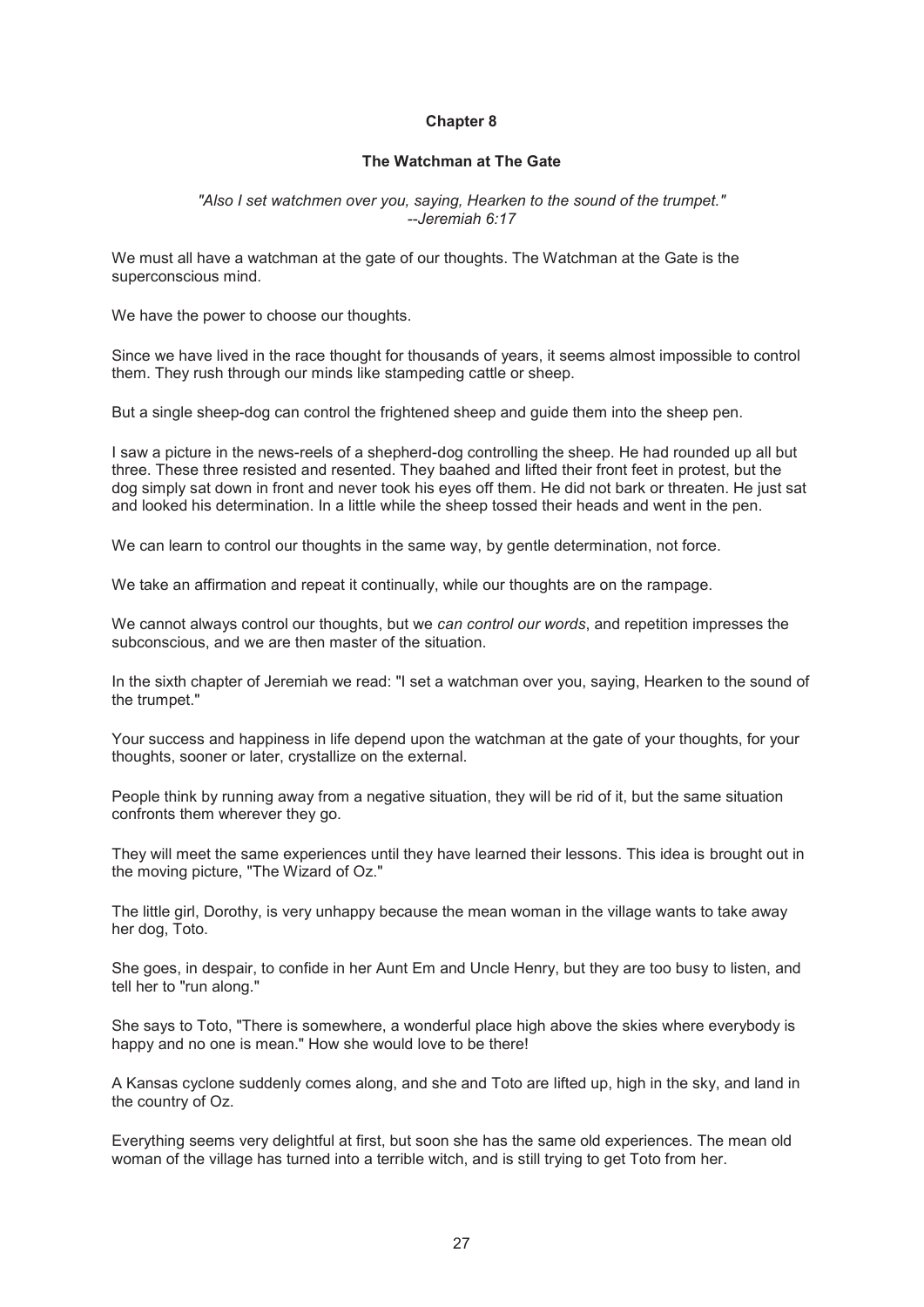How she wishes she were back in Kansas.

She is told to find the Wizard of Oz. He is all powerful and will grant her request.

She starts off to find his palace in the Emerald City.

On the way she meets a scarecrow. He is so unhappy because he hasn't a brain.

She meets a man made of tin, who is so unhappy because he hasn't a heart.

Then she meets a lion who is so unhappy because he has no courage.

She cheers them up by saying, "We'll all go to the Wizard of Oz and he'll give us what we want"--the scarecrow a brain, the tin man a heart, and the lion courage.

They encounter terrible experiences, for the bad witch is determined to capture Dorothy and take away Toto and the ruby slippers which protect her.

At last they reach the Emerald Palace of the Wizard of Oz.

They ask for an audience, but are told no one has ever seen the Wizard of Oz, who lives mysteriously in the palace.

But through the influence of the good witch of the North, they enter the palace. There they discover that the Wizard is just a fake magician from Dorothy's home town in Kansas.

They are all in despair because their wishes cannot be granted!

But then the good witch shows them that their wishes are *already* granted. The scarecrow has developed a brain by having to decide what to do in the experiences he has encountered, the tin man finds he has a heart because he loves Dorothy, and the lion has become courageous because he *had* to show courage in his many adventures.

The good witch from the North says to Dorothy, "What have you learned from your experiences?" and Dorothy replies, "I have learned that my heart's desire is in my own home and in my own front yard." So the good witch waves her wand, and Dorothy is at home again.

She wakes up and finds that the scarecrow, the tin man, and the lion are the men who work on her uncle's farm. They are so glad to have her back. This story teaches *that if you run away your problems will run after you*.

Be *undisturbed* by a situation, and it will fall away of its own weight.

There is an occult law of indifference. "None of these things moves me." "None of these things disturbs me;" we might say in modern language.

When you can no longer be disturbed, all disturbance will disappear from the external.

"When your eyes have seen your teachers, your teachers disappear."

"I set watchmen over you, saying, Hearken to the sound of the trumpet."

A trumpet is a musical instrument, used in olden times, to draw people's attention to something; to victory, to order.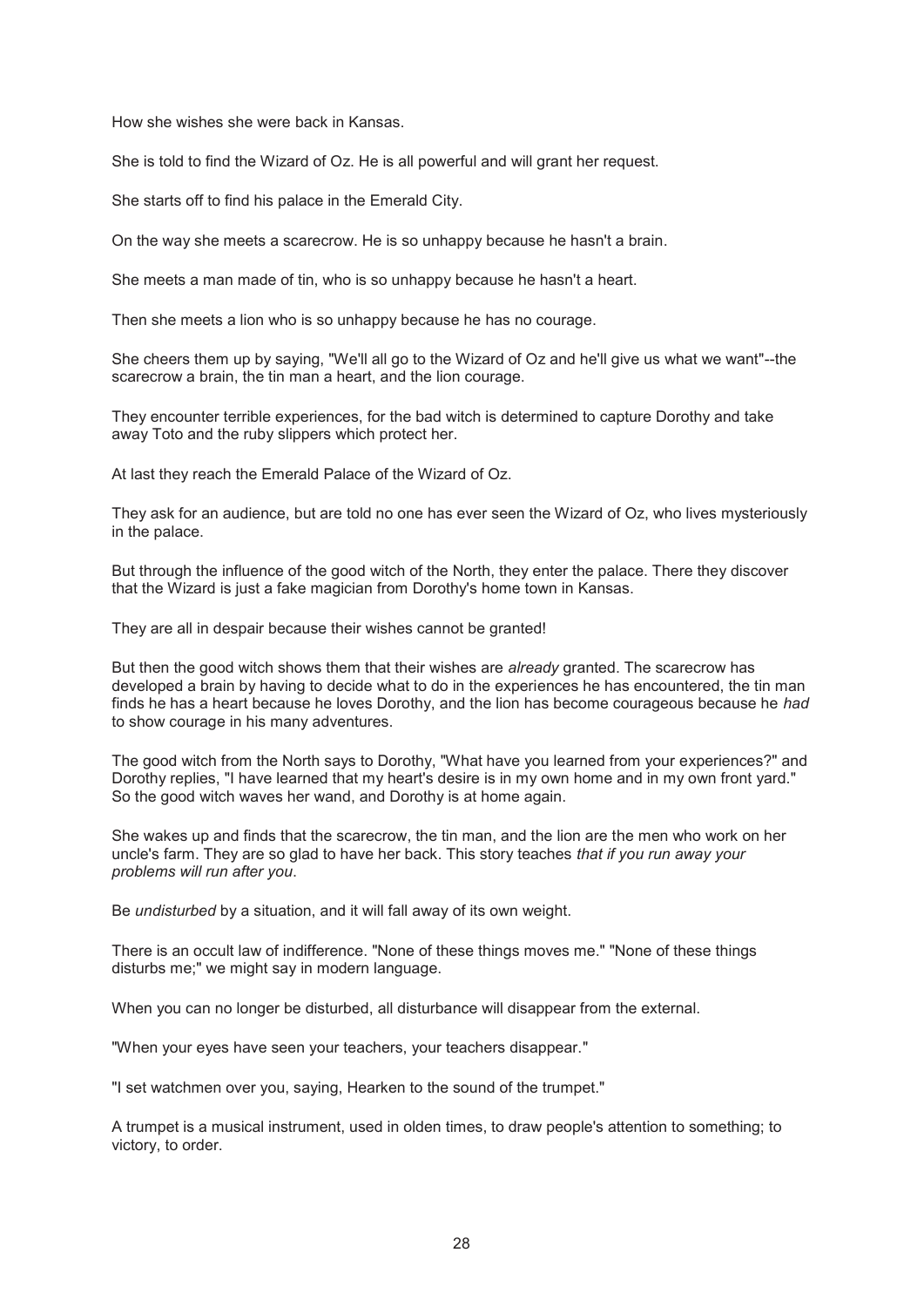You will form the habit of giving attention to every thought and word, when you realize their importance.

The imagination, the scissors of the mind, is constantly cutting out the events to come into your life.

Many people are cutting out fear-pictures. Seeing things which are not divinely planned.

With the "single eye," man sees only the Truth. He sees through evil, knowing that out of it comes good. He transmutes injustice into justice, and disarms his seeming enemy by sending *goodwill*.

We read in mythology of the Cyclops, a race of giants, said to have inhabited Sicily. These giants had only one eye in the middle of the forehead.

The seat of the imagining faculty is situated in the forehead (between the eyes). So these fabled giants came from this idea.

You are indeed a giant when you have a single eye. Then every thought will be a constructive thought, and every word, a word of Power.

Let the third eye be the watchman at the gate.

"If therefore thine eye be single, thy whole body is full of light."

With the single eye your body will be transformed into your spiritual body, the "body electric" made in God's likeness and image (imagination).

By seeing clearly the perfect plan, we could redeem the world: with our *inner eye* seeing a world of peace and plenty and good will.

"Judge not by appearances, judge righteous judgment."

"Nation shall not lift up sword against nation, neither shall they learn war anymore."

The occult law of indifference means that you are undisturbed by adverse appearances. You hold steadily to the *constructive thought*, which *wins out*.

Spiritual law transcends the law of Karma.

This is the attitude of mind which must be held by the healer or practitioner towards his patient.

Indifferent to appearances of lack, loss or sickness, he brings about the change in mind, body and affairs.

Let me quote from the thirty-first chapter of Jeremiah. The keynote is one of rejoicing. It gives a picture of the individual freed from negative thinking.

"For there shall be a day that the watchmen upon the mount Ephraim shall cry, Arise ye, and let us go up to Zion unto the Lord our God."

The Watchman at the Gate neither slumbers nor sleeps. It is the "eye which watches over Israel."

But the individual, living in a world of negative thought, is not conscious of this inner eye.

He may occasionally have flashes of intuition or illumination, then falls back into a world of chaos.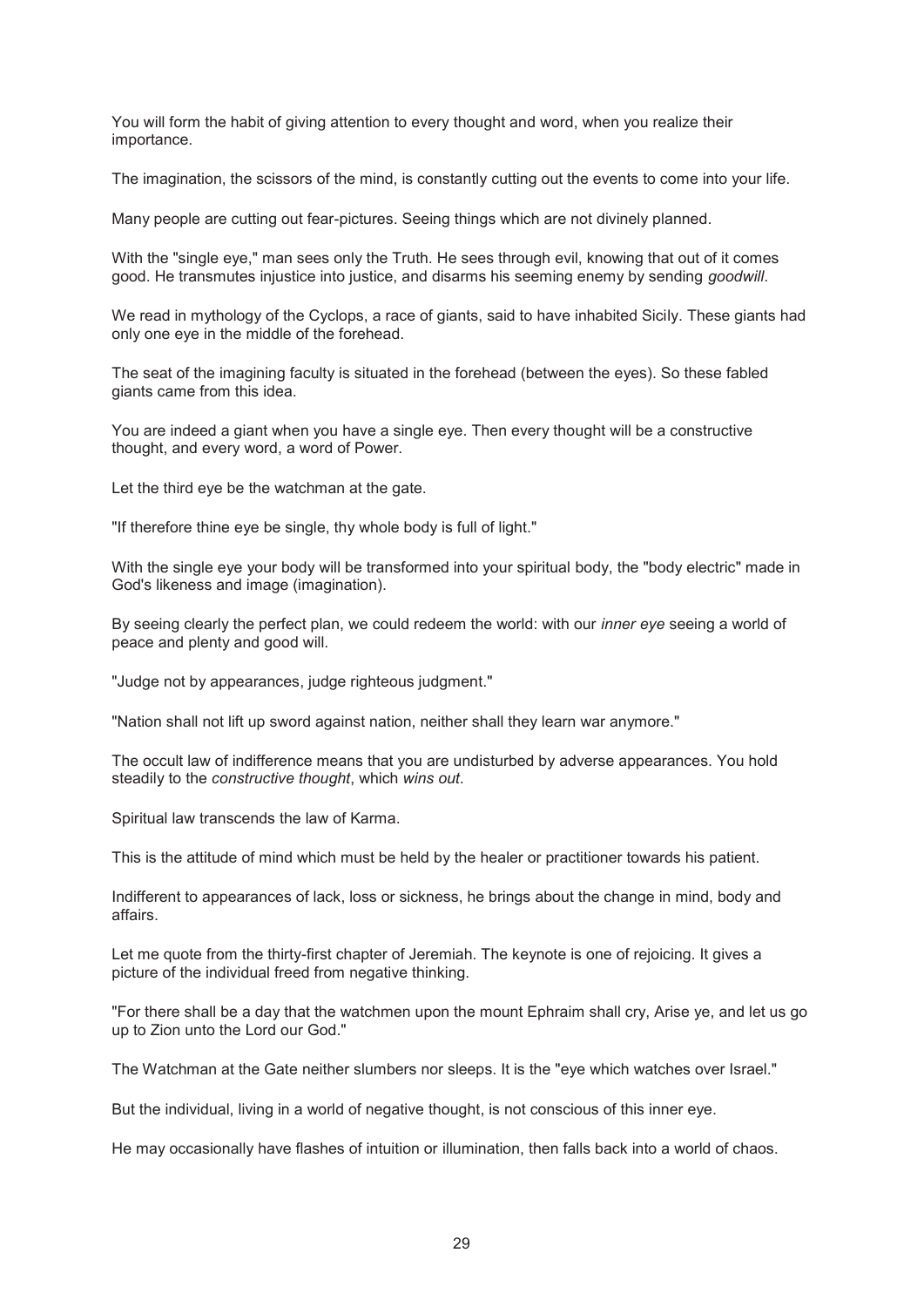It takes determination and eternal vigilance to check up on words and thoughts. Thoughts of fear, failure, resentment and ill-will must be dissolved and dissipated.

Take the statement: "Every plant my father in heaven has not planted shall be rooted up."

This gives you a vivid picture of rooting up weeds in a garden. They are thrown aside, and dry up because they are without soil to nourish them.

You nourish negative thoughts by giving them your attention. Use the occult law of indifference and refuse to be interested.

Soon you will starve out the "army of the aliens." Divine ideas will crowd your consciousness, false ideas fade away, and you will desire only that which God desires through you.

The Chinese have a proverb, "The Philosopher leaves the cut of his coat to the tailor."

So leave the plan of your life to the Divine Designer, and you will find all conditions permanently perfect.

*The ground I am on is holy ground. I now expand rapidly into the divine plan of my life, where all conditions are permanently perfect*.

 $-(-)$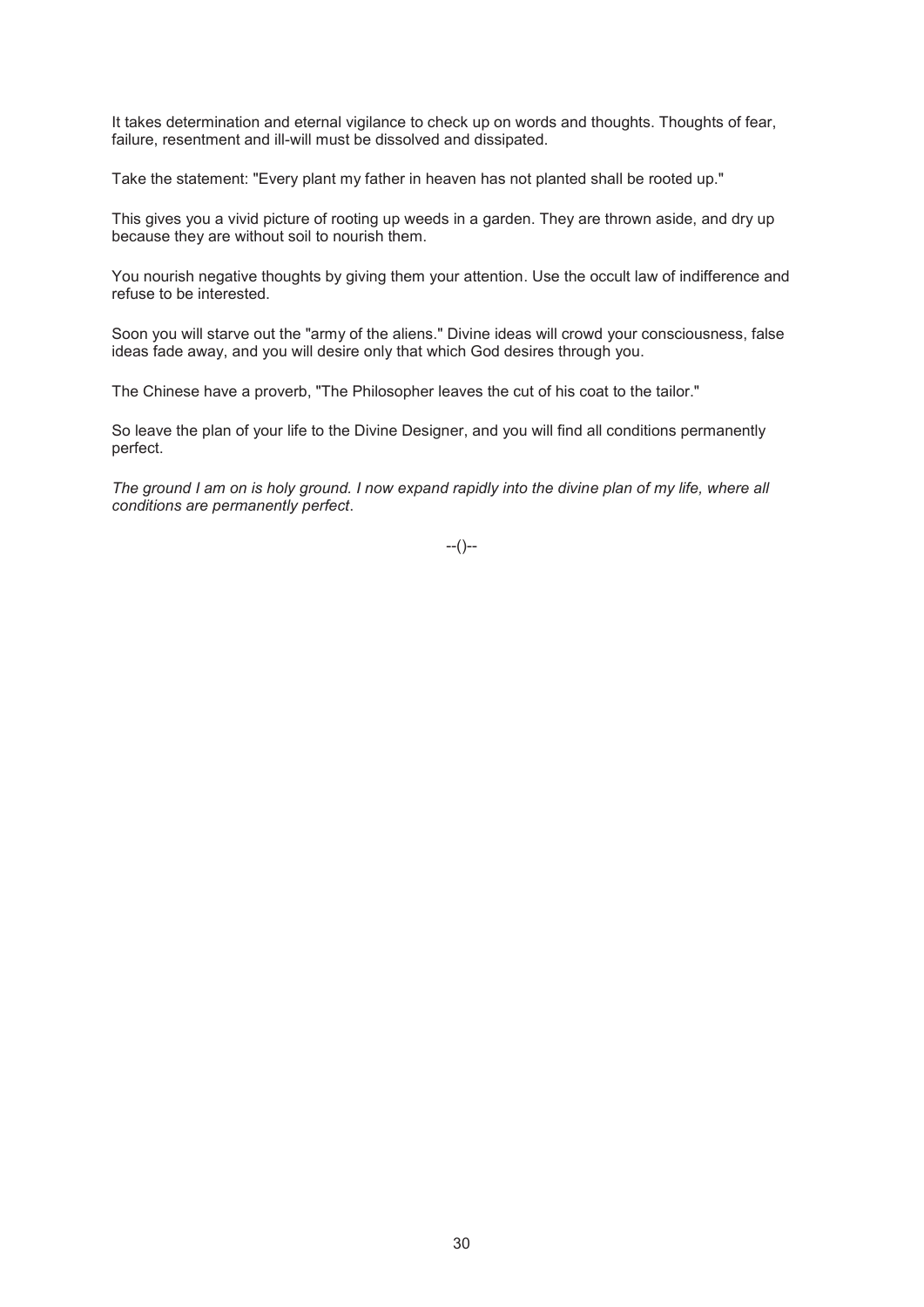#### **The Way of Abundance**

*"Then shalt thou lay up gold as dust." --Job 22:24* 

The way of abundance is a one-way street.

As the old saying is, "there are no two ways about it."

You are either heading for lack, or heading for abundance. The man with a rich consciousness and the man with a poor consciousness are not walking on the same mental street.

There is a lavish supply, divinely planned for each individual.

The rich man is tapping it, for rich thoughts produce rich surroundings.

Change your thoughts, and in the twinkling of an eye, all your conditions change. Your world is a world of crystallized ideas, crystallized words.

Sooner or later, you reap the fruits of your words and thoughts.

"Words are bodies or forces which move spirally and return in due season to cross the lives of their creators." People who are always talking lack and limitation, reap lack and limitation.

You cannot enter the Kingdom of Abundance bemoaning your lot.

I know a woman who had always been limited in her ideas of prosperity. She was continually making her old clothes "do," instead of buying new clothes. She was very careful of what money she had, and was always advising her husband not to spend so much. She said repeatedly, "I don't want anything I can't afford."

She couldn't afford much, so she didn't have much. Suddenly her whole world cracked up. Her husband left her, weary of her nagging and limited thoughts. She was in despair, when one day she came across a book on metaphysics. It explained the power of thought and words.

She realized that she had invited every unhappy experience by wrong thinking. She laughed heartily at her mistakes, and decided to profit by them. She determined *to prove the law of abundance*.

She used what money she had, fearlessly, to show her faith in her invisible supply. She relied upon God as the source of her prosperity. She no longer voiced lack and limitation. She kept herself feeling and looking prosperous.

Her old friends scarcely recognized her. She had swung into the way of abundance. More money came to her than she had ever had before. Unheard-of doors opened--amazing channels were freed. She became very successful in a work she had had no training for.

She found herself on *miracle ground*. What had happened?

She had changed the quality of her words and thoughts. She had taken God into her confidence, and into all her affairs. She had many eleventh-hour demonstrations, but her supply always came, for she dug her ditches and gave thanks without wavering.

Someone called me up recently and said, "I am looking desperately for a position."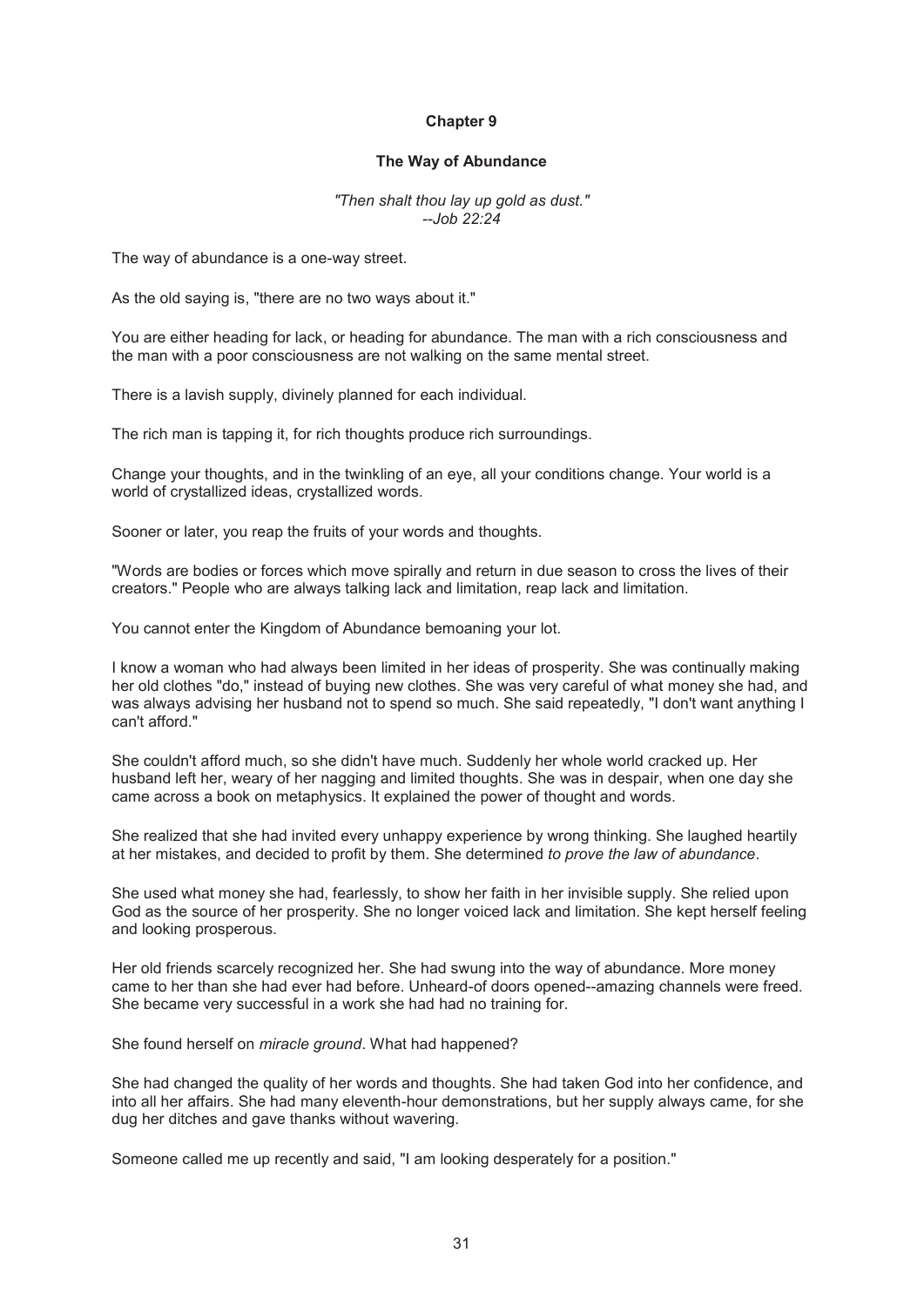I replied, "Don't look desperately for it, look for it with praise and thanksgiving, for Jesus Christ, the greatest of metaphysicians, said to pray with praise and thanksgiving."

Praise and thanksgiving open the gates, for expectancy always wins.

Of course, the law is impersonal, and a dishonest person with rich thoughts will attract riches--but, "a thing ill-got has ever bad success," as Shakespeare says. It will be of short duration and will not bring happiness.

We have only to read the papers to see that the way of the transgressor is hard.

That is the reason it is so necessary to make your demands aright on the Universal Supply, and ask for what is yours by divine right and under grace in a perfect way.

Some people attract prosperity, but cannot hold it. Sometimes their heads are turned, sometimes they lose it through fear and worry.

A friend in one of my question and answer classes told this story.

Some people in his home town, who had always been poor, suddenly struck oil in their back yard. It brought great riches. The father joined the country club and went in for golf. He was no longer young- the exercise was too much for him and he dropped dead on the links.

This filled the whole family with fear. They all decided they might have heart trouble, so they are now in bed with trained nurses watching every heart beat.

In the race-thought people must worry about something.

They no longer worried about money, so they shifted their worries to health.

The old idea was, "that you can't have everything." If you got one thing, you'd lose another. People were always saying, "Your luck won't last," "It's too good to be true."

Jesus Christ said, "In the world (world thought) there is tribulation, but be of good cheer, I have overcome the world (thought)."

In the superconscious (or Christ within), there is a lavish supply for every demand, and your good is perfect and permanent.

"If thou return to the Almighty, thou shalt be built up (in consciousness), thou shalt put away iniquity far from thy tabernacles."

"Then shalt thou lay up gold as dust, the gold of Ophir as the stones of the brooks."

"Yea, the Almighty shall be thy defense and thou shalt have plenty of silver."

What a picture of opulence! The result of "Returning to the Almighty (in consciousness)."

With the average person (who has thought in terms of lack for a long time) it is very difficult to build up a rich consciousness.

I have a student who has attracted great success by making the statement: "*I am the daughter of the King! My rich Father now pours out his abundance upon me: I am the daughter of the King! Everything makes way for me*."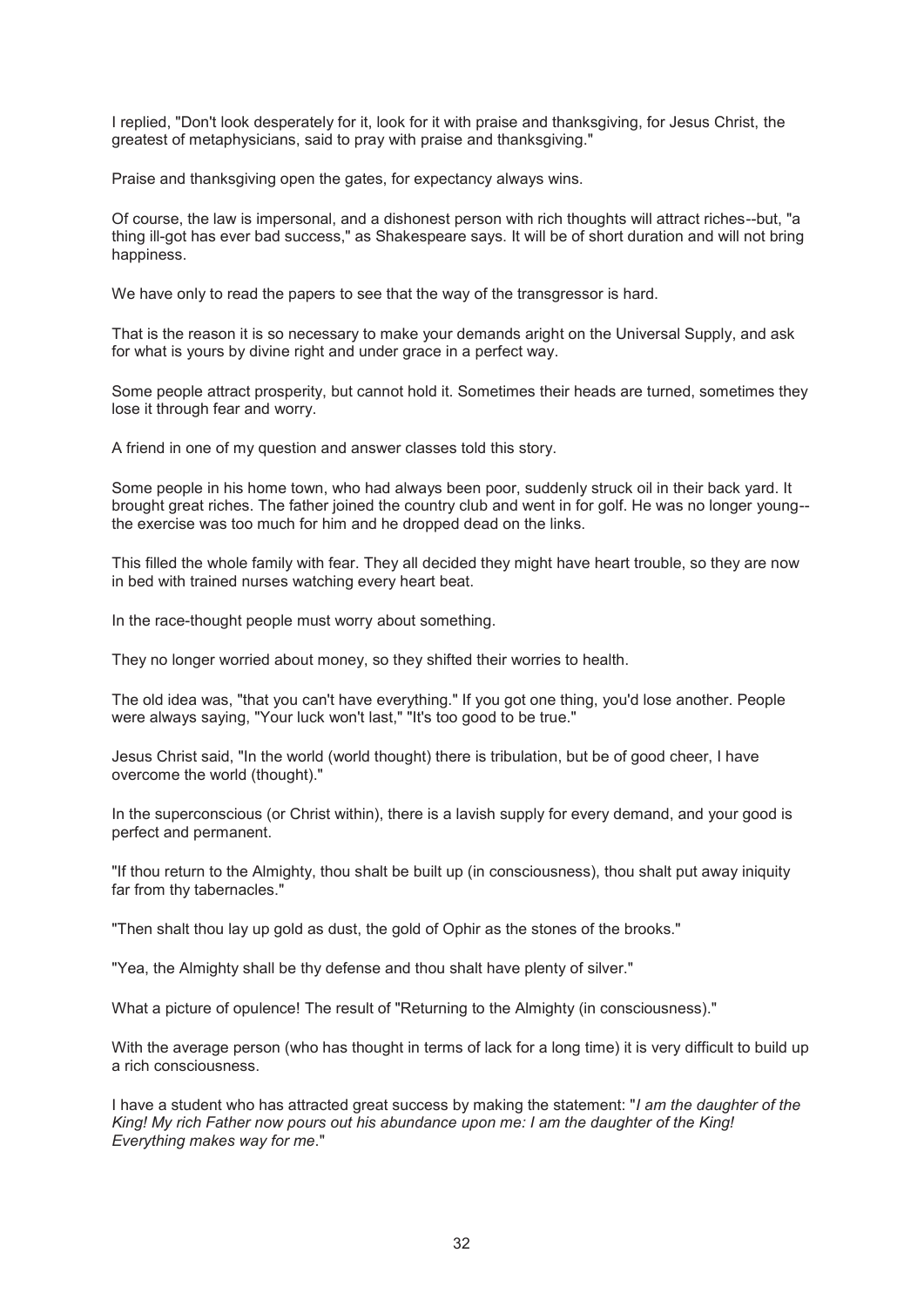Many people put up with limited conditions because they are too lazy (mentally), to think themselves out of them.

You must have a great desire for financial freedom, you must feel yourself rich, you must see yourself rich, you must continually prepare for riches. Become as a little child and make believe you are rich. You are then impressing the subconscious with expectancy.

The imagination is man's workshop, the scissors of the mind, where he is constantly cutting out the events of his life!

The superconscious is the realm of inspiration, revelation, illumination and intuition.

Intuition is usually known as a hunch. I do not apologize for the word "hunch" anymore. It is now in Webster's latest dictionary.

I had a hunch to look up "hunch," and there it was.

The superconscious is the realm of perfect ideas. The great genius captures his thoughts from the superconscious.

"Without the vision (imagination) my people perish."

When people have lost the power to image their good, they "perish" (or go under).

It is interesting to compare the translation of the French and English Bibles. In the 21st verse of the 22nd chapter of Job we read: "Acquaint now thyself with him, and be at peace: thereby good shall come unto thee." In the French Bible we read: "Attach thyself to God and you will have peace. Thou shalt thus enjoy happiness."

The 23rd verse: "If thou return to the Almighty, thou shalt be built up, thou shalt put away iniquity far from thy tabernacles." In the French translation we read: "Thou shalt be re-established if thou returnest to the Almighty, putting iniquity far off from your dwellings."

In the 24th verse we read a new and amazing translation. The English Bible reads: "Then shalt thou lay up gold as dust, and the gold of Ophir as the stones of the brooks." The French Bible says: "Throw gold into the dust, the gold of Ophir amongst the pebbles of the torrents; and the Almighty shall be thy gold, thy silver, thy riches."

This means if people are depending entirely on their visible supply, it is even better to throw it away and trust absolutely to the Almighty for gold, silver and riches.

I give an example in the story told me by a friend.

A priest went to visit a nunnery in France, where they fed many children. One of the nuns, in despair, told the priest they had no food; the children must go hungry. She said that they had but one piece of silver (about the value of a quarter of a dollar). They needed food and clothing.

The priest said, "Give me the coin."

She handed it to him and he threw it out the window.

"Now," he said, "rely entirely upon God." Within a short time friends arrived with plenty of food and gifts of money.

This does not mean to throw away what money you have, but don't depend upon it. Depend upon your invisible supply, the Bank of the Imagination.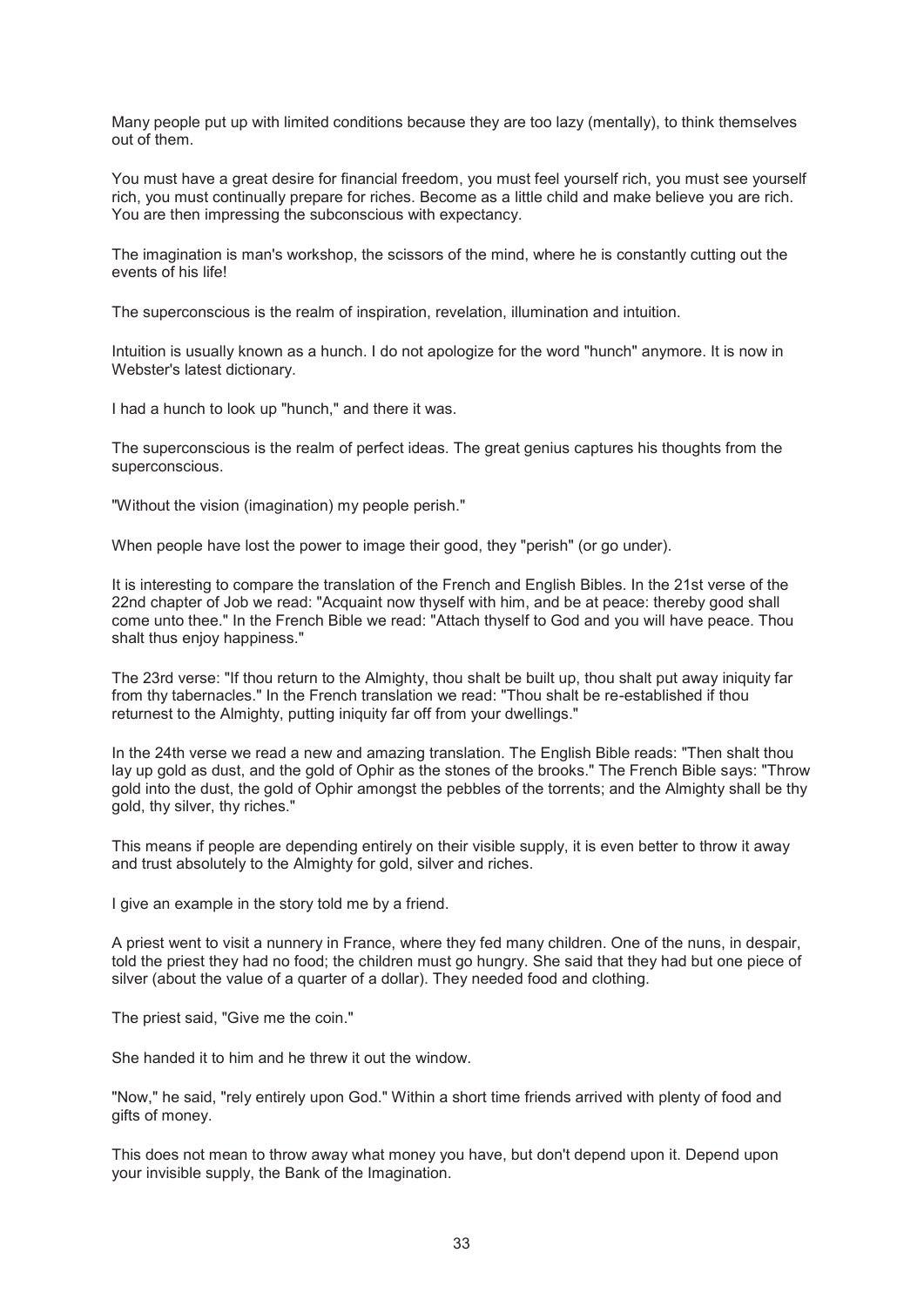Let us now attach ourselves to God and have peace. For He shall be our gold, our silver and our riches.

*The inspiration of the Almighty shall be my defense and I shall have plenty of silver*.

--()--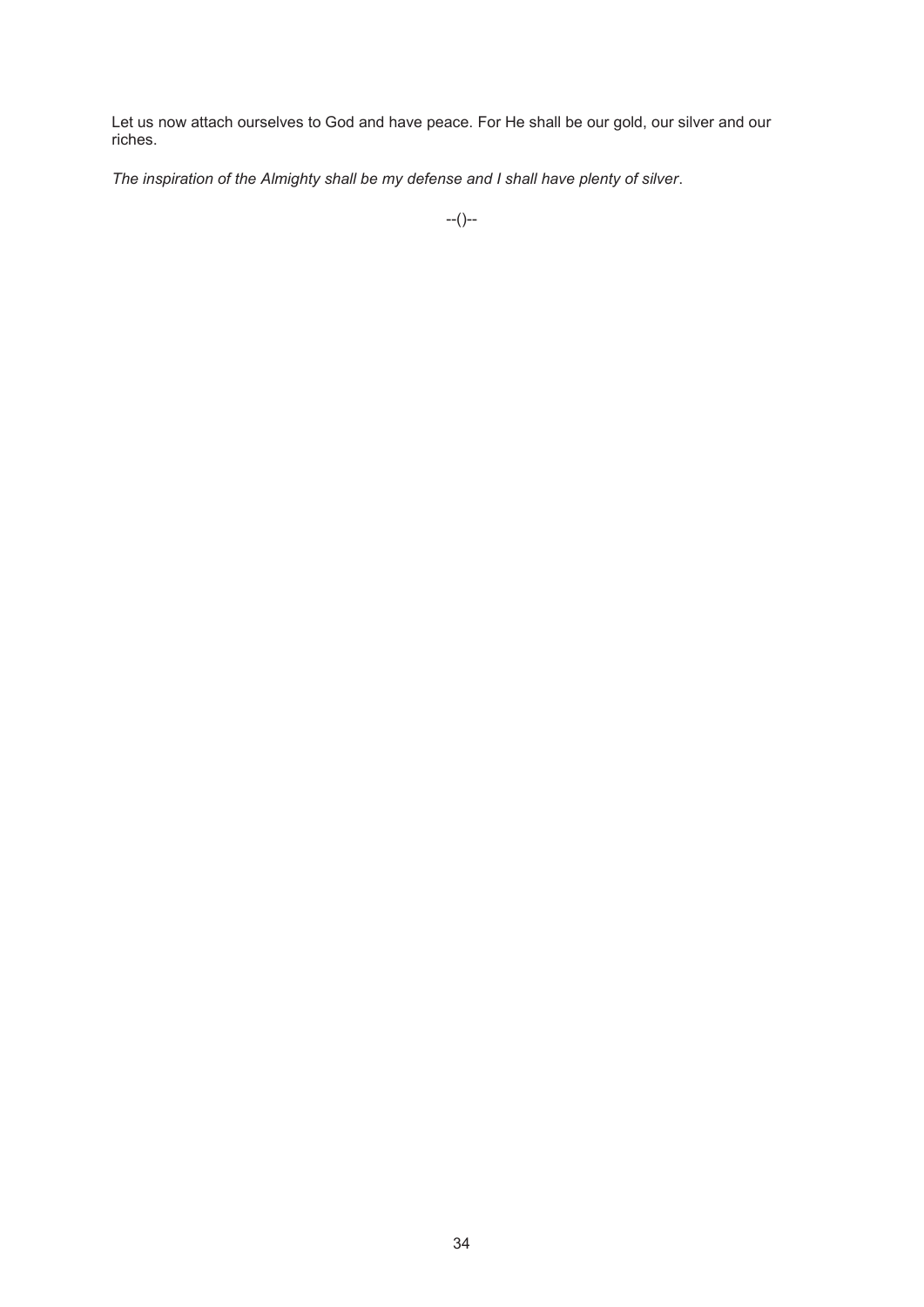#### **I Shall Never Want**

#### "The Lord is my Shepherd; I shall not want." --Psalms 23:1

The 23rd Psalm is the best known of all the Psalms--we might say that it is the keynote to the message of the Bible.

It tells man he shall never want, when he has the realization (or conviction) that the Lord is his Shepherd: the *realization* that Infinite Intelligence supplies every need.

If you get this conviction today, every need will be met now and forever-more; you will draw, instantly, from the abundance of the spheres, whatever you desire or require; for what you need is *already on your pathway*.

A woman suddenly had the realization: "The Lord is my Shepherd, I shall never want." She seemed to be touching her invisible supply, she felt outside of Time and Space, she no longer relied on the external.

Her first demonstration was a small, but necessary one. She needed at once, some large paperclips, but had no time to go to a stationer's to buy them.

In looking for something else, she opened a little-used chest, and in it, she found, about a dozen large paper-clips. She felt that the law was working, and gave thanks; then some needed money appeared, things large and small came her way.

Since then she has relied upon the statement: "The Lord is my Shepherd, I shall never want."

We used to hear people say, "I do not think it is right to ask God for money or things."

They did not realize that this Creative Principle is within each man.--(The Father within). True Spirituality is proving God as your supply, daily--not just once in a while.

Jesus Christ knew this law, for whatever He desired or required, appeared immediately on His pathway, the loaves and fishes and money from the fish's mouth.

With this realization, all hoarding and saving would disappear.

This does not mean that you should not have a big bank account, and investments, but it does mean that you should not depend upon them, for if you had a loss in one direction, you would have a gain in another.

Always "your barns would be full and your cup flow over."

Now, how does one make this contact with his invisible supply? By taking a statement of Truth which clicks and gives him realization.

This is not open to a chosen few, "Whosoever calleth on the name of the Lord shall be delivered." The Lord is *your* shepherd and *my* shepherd and everybody's shepherd.

God is the Supreme Intelligence devoted to supplying man's need; the explanation is, that man is God in action. Jesus Christ said, "I and the Father are one.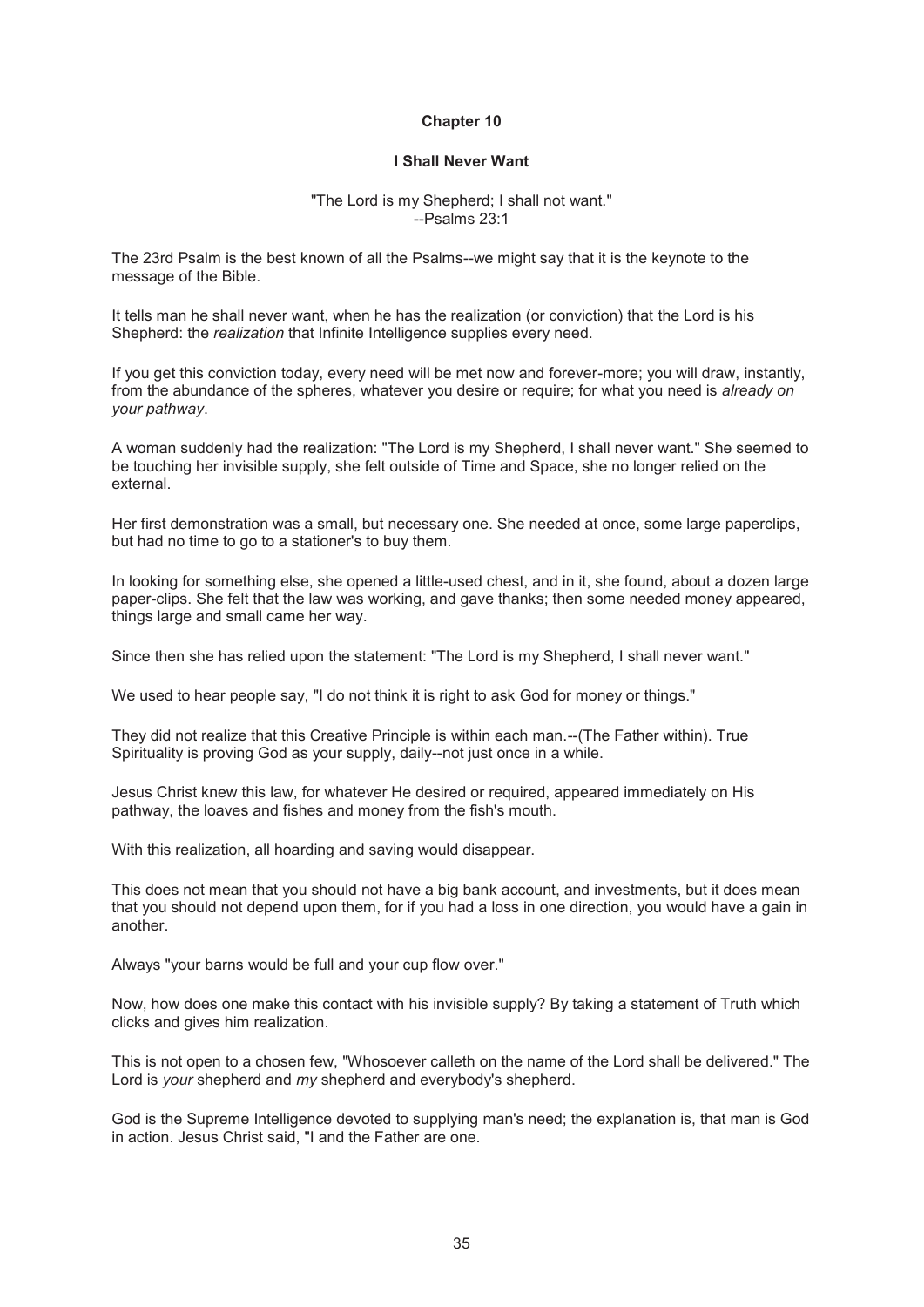We might paraphrase the statement and say, I and the great Creative Principle of the Universe, are one and the same.

Man only lacks when he loses his contact with this Creative Principle, which must be fully trusted, for it is Pure Intelligence and knows the way of Fulfillment.

*The reasoning mind and personal will, cause a short circuit*.

"Trust in me and I will bring it to pass."

Most people are filled with apprehension and dread, when there is nothing to cling to on the external.

A woman came to a practitioner and said, "I'm only a poor little woman with no one but God back of me." The practitioner said,--"You need not worry if you have God back of you," for "all that the Kingdom affords is yours."

A woman called me on the phone and said, almost in tears, "I'm so worried about the business situation." I replied, "The situation with God remains the same: The Lord is your Shepherd: you shall not want." "If one door shuts, another door opens."

A very successful business-man who conducts all affairs on Truth methods, said, "The trouble with most people is, that they get to relying on certain conditions. They haven't enough imagination to go forward--to open new channels."

*Nearly every big success is built upon a failure*.

I was told that Edgar Bergen lost his part in a Broadway production because they did not want any more dummies. Noel Coward got him on the Rudy Vallee radio hour, and he and Charlie McCarthy became famous over night.

I told the story, at one of my meetings, of a man who was so poor and discouraged, that he ended it all. A few days later, came a letter notifying him that he had inherited a large fortune.

A man in the meeting said: "That means, when you want to be dead, your demonstration is three days off." Yes, *do not be fooled by the darkness before the dawn*.

It is a good thing to see the dawn once in a while, to convince you how unfailing it is. It reminds me of an experience of several years ago.

I had a friend who lived in Brooklyn near Prospect Park. She liked to do unusual things and said to me: "Come to visit me and we'll get up early and see the sun-rise in Prospect Park."

At first I refused, and then came the hunch that it would be an interesting experience.

It was in the summer. We got up about four o'clock,--my friend, her little daughter and myself. It was pitch dark, but we sallied forth down the street, to the entrance of the Park.

Some policemen eyed us curiously, but my friend said to them with dignity, "We are going to see the sun-rise;" and it seemed to satisfy them. We walked through the Park to the beautiful rose-garden.

A faint pink streak appeared in the East, then suddenly, we heard a most tremendous uproar. We were near the Zoo and all the animals were greeting the dawn.

The lions and tigers roared, the hyenas laughed, there were shrieks and howls: every animal had something to say, for a new day was at hand.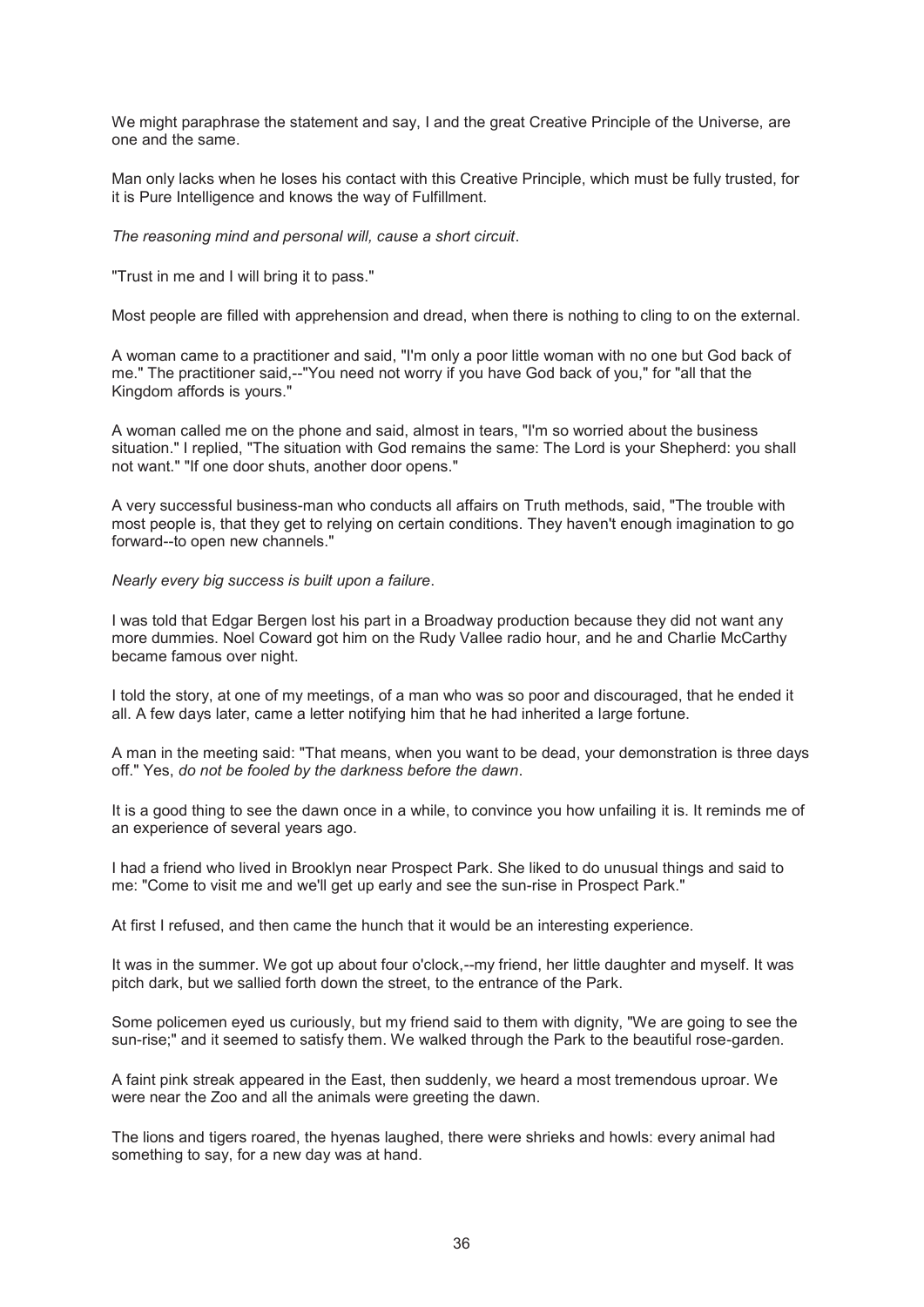It was indeed, most inspiring. The light slanted through the trees; everything had an unearthly aspect.

Then, as it grew lighter, our shadows were in front instead of behind us. The dawn of a new day!

This is the wonderful dawn which comes to each one of us, after some darkness.

Your dawn of Success, Happiness and Abundance is sure to come.

Every day is important, for we read in the wonderful Sanskrit poem, "Look well, therefore, to this day, such is the salutation of the dawn."

*This day* the Lord is your Shepherd! This day, you shall not want; as you and this great Creative Principle are one and the same.

The 34th Psalm is also a Psalm of security. It starts with a blessing for the Lord, "I will bless the Lord at all times: His praise shall continually be in my mouth."

"They that seek the Lord shall not want any good thing." Seeking the Lord means that man must make the first move. "Draw near to me and I will draw near to thee, saith the Lord."

You seek the Lord by making your affirmation, expecting and preparing for your good.

If you ask for success and prepare for failure, you will receive the thing you have prepared for.

I tell in my book, "The Game of Life and How to Play It," of a man who asked me to speak the word that all his debts be wiped out.

After the treatment, he said, "Now I'm thinking what I'll say to the people when I haven't the money to pay them." A treatment won't help you if you haven't faith in it, for faith and expectancy impress the subconscious mind with the picture of fulfillment.

In the 23rd Psalm we read, "He restoreth my soul." Your soul is your subconscious mind and must be re-stored with the right ideas.

Whatever you feel deeply is impressed upon the subconscious, and manifests in your affairs.

If you are convinced that you are a failure, you will be a failure, until you impress the subconscious with the conviction you are a success.

This is done by making an affirmation which "clicks."

A friend in a meeting said that I had given her the statement as she was leaving the room--"*The ground you are on is harvest ground*." Things with her, had been very dull; but this statement clicked.

"*Harvest Ground, Harvest Ground*," rang in her ears. Good things immediately commenced to come to her, and happy surprises.

The reason it is necessary to make an affirmation is because repetition impresses the subconscious. You cannot control your thoughts at first, but you can control your words, and Jesus Christ said: "By your *words* you are justified and by your words you are condemned."

Every day, choose the right words; the right thoughts!

The Imaging faculty is the creative faculty: "Out of the imaginations of the heart come the issues of life."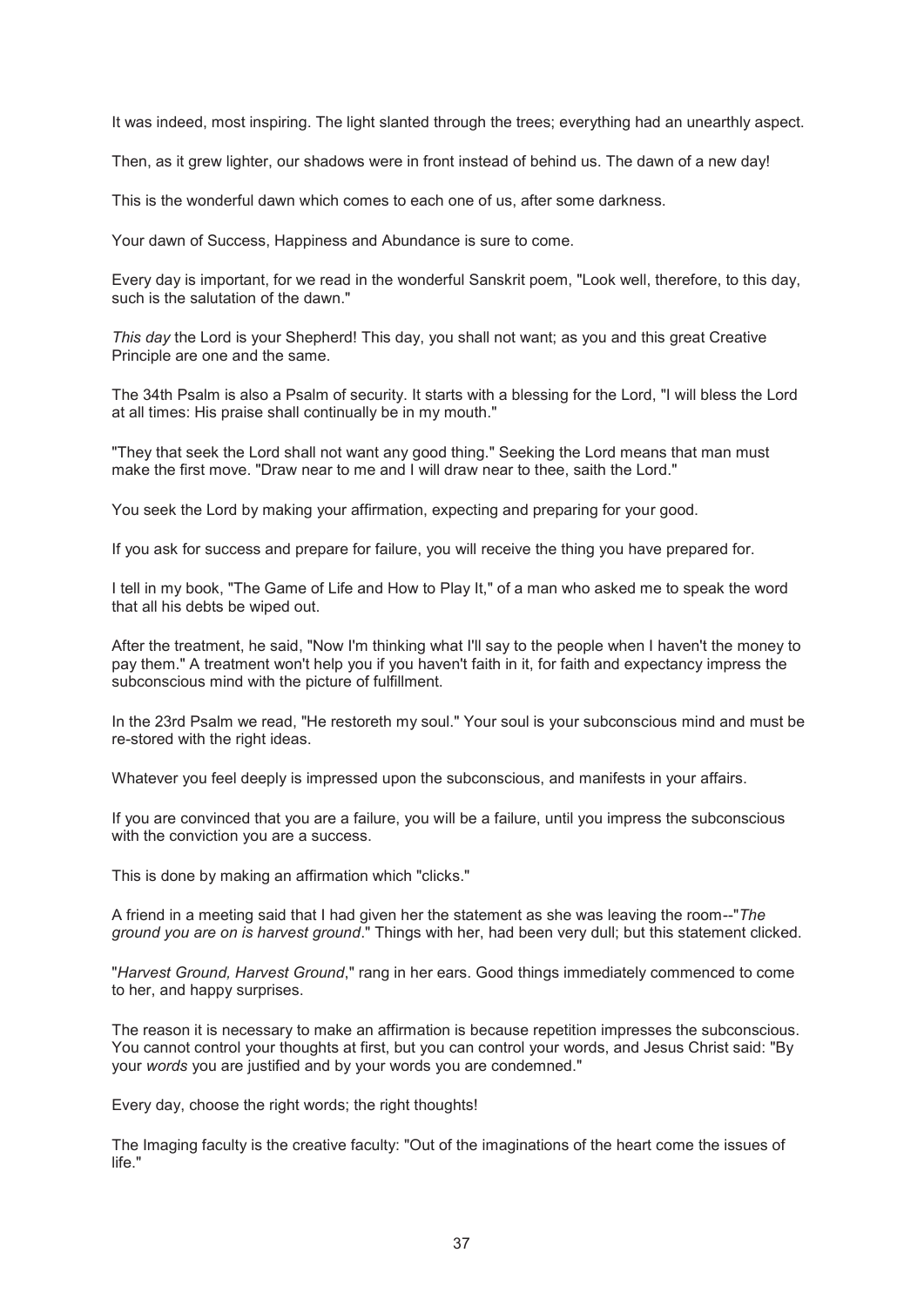We have all a bank we can draw upon, the Bank of the Imagination.

Let us imagine ourselves rich, well and happy: imagine all our affairs in divine order; but leave the way of fulfillment to Infinite Intelligence.

"He has weapons ye know not of," He has channels which will surprise you.

One of the most important passages in the 23rd Psalm is--"Thou preparest a table before me in the presence of mine enemies."

*This means that even in the presence of the enemy situation, brought on by your doubts, fears or resentments, a way out is prepared for you*.

*The Lord is my Shepherd; I shall never want*.

--()--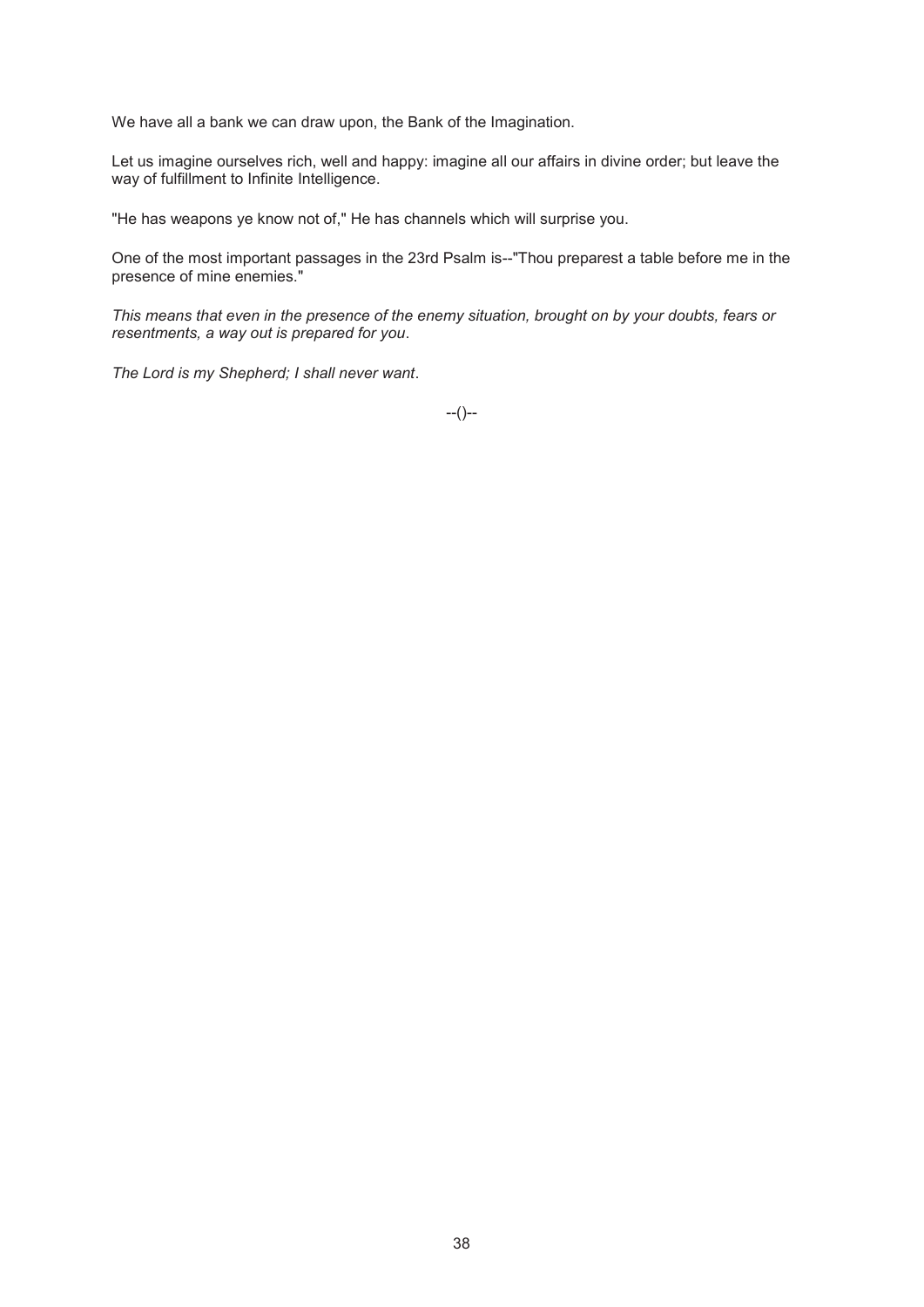#### **Look With Wonder**

#### *"I will remember the works of the Lord; surely I will remember thy wonders of old. "--Psalms 77:11*

The words wonder and wonderful are used many times in the Bible. In the dictionary the word wonder is defined as, "a cause for surprise, astonishment, a miracle, a marvel."

Ouspensky, in his book, "Tertium Organum," calls the 4th dimensional world, the "World of the Wondrous." He has figured out mathematically, that there is a realm where all conditions are perfect. Jesus Christ called it the Kingdom.

We might say, "Seek ye first the world of the wondrous, and all things shall be added unto you."

It can only be reached through a state of consciousness.

Jesus Christ said, to enter the Kingdom, we must become "as a little child." Children are continually in a state of joy and wonder!

The future holds promises of mysterious good. Anything can happen over night.

Robert Louis Stevenson, in "A Child's Garden of Verses" says: "The world is so full of a number of things, I'm sure we should all be as happy as kings."

So let us look with wonder at that which is before us; that statement was given me a number of years ago, I mention it in my book, "The Game of Life and How To Play It."

I had missed an opportunity and felt that I should have been more awake to my good. The next day, I took the statement early in the morning, "I look with wonder at that which is before me."

At noon the phone rang, and the proposition was put to me again. This time I grasped it: I did indeed, look with wonder for I never expected the opportunity to come to me again.

A friend in one of my meetings said the other day, that this statement had brought her wonderful results. It fills the consciousness with happy expectancy.

Children are filled with happy expectancy until grown-up people, and unhappy experiences bring them out of the world of the wondrous!

Let us look back and remember some of the gloomy ideas which were given us: "Eat the speckled apples first." "Don't expect too much, then you won't be disappointed." "You can't have everything in this life." "Childhood is your happiest time." "No one knows what the future will bring." What a start in life!

These are some of the impressions I picked up in early childhood.

At the age of six I had a great sense of responsibility. Instead of looking with wonder at that which was before me, I looked with fear and suspicion. I feel much younger now than I did when I was six.

I have an early photograph taken about that time, grasping a flower, but with a careworn and hopeless expression.

I had left the world of the wondrous behind me! I was now living in the world of realities, as my elders told me, and it was far from wondrous.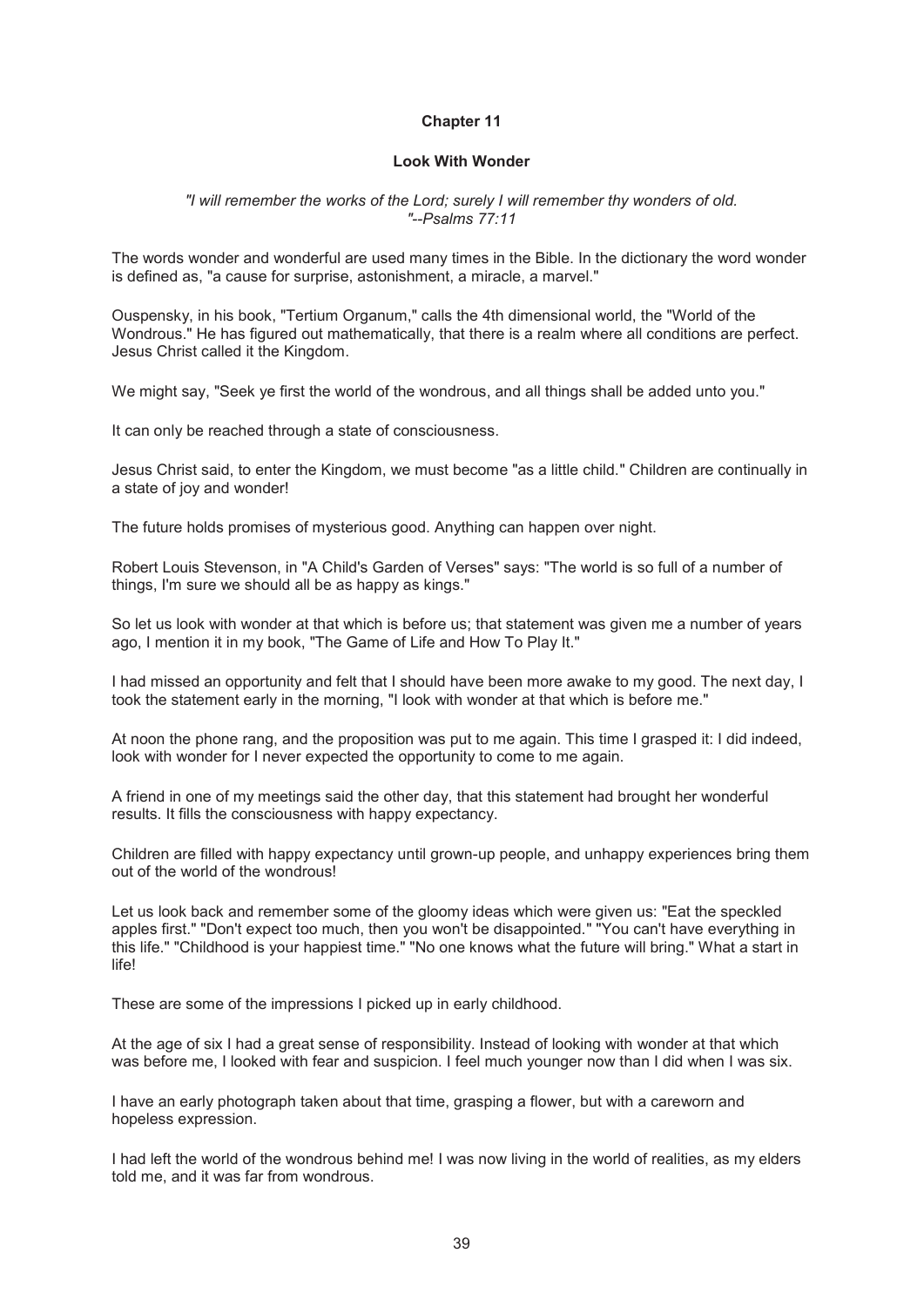It is a great privilege for children to live in this age, when they are taught Truth from their birth. Even if they are not taught actual metaphysics, the ethers are filled with joyous expectancy.

You may become a Shirley Temple or a Freddy Bartholomew or a great pianist at the age of six, and go on a concert tour.

We are all now, back in the world of the wondrous, where anything can happen over-night, for when miracles do come, they come quickly!

So let us become *Miracle Conscious:* prepare for miracles, expect miracles, and we are then inviting them into our lives.

Maybe you need a financial miracle! There is a supply for every demand. Through active faith, the word, and intuition, we release this invisible supply.

I will give an example: One of my students found herself almost without funds, she needed one thousand dollars, and she had had plenty of money at one time and beautiful possessions, but had nothing left but an ermine wrap. No fur dealer would give her much for it.

I spoke the word that it would be sold to the right person for the right price, or that the supply would come in some other way. It was necessary that the money manifest at once, it was no time to worry or reason.

She was on the street making her affirmations. It was a stormy day--She said to herself, "I'm going to show active faith in my invisible supply by taking a taxi cab:" it was a very strong hunch. As she got out of the taxi, at her destination, a woman stood waiting to get in.

It was an old friend: a very very kind friend. It was the first time in her life she had ever taken a taxi, but her Rolls Royce was out of commission that afternoon.

They talked, and my friend told her about the ermine wrap; "Why," her friend said, "I will give you a thousand dollars for it." And that afternoon she had the cheque.

*God's ways are ingenious, His methods are sure*.

A student wrote me the other day, that she was using that statement--*God's ways are ingenious, His methods are sure*. A series of unexpected contacts brought about a situation she had been desiring. She looked with wonder at the working of the law.

Our demonstrations usually come within a "split second." All is timed with amazing accuracy in Divine Mind.

My student left the taxi, just as her friend stopped to enter; a second later, she would have hailed another taxi.

Man's part is to be wide awake to his leads and hunches; for on the magic path of Intuition is all that he desires or requires.

In Moulton's Modern Reader's Bible, the book of Psalms is recognized as the perfection of lyric poetry.

"The musical meditation which is the essence of lyrics can find no higher field than the devout spirit which at once raises itself to the service of God, and overflows on the various sides of active and contemplative life."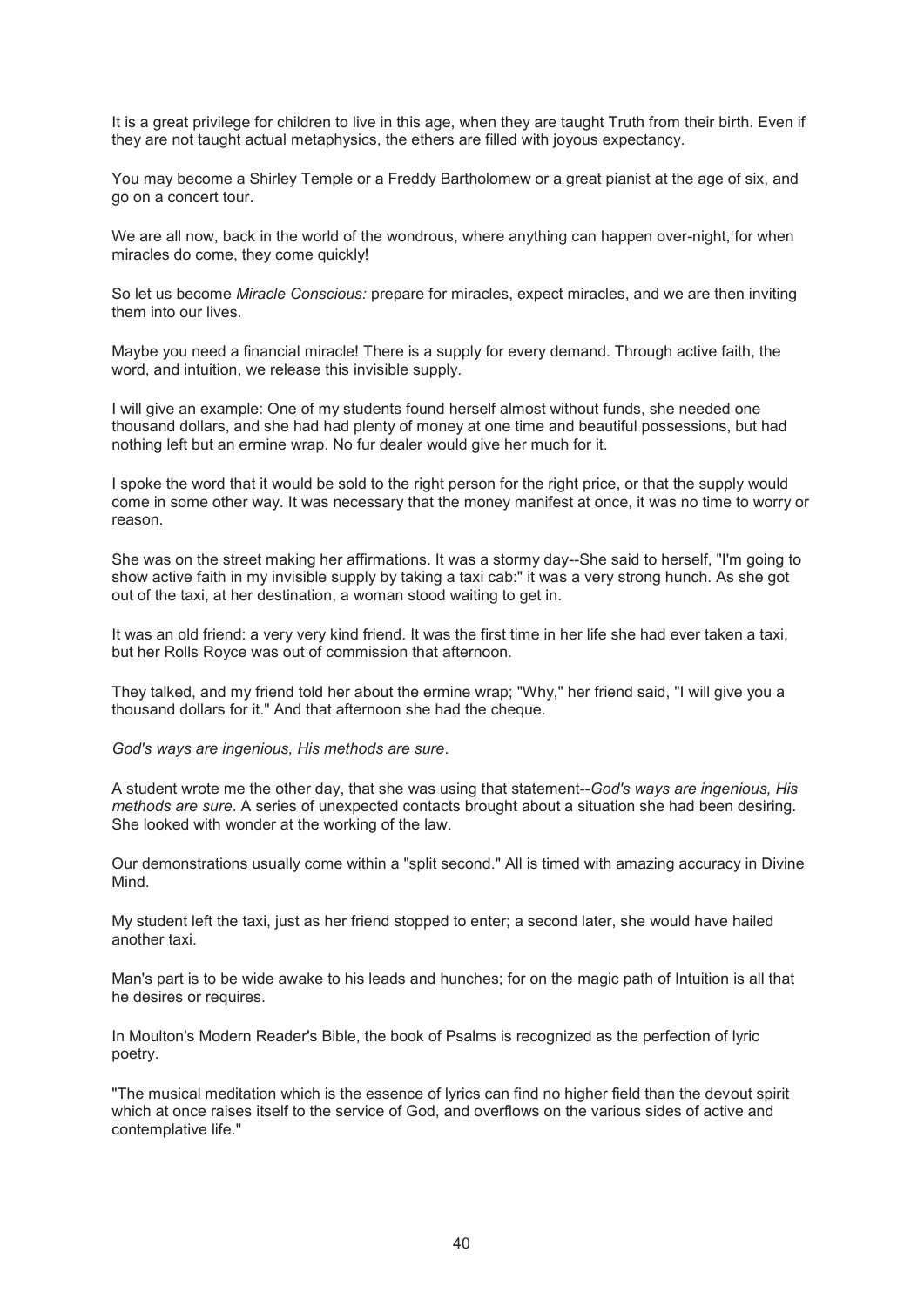The Psalms are also human documents, and I have selected the 77th Psalm because it gives the picture of a man in despair, but as he contemplates the wonders of God, faith and assurance are restored to him.

"I cried unto God with my voice, even unto God with my voice; and He gave ear unto me.

In the day of my trouble I sought the Lord: my soul refused to be comforted.

Will the Lord cast off forever? and will he be favourable no more?

Hath God forgotten to be gracious? hath he in anger shut up his tender mercies?

And I said, This is my infirmity: but I will remember the years of the right hand of the Most High.

I will remember the works of the Lord; surely I will remember thy wonders of old.

I will meditate also of all thy work, and talk of thy doings.

Thy way, O God, is in the sanctuary: who is so great a God as our God!

Thou art the God that doest wonders.

Thou hast with thine arm redeemed thy people."

This is a picture of what the average Truth student goes through, when confronted with a problem; he is assailed by thoughts of doubt, fear and despair.

Then some statement of Truth will flash into his consciousness--"God's ways are ingenious, His methods are sure!" He remembers other difficulties which have been overcome, his confidence in God returns. He thinks, "*what God has done before, He will do for me and more!*"

I was talking to a friend not long ago who said: "I would be pretty dumb if I didn't believe God could solve my problem. So many times before, wonderful things have come to me, I know they will come again!"

So the summing up of the 77th Psalm is, "What God has done before, He now does for me and more!"

It is a good thing to say when you think of your past success, happiness or wealth: all loss comes from your own vain imaginings, fear of loss crept into your consciousness, you carried burdens and fought battles, you reasoned instead of sticking to the magic path of intuition.

But in the twinkling of an eye, all will be restored to you--for as they say in the East--"What Allah has given, cannot be diminished."

Now to go back to the child's state of consciousness, you should be filled with wonder, but be careful not to live in your past childhood.

I know people who can only think about their happy childhood days: they remember what they wore! No skies have since been so blue, or grass so green. They therefore miss the opportunities of the wonderful now.

I will tell an amusing story of a friend who lived in a town when she was very young, then moved away to another city. She always looked back to the house they first lived in; to her it was an enchanted palace: large, spacious and glamorous.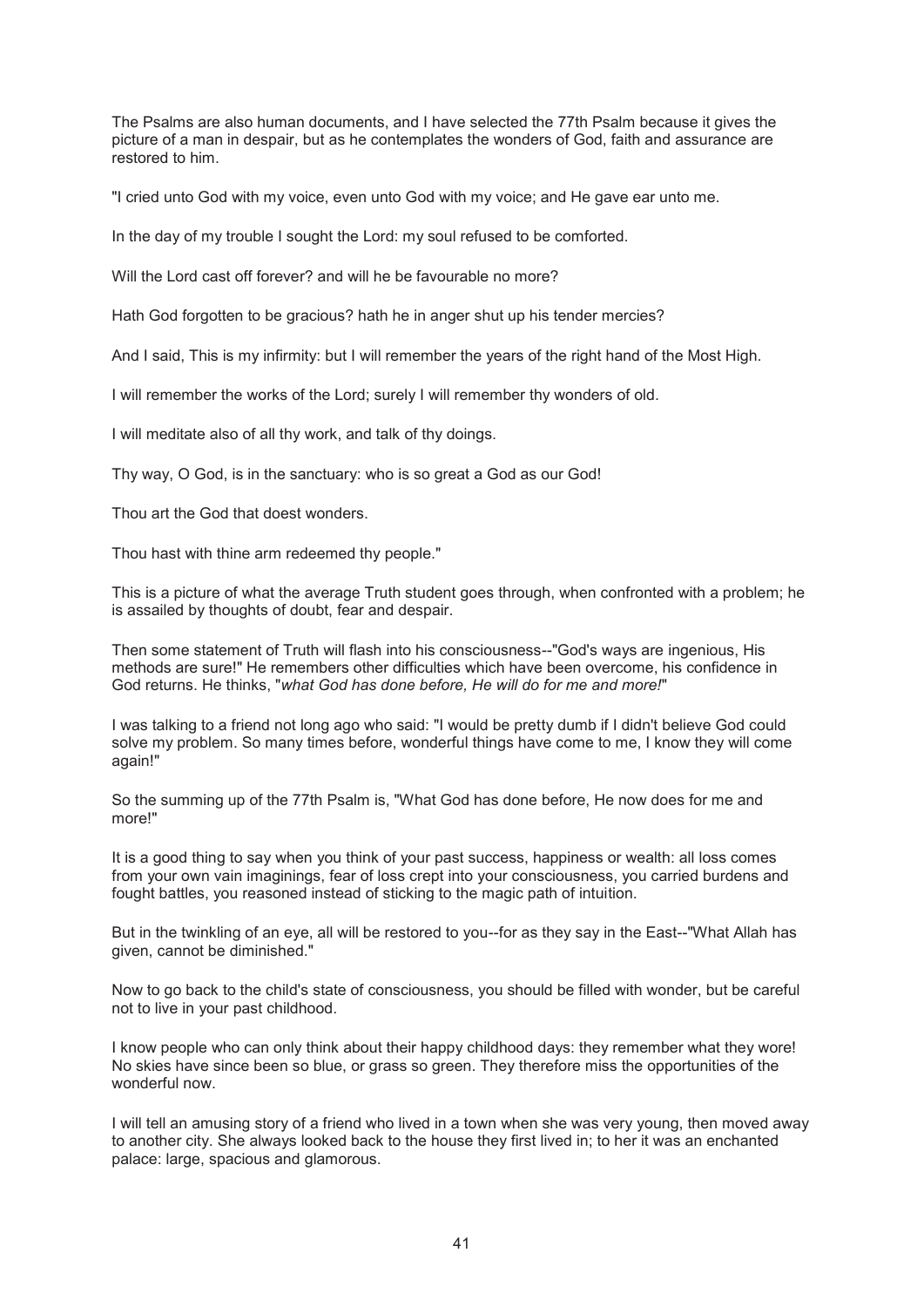Many years after, when she had grown up, she had an opportunity of visiting this house. She was disillusioned: she found it small, stuffy and ugly. Her idea of beauty had entirely changed, for in the front yard was an iron dog.

If you went back to your past, it would not be the same. So in this friend's family, they called living in the past, "iron-dogging."

Her sister told me a story of some "iron-dogging" she had done. When she was about sixteen, she met abroad, a very dashing and romantic young man, an artist. This romance didn't last long, but she talked about it a lot to the man she afterwards married.

Years rolled by, the dashing and romantic young man, had become a well-known artist; and came to this country to have an exhibition of his pictures. My friend was filled with excitement, and hunted him up to renew their friendship. She went to his exhibition, and in walked a portly business man--no trace was left of the dashing romantic youth! When she told her husband, all he said was, "iron-dogging."

Remember, *now* is the appointed time! *Today* is the day! *And your good can happen over night*.

Look with wonder at that which is before you!

We are filled with divine expectancy: "I will restore to you the years which the locusts have eaten!"

Now let each one think of the good which seems so difficult to attain; it may be health, wealth, happiness or perfect self-expression.

Do not think *how* your good can be accomplished, just give thanks that you have already received on the invisible plane, "therefore the steps leading up to it are secured also."

Be wide awake to your intuitive leads, and suddenly, you find yourself in your Promised Land.

"*I look with wonder at that which is before me*."

 $-(-)$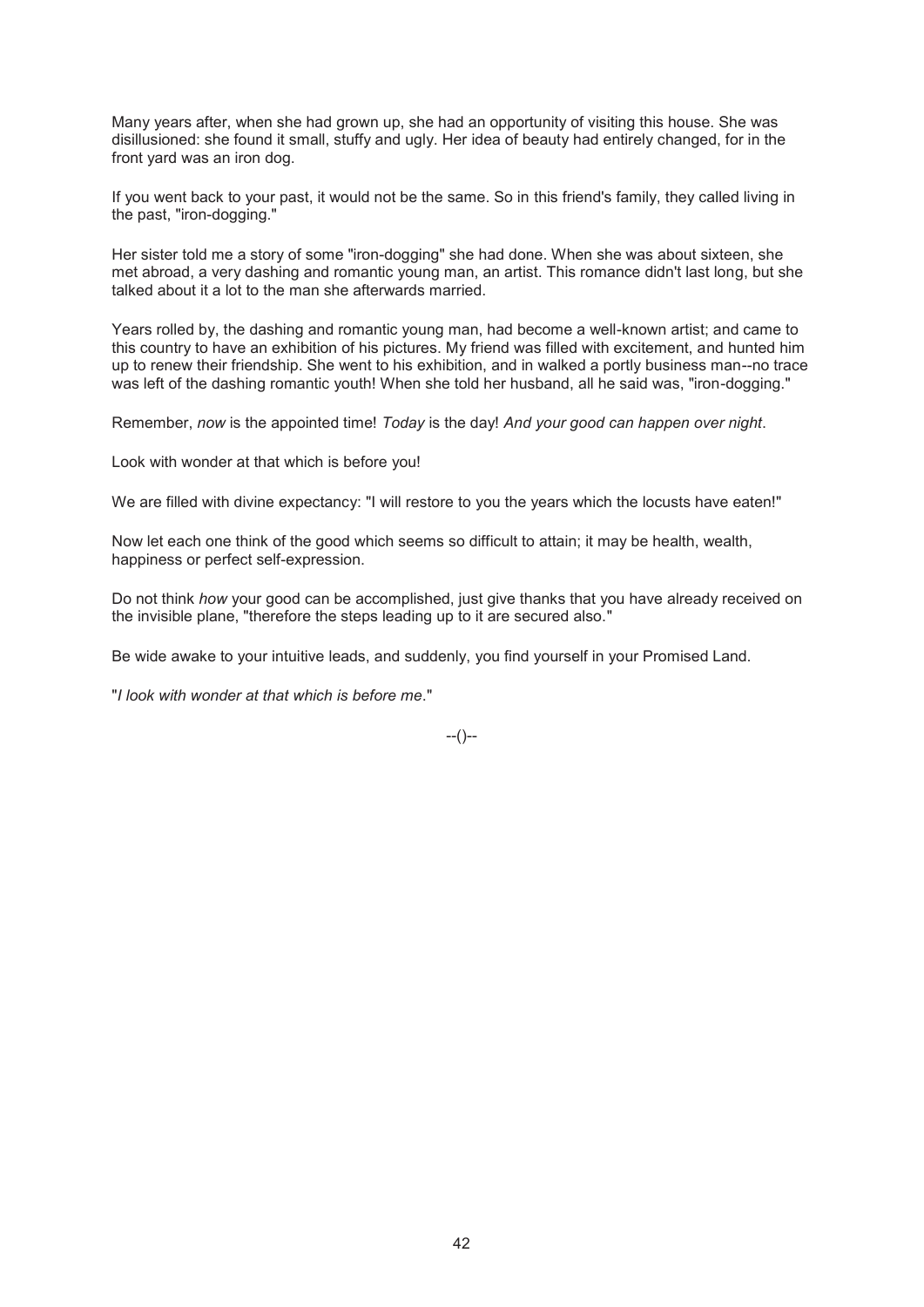#### **Catch Up With Your Good**

#### *"And it shall come to pass, that before they call, I will answer: and while they are yet speaking, I will hear." --Isaiah 65:24*

Catch up with your good! This is a new way of saying, "Before they call, I will answer."

Your good *precedes* you; it gets there before you do. But how to catch up with your good? For you must have ears that hear, and eyes that see, or it will escape you.

Some people never catch up with their good in life; they will say, "My life has always been one of hardship, no good luck ever comes to me." They are the people who have been asleep to their opportunities; or through laziness, haven't caught up with their good.

A woman told a group of friends that she had not eaten for three days. They dashed about asking people to give her work; but she refused it. She explained that she never got up until twelve o'clock, she liked to lie in bed and read magazines.

She just wanted people to support her while she read "Vogue" and "Harper's Bazaar." We must be careful not to slip into lazy states of mind. Take the affirmation, *I am wide awake to my good, I never miss a trick*. Most people are only half awake to their good.

A student said to me, "If I don't follow my hunches, I always get into a jam."

I will tell the story of a woman, one of my students, who followed her intuitive lead, which brought amazing results.

She had been asked to visit friends in a nearby town. She had very little money. When she arrived at her destination, she found the house locked up, they had gone away: she was filled with despair, then commenced to pray: she said, "Infinite Intelligence, give me a definite lead, let me know just what to do!"

The name of a certain hotel flashed into her consciousness--it persisted--the name seemed to stand out in big letters.

She had just enough money to get back to New York and the hotel. As she was about to enter, an old friend suddenly appeared, who greeted her warmly; and whom she hadn't seen for years.

She explained that she was living at the hotel but was going away for several months, and added, "Why don't you live in my suite while I am away:--it won't cost you a cent."

My friend accepted gratefully, and looked with amazement on the working of Spiritual law.

She had caught up with her good by following intuition.

All going forward comes from desire. Science today, is going back to Lamarck and his "dint--of wishing" theory. He claims that birds do not fly because they have wings, but they have wings because they wanted to fly; result of the "Push of the emotional wish."

Think of the irresistible power of thought with clear vision. Many people are in a fog most of the time, making wrong decisions and going the wrong way.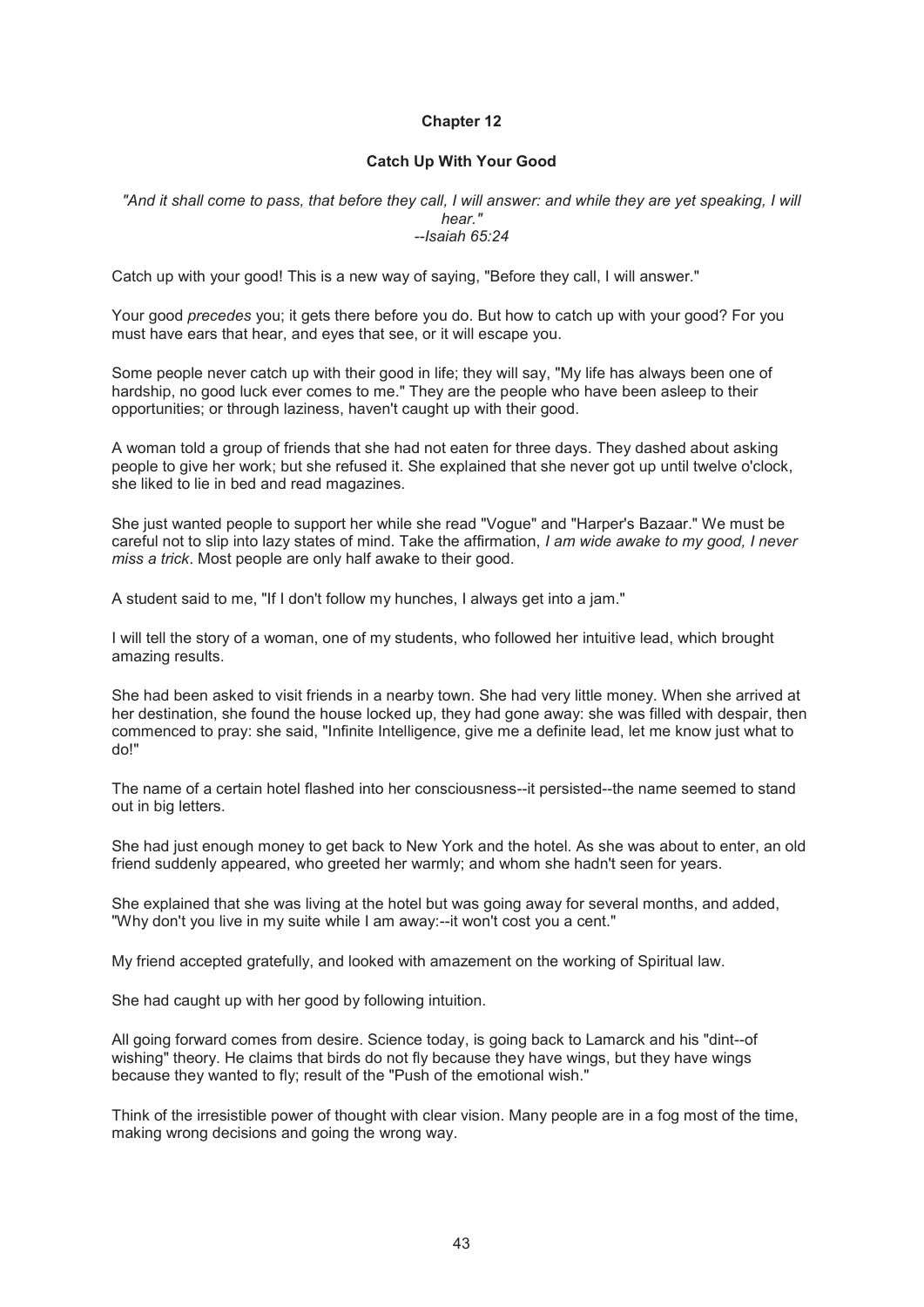During the Christmas rush, my maid said to a saleswoman at one of the big shops, "I suppose this is your busiest day." She replied, "Oh no! the day *after* Christmas is our busiest day, when people bring most of the things back."

Hundreds of people choosing the wrong gifts because they were not listening to their intuitive leads.

No matter what you are doing, ask for guidance. It saves time and energy and often a lifetime of misery.

All suffering comes from the violation of intuition. Unless intuition builds the house, they labor in vain who build it.

Get the *habit of hunching*, then you will always be on the magic path.

"And it shall come to pass, that before they call, I will answer: and while they are yet speaking, I will hear."

Working with spiritual law, we are bringing to pass that which already is. In the Universal Mind it is there as an idea, but is crystallized on the external, by a sincere desire.

The idea of a bird was a perfect picture in divine mind; the fish caught the idea, and wished themselves into birds.

Are your desires bringing you wings? *We should all be bringing some seemingly impossible thing to pass*.

One of my affirmations is, "*The unexpected happens, my seemingly impossible good now comes to pass*."

Do not magnify obstacles, magnify the Lord--that means, magnify God's power.

The average person will dwell on all the obstacles and hindrances which are there to prevent his good coming to pass.

You "combine with what you notice," so if you give obstacles and hindrances your undivided attention, they grow worse and worse.

*Give God your undivided attention*. Keep saying silently (in the face of all obstacles), "*God's ways are ingenious, His methods are sure*."

God's power is invincible, (though invisible). "Call unto me and I will answer thee, and show thee great and mighty things, which thou knowest not."

In demonstrating our good, we must look away from adverse appearances, "Judge not by appearances."

Get some statement which will give you a feeling of assurance, *The long arm of God reaches out over people and conditions, controlling the situation and protecting my interests!*

I was asked to speak the word for a man who was to have a business interview with a seemingly unscrupulous person. I used the statement, and rightness and justice came out of the situation, at just the exact time I was speaking.

We have all heard the quotation from Proverbs, "Hope deferred maketh the heart grow sick, but when the desire cometh, it is a tree of life."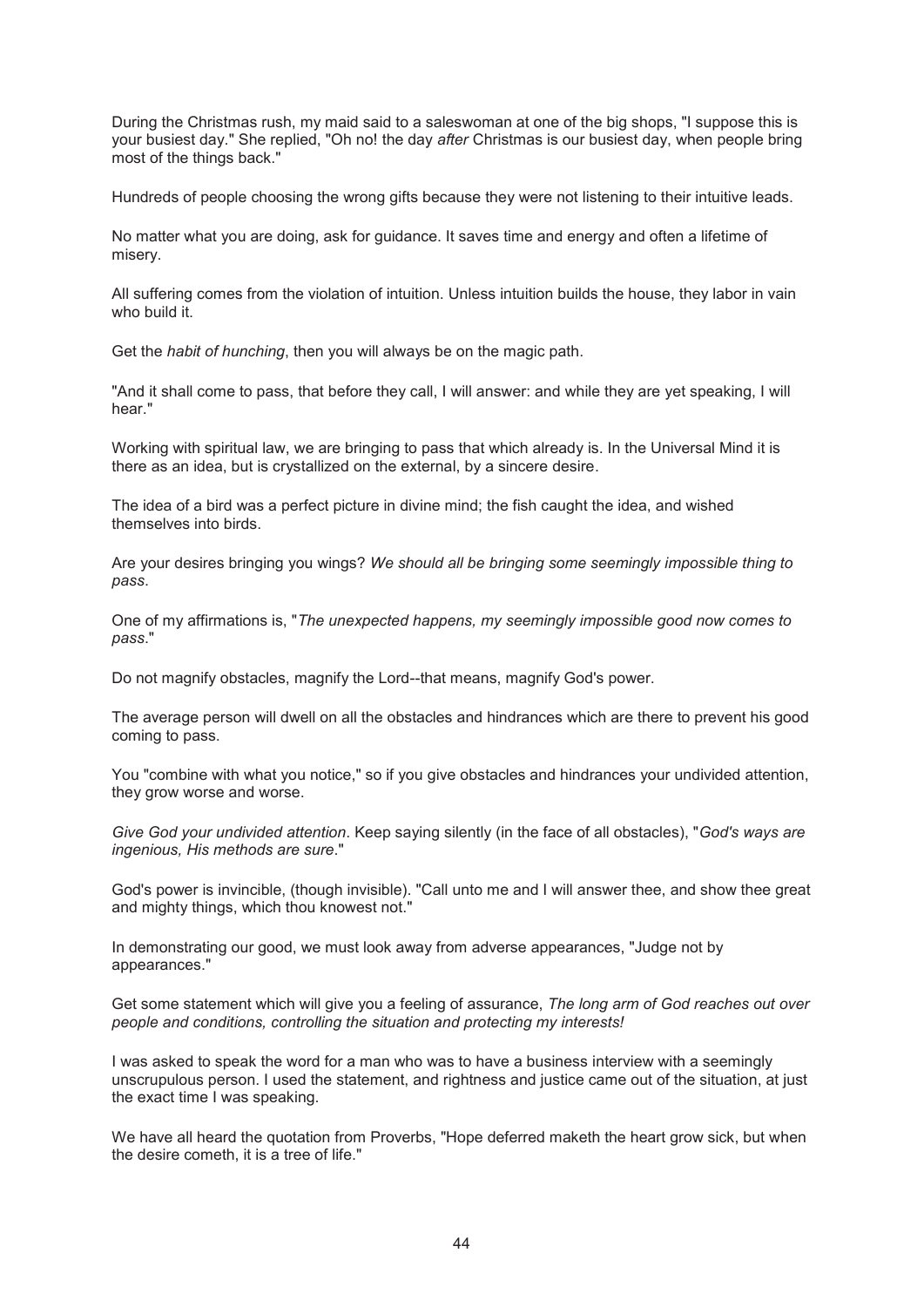In desiring sincerely (without anxiety), we are catching up with the thing desired; and the desire becomes crystallized on the external. "I will give to you the rightous desires of your heart."

Selfish desires, desires which harm others, always return to harm the sender.

*The righteous desire might be called, an echo from the Infinite. It is already a perfect idea in divine mind*.

All inventors catch up with the ideas of the articles they invent. I say in my book, "The Game of Life and How To Play It," the telephone was seeking Bell.

Often two people discover the same inventions at the same time; they have tuned in with the same idea.

The most important thing in life, is to bring the divine plan to pass.

Just as the picture of the oak is in the acorn, the divine design of your life is in your superconscious mind, and you must work out the perfect pattern in your affairs. You will then lead a magic life, for in the divine design, all conditions are permanently perfect.

People defy the divine design when they are asleep to their good.

Perhaps the woman who liked to lie in bed most of the day, and read magazines, should be writing for magazines, but her habits of laziness dulled all desire to go forward.

The fishes who desired wings, were alert and alive, they did not spend their days on the bed of the ocean, reading "Vogue" and "Harper's Bazaar."

Awake thou that sleepeth and catch up with your good!

"Call on me and I will answer thee, and show thee great and mighty things, which thou knowest not."

*I now catch up with my good, for before I called I was answered*.

 $-(-)$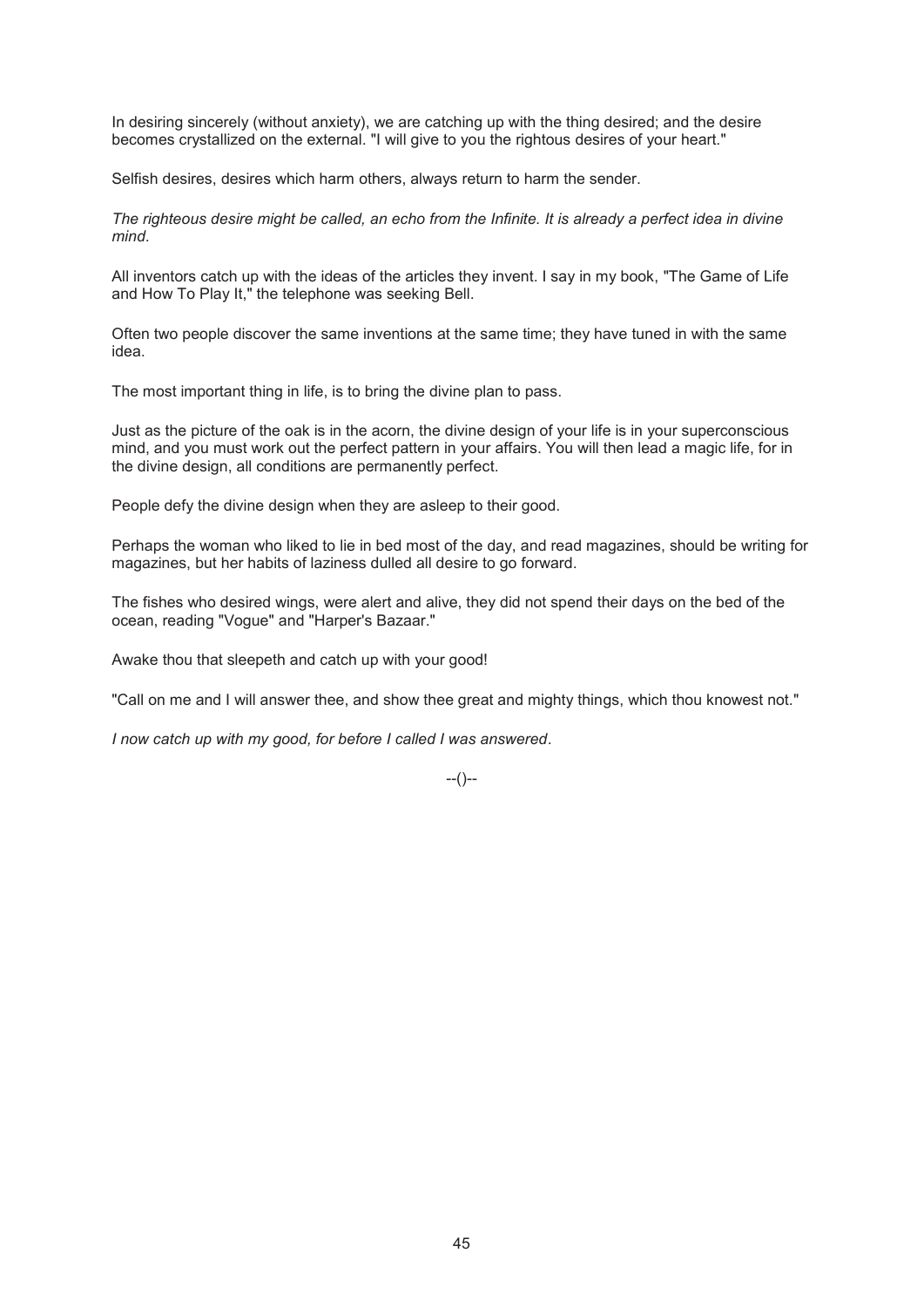#### **Rivers In The Desert**

#### *"Behold, I will do a new thing: now it shall spring forth; shall ye not know it? I will even make a way in the wilderness, and rivers in the desert." --Isaiah 43:19*

In this 43rd chapter of Isaiah, are many wonderful statements, showing the irresistible power of Supreme Intelligence, coming to man's rescue in times of trouble. *No matter how impossible the situation seems, Infinite Intelligence knows the way out*.

Working with God-Power, man becomes unconditioned and absolute. Let us get a realization of this hidden power we can call upon at any moment.

Make your contact with Infinite Intelligence, (the God within) and all appearance of evil evaporates, for it comes from man's "vain imaginings."

In my question and answer class I would be asked, "How do you make a conscious contract with this Invincible Power?"

I reply, "By your word." "By your word you are justified."

The Centurion said to Jesus Christ, "Speak the word master and my servant shall be healed."

"Whosoever calleth on the name of the Lord shall be delivered." Notice the word, "call:" you are calling on the Lord or Law, when you make an affirmation of Truth.

As I always say, take a statement which "clicks," that means, gives you a feeling of security.

People are enslaved by ideas of lack; lack of love, lack of money, lack of companionship, lack of health, and so on.

They are enslaved by the ideas of interference and incompletion. They are asleep in the Adamic Dream: Adam (generic man,) ate of "Maya the tree of illusion" and saw two powers, good and evil.

The Christ mission was to wake people up to the Truth of one Power, God. "Awake thou that sleepeth."

*If you lack any good thing, you are still asleep to your good*.

How do you awake from the Adamic dream of opposites, after having slept soundly in the race thought for hundreds of years?

Jesus Christ said, "When two of you agree, it shall be done." It is the law of agreement.

It is almost impossible to see clearly, your good, for yourself: that is where the healer, practitioner or friend is necessary.

Many successful men say they have succeeded because their wives believed in them. -

 I will quote from a current newspaper, giving Walter P. Chrysler's tribute to his wife: "Nothing," he once said, "has given me more satisfaction in life, than the way my wife had faith in me from the very first, through all those years." Chrysler wrote of her, "It seemed to me I could not make any one understand that I was ambitious except Della. I could tell her and she would nod. It seems to me I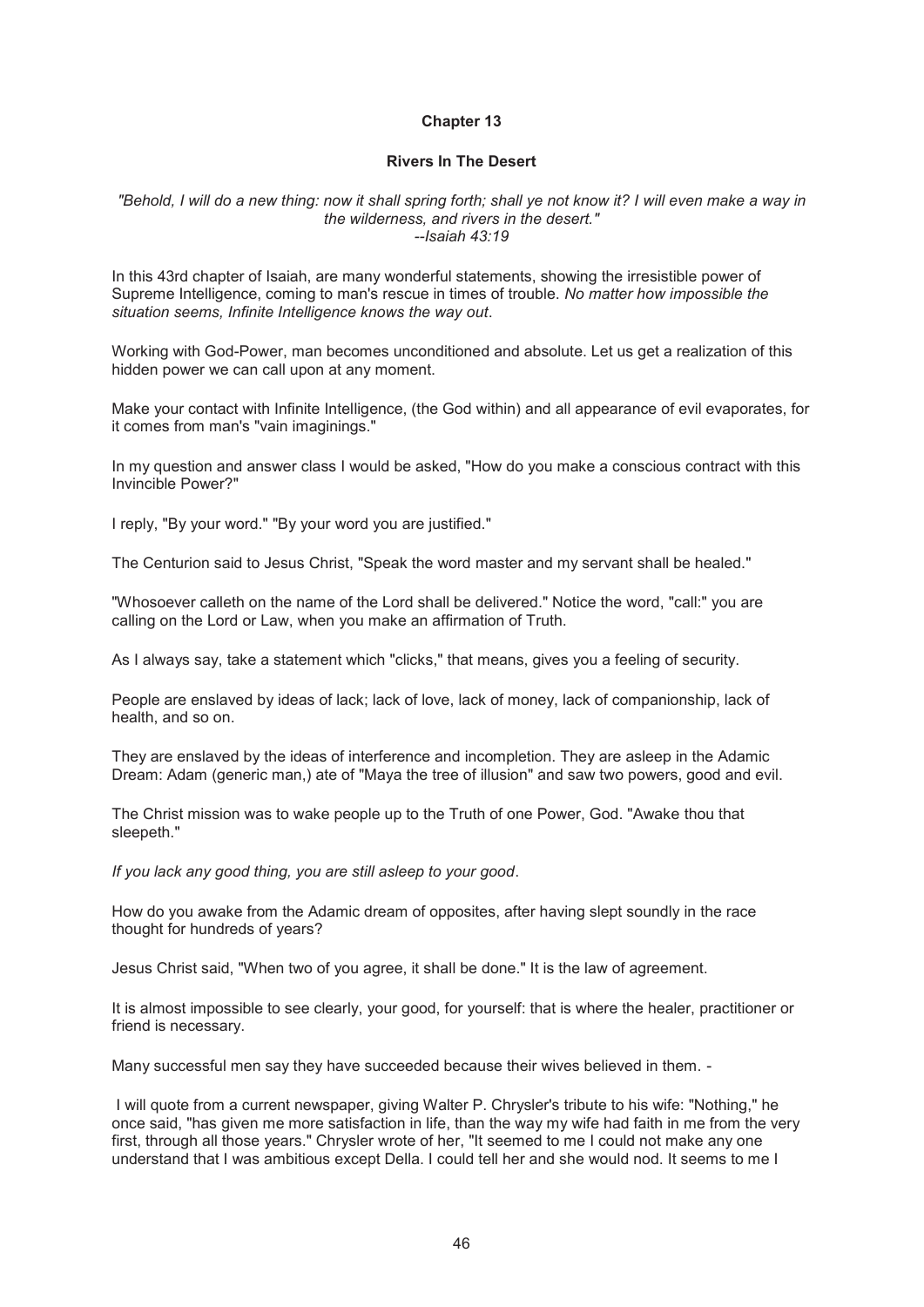even dared to tell her that I intended, some day, to be master mechanic." She always backed his ambitions.

Talk about your affairs as little as possible, and then only to the ones who will give you encouragement and inspiration. The world is full of "Wet blankets," people who tell you "it can't be done," that you are aiming too high..

As people sit in Truth meetings and services, often a word or an idea will open a way in the wilderness.

Of course the Bible is speaking of states of consciousness. You are in a wilderness or desert, when you are out of harmony--when you are angry, resentful, fearful or undecided. Indecision is the cause of much ill health, being unable "to make up your mind."

One day when I was in a bus, a woman stopped it and asked the conductor its destination. He told her, but she was undecided. She got half way on, and then got off, then on again: the conductor turned to her and said, "Lady make up your mind!"

So it is with so many people: "Ladies make up your minds!"

The intuitive person is never undecided: he is given his leads and hunches, and goes boldly ahead, knowing he is on the magic path.

In Truth, we always ask for definite leads just what to do; you will always receive one if you ask for it. Sometimes it comes as intuition, sometimes from the external.

One of my students, named Ada, was walking down the street, undecided whether to go to a certain place, or not; she asked for a lead. Two women were walking in front of her. One turned to the other and said, "Why don't you go Ada?"--The woman's name just happened to be Ada--my friend took it as a definite lead, and went on to her destination, and the outcome was very successful.

We really lead magic lives, guided and provided for at every step; *if we have ears to hear and eyes that see*.

Of course we have left the plane of the intellect and are drawing from the superconscious, the God within, which says, "This is the way, walk ye in it."

Whatever you should know, will be revealed to you. Whatever you lack, will be provided! "Thus saith the Lord which maketh a way in the sea and a path in the mighty waters."

"Remember ye not the former things, neither consider the things of old."

People who live in the past have severed their contact with the wonderful now. God knows only the now; now is the appointed time, today is the day.

Many people lead lives of limitation, hoarding and saving, afraid to use what they have; which brings more lack and more limitation.

I give the example of a woman who lived in a small country town: she could scarcely see to get about, and had very little money. A kind friend took her to an oculist, and presented her with glasses, which enabled her to see perfectly. Sometime later she met her on the street without the glasses. She exclaimed, "Where are your glasses?"

The woman replied, "Well, you don't expect me to hack 'em out by using them every day, do you? I only wear them on Sundays."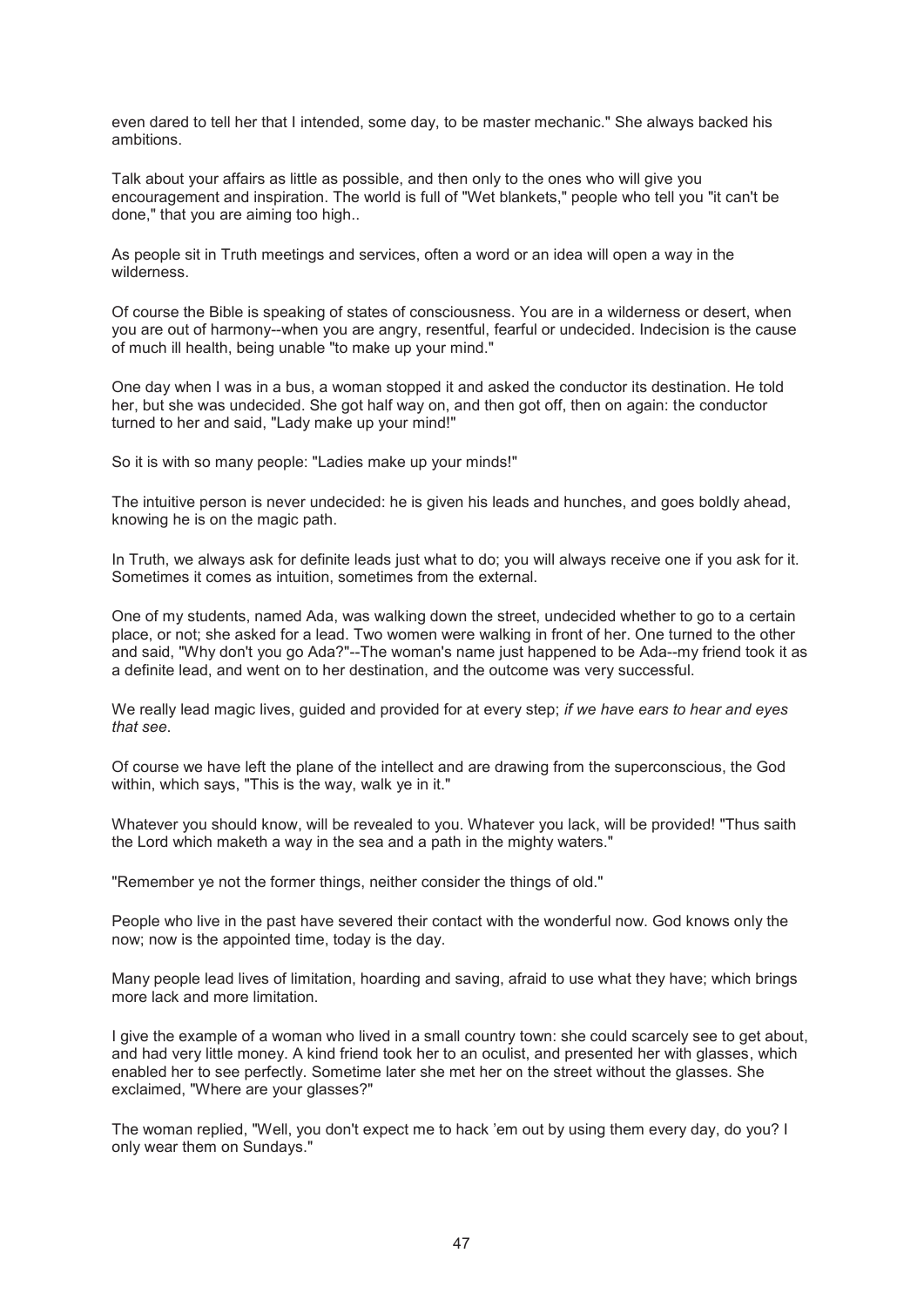*You must live in the now and be wide awake to your opportunities*.

"Behold, I will do a new thing: now it shall spring forth; shall ye not know it? I will even make a way in the wilderness, and rivers in the desert."

This message is meant for the individual: think of your problem and know that Infinite Intelligence knows the way of fulfillment. I say the *way*, for before you called you were answered. *The supply always precedes the demand*.

*God is the Giver and the Gift and now creates His own amazing channels*.

When you have asked for the Divine Plan of your life to manifest, you are protected from getting the things that are not in the Divine Plan.

You may think that all your happiness depends upon obtaining one particular thing in life; later on, you praise the Lord that you didn't get it.

Sometimes you are tempted to follow the reasoning mind, and argue with your intuitive leads, suddenly the Hand of Destiny pushes you into your right place; under grace, you find yourself back on the magic path again.

You are now wide awake to your good--you have the ears that hear (your intuitive leads,) and the eyes which see the open road of fulfillment.

*The genius within me is released. I now fulfill my destiny*.

--()--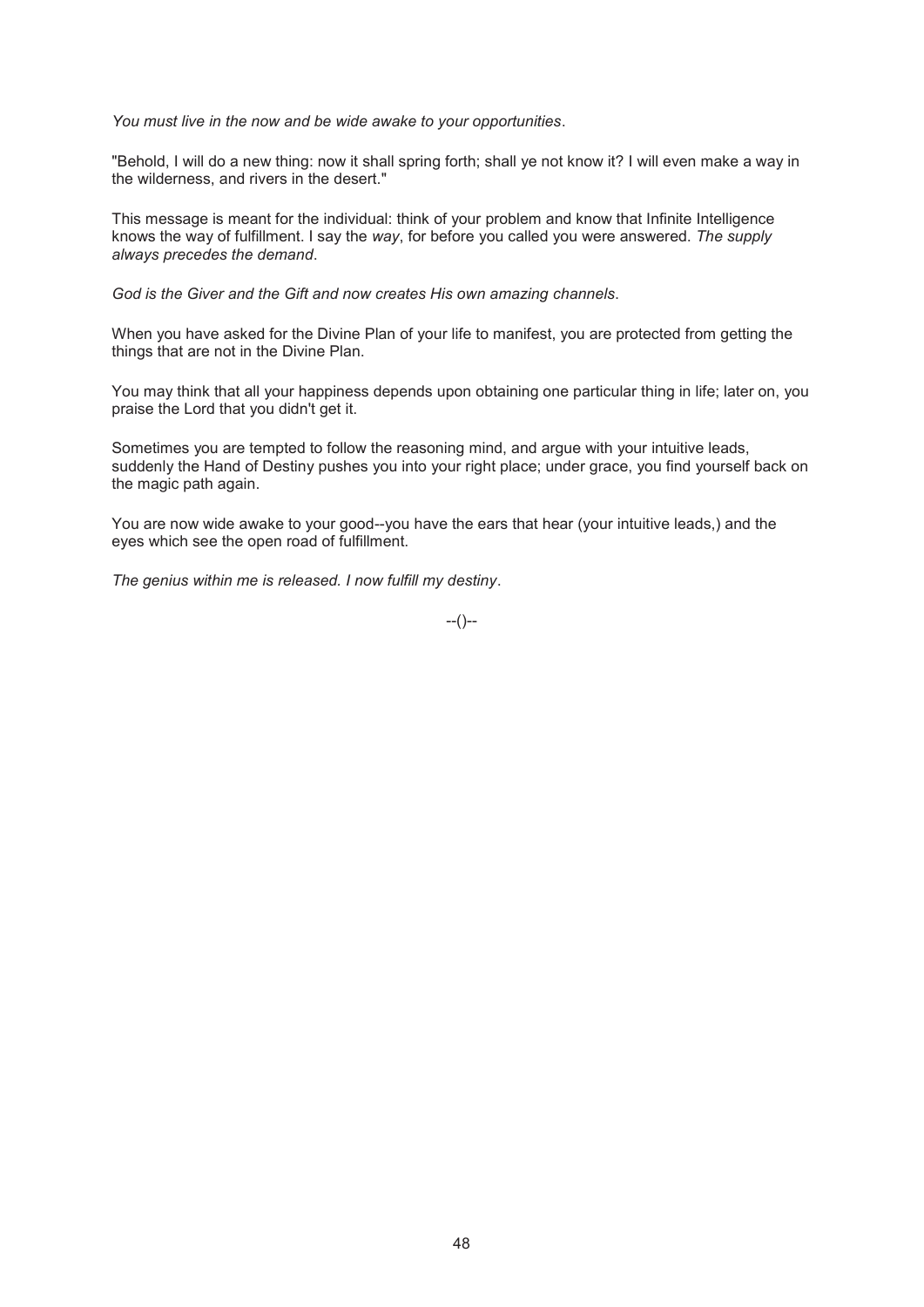#### **The Inner Meaning of Snow White and the Seven Dwarfs**

I have been asked to give a Metaphysical interpretation of Snow White and the Seven Dwarfs, one of Grimm's Fairy Tales.

It is amazing how this picture, a fairy story, swept sophisticated New York, and the whole country, due to Walt Disney's genius.

This fairy tale was supposed to be for children, but men and women have packed the theatre. It is because fairy tales come down from old legends of Persia, India and Egypt, which are founded on Truth.

Snow White, the little Princess, has a cruel stepmother, who is jealous of her. This cruel stepmother idea appeared also in "Cinderella."

Nearly everyone has a cruel step-mother. THE CRUEL STEP-MOTHER IS A NEGATIVE THOUGHT-FORM YOU HAVE BUILT UP IN THE SUBCONSCIOUS.

Snow White's cruel step-mother is jealous of her and always keeps her in rags and in the background.

#### ALL CRUEL THOUGHT FORMS DO THIS.

The cruel step-mother consults her magic mirror every day, saying: "Magic mirror on the wall, who is the fairest of them all?" One day the mirror replies: "Thou Queen, mayst fair and beauteous be, but Snow White is lovelier far than thee." This enrages the Queen, so she decides to send Snow White to the forest to be killed by one of her servants. However, the servant's heart melts when Snow White begs for her life, so he leaves her in the woods. The woods are filled with terrifying animals and many pitfalls and dangers. She falls in terror to the ground, and while there, a most unusual spectacle presents itself. Scores of the most delightful little animals and birds creep up and surround her. Rabbits, squirrels, deer, beavers, raccoons, etc. She opens her eyes and greets them with pleasure; they are so friendly and attractive. She tells her story and they lead her to a little house which she makes her home. NOW THESE FRIENDLY BIRDS AND ANIMALS SYMBOLIZE OUR INTUITIVE LEADS OR HUNCHES, WHICH ARE ALWAYS READY TO "GET YOU OUT OF THE WOODS."

The little house proves to be the home of the Seven Dwarfs. Everything is in disorder, so Snow White and her animal friends begin to clean the house. The squirrels dust with their tails, the birds hang things up, using the little deer's horns for a hat-rack. When the seven dwarfs come home from their work of digging gold, they discover the change and at last find Snow White asleep on one of the beds. In the morning she tells her story, remains with them to keep house and cook their meals, and is very happy. THE SEVEN DWARFS SYMBOLIZE THE PROTECTIVE FORCES ALL ABOUT US.

In the meantime, the cruel step-mother consults her mirror and it says to her: "Over the hills in the green wood shade, where the Seven Dwarfs their dwelling have made, there Snow White is hiding her head, and she, is lovelier far, Oh, Queen than thee." This infuriates the Queen; so she starts off disguised as an old hag, with a poisoned apple for Snow White. She finds her in the house of the Seven Dwarfs and tempts her with the big, red luscious apple. The birds and animals endeavor to tell her not to touch it. THEY TRY TO GIVE HER THE HUNCH NOT TO EAT IT. They rush around in dismay, but Snow White can't resist the apple, she takes one bite and falls, apparently dead. Now all the little birds and animals rush off to bring the Seven Dwarfs to the rescue; but too late, Snow White lies lifeless. They all bow their little heads in grief. Then suddenly the Prince appears, kisses Snow White, and she comes to life. They are married and live happily ever after. The Queen, the cruel stepmother, is swept away by a terrific storm, THE OLD THOUGHT-FORM IS DISSOLVED AND DISSIPATED FOREVER. THE PRINCE SYMBOLIZES THE DIVINE PLAN OF YOUR LIFE. WHEN IT WAKES YOU UP YOU LIVE HAPPILY EVER AFTER.

This is the fairy story which has enthralled New York and the whole country.